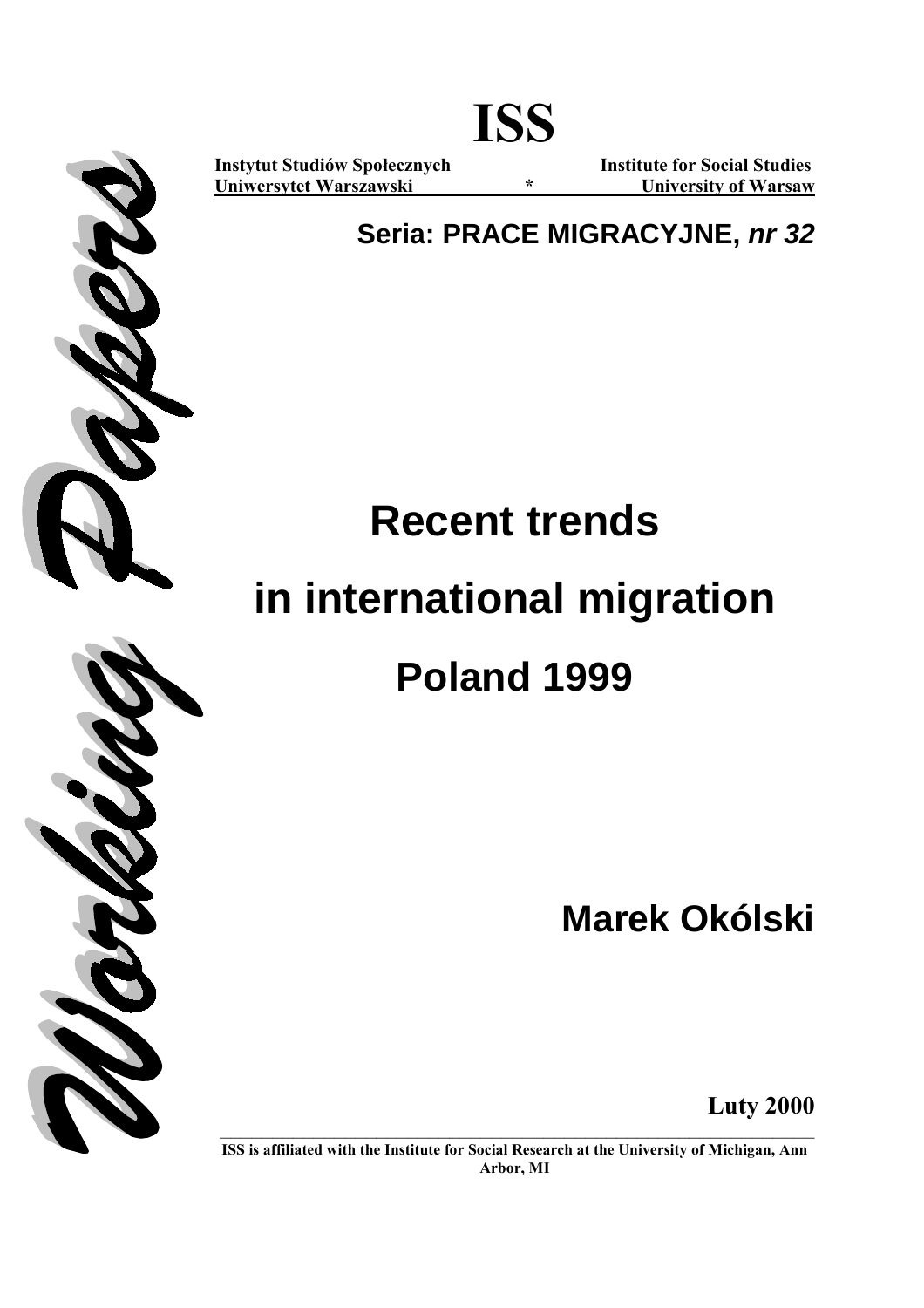Ośrodek Badań nad Migracjami Instytut Studiów Społecznych UW Stawki 5/7 00-183 Warszawa Tel: 48+22+8315153 Fax: 48+22+8314933 Internet: ISSINFO@SAMBA.ISS.UW.EDU.PL

Seria: PRACE MIGRACYJNE, nr 32

# **RECENT TRENDS IN INTERNATIONAL MIGRATION POLAND 1999**

**Marek OkÛlski** 

© Copyright by Instytut Studiów Społecznych UW luty 2000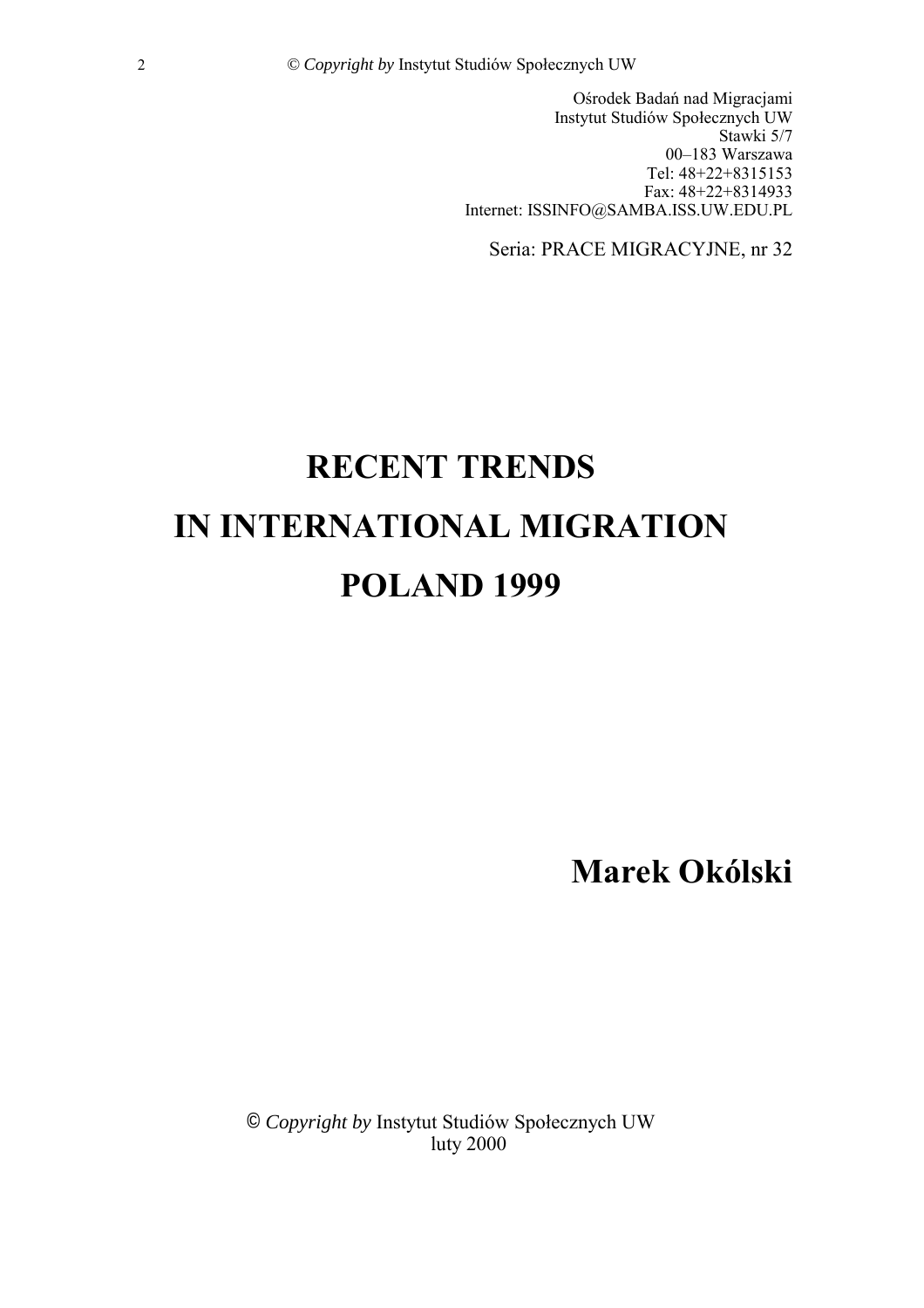# **CONTENTS**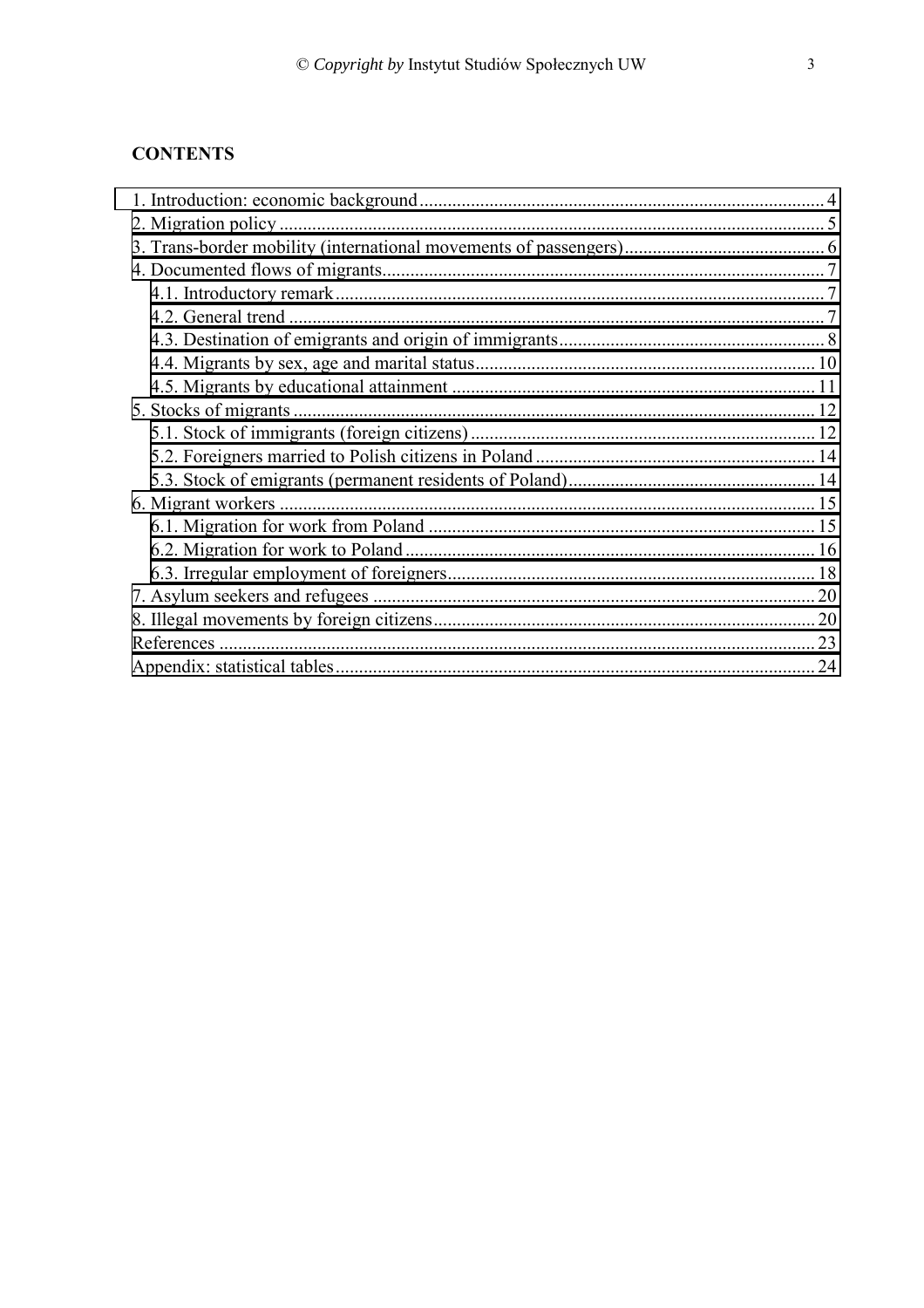# **1. Introduction: economic background**

<span id="page-3-0"></span>Basic data depicting the state of the economy of Poland and its growth are presented in Table 1.1. In addition, a series of supplementary table have been provided in the Appendix to highlight developments in the Polish labour market (Tables 1.2-1.7).

Sustained and fast growth of the Polish economy, whose symptoms were observed as early as in 1992, was terminated in 1998 when its rate (in real terms) amounted to merely 4.8 per cent. This meant a rather disappointing economic performance, especially bearing in mind that in the immediately preceding four-year period (1994-1997) the rate averaged at 6.2 per cent per annum. It is expected that the 1999 rate might fall below the previous year level signalling something more than just short-lived economic slow-down. This was already reflected in the monthly 1999-to-1998 growth rates of industrial output, which until August 1999 were considerably lower relative to respective 1998-to-1997 rates, what suggests that the annual growth might be much less impressive than a year before, not to mention the period 1993-1997.

At the same time industrial output (sold in constant prices) increased at about the same peace as real GDP, i.e. 4.8 per cent relative to 1997, which was less than a half of the 1997 rate (11.5 per cent relative to 1996). These changes were accompanied by a relatively high growth of investment outlays (20 per cent) and foreign trade (11 per cent in case of exports and 14 per cent in case of imports), and a declining relative budget deficit (from 2.6 to 2.4 per cent of GDP).

Although stiff monetary measures continued to pay, as an average annual inflation fell from 14.0 per cent in 1997 to 11.8 per cent in 1998 (the average inflation rate in 1999, although most likely the lowest in the 1990s, will probably be substantially higher than generally expected one year ago), the real net wages and salaries' growth rate increased from 5.7 to 7.3 per cent between 1997 and 1998. On the other hand, the number of employed and unemployed stabilised relative to the 1997 level. In other words, the trend of increasing employment and decreasing unemployment, observed since 1993, came to a halt. The situation became even more aggravated in 1999 when each month the number of (registered) unemployed proved to be significantly higher than in respective months of 1998 (in July and August by onethird). The unemployment rate, which in May 1998 was brought down to below 10 per cent (for the first time since 1992), by the end of that year returned to a consistent rise, and for most of 1999 oscillated around 12 per cent.

Despite confusing developments in the Polish economy, Poland attracted increased inflow of foreign capital. In 1998 alone foreign investment amounted to 10.1 billion USD, i.e. more than one-third of the 1991-1998 total, and it is expected that by the end of 1999 further 11 billion USD of foreign capital will be invested in Poland. Before 1999 major beneficiaries were: banks (4.8 billion USD) and car manufacturing companies (3.3 billion USD) whereas major benefactor countries: Germany (5.1 billion USD), USA (4.9 billion USD), France (2.4 billion USD) and Italy (2.0 billion USD).

 In 1998 and 1999 four (long awaited) major structural reforms have been implemented, i.e. of health care, state administration, pension and education. In addition, a crucial sectoral reform of mining restructuring, has also been advanced. The cost of the implementation of those reforms is estimated at more than 2 billion USD in 1999. Economic slow down together with frictions caused by reforming of so many sectors at one time provoked a wave of popular unrest and contributed to increased political and social instability.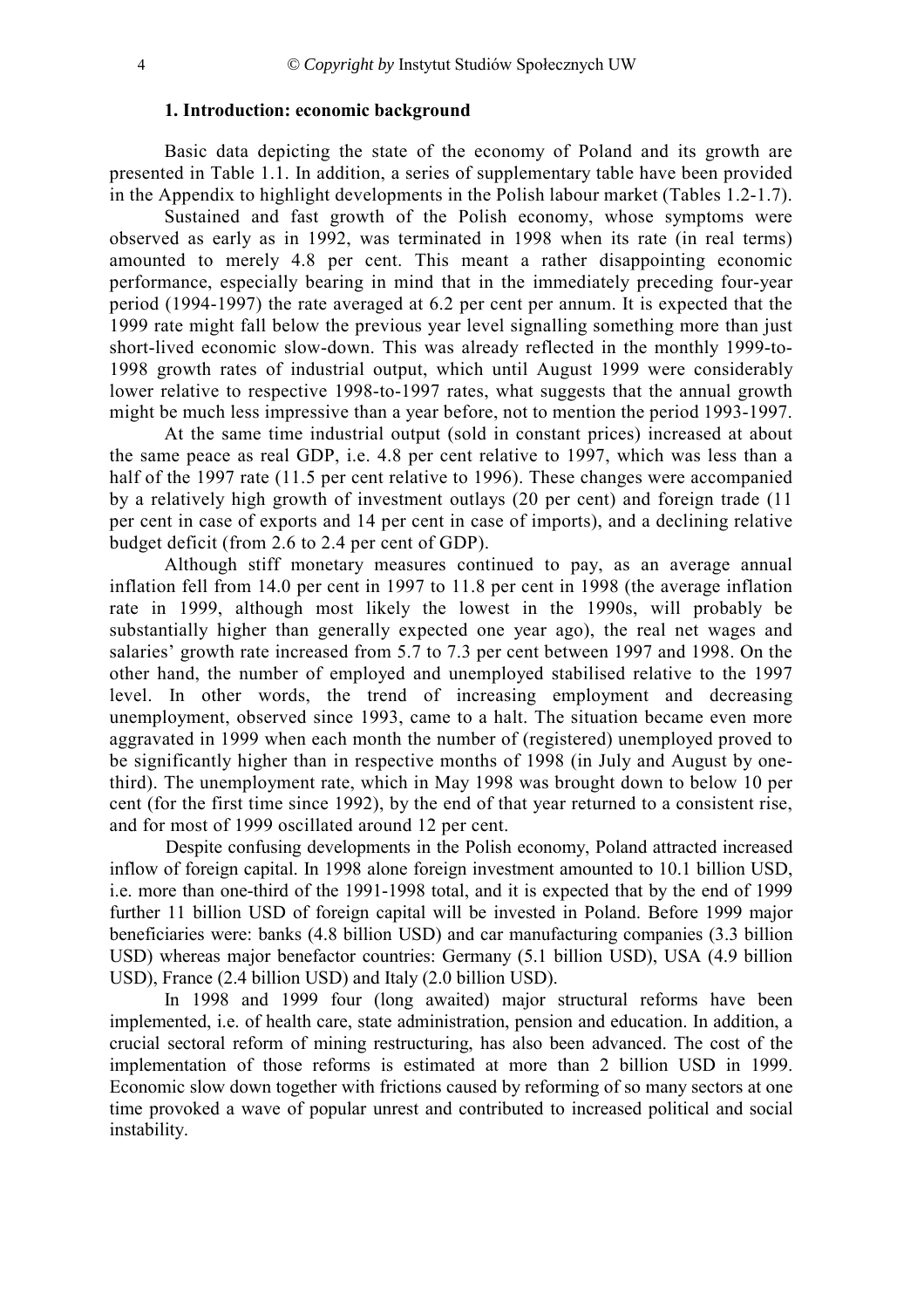# **2. Migration policy**

<span id="page-4-0"></span>Two recent major legislative initiatives of the government overshadowed activities in the area of migration policy. One of those initiatives is (long awaited) the Polish Citizenship Act, which is supposed to regulate the acquisition, restoration and forfeiture of Polish citizenship and the matters of dual citizenship. The act will replace still binding outdated regulations, originating from an early period of the communist regime. At the time of this writing, the draft of the act is subject to final discussion in parliamentary commissions. Another initiative relates to amendments in the Aliens Law, enacted in 1997 but already, in many respects, considered unsatisfactory. The major changes are said to reflect and be in line with the criticism the original act met on the part of European Commissions institutions or experts. In this case the draft is expected to be submitted soon to the Parliament.

Poland has explicitly reconfirmed, by means of declarations of the President and other high ranked officials, the will of the state to facilitate the return and settlement in Poland of all forcibly displaced Polish citizens or their descendants. This particularly pertains to people of Polish origin who (or whose ancestors) in the 1930s and 1940s were deported to remote areas of the ex-USSR, including Kazkhstan. The declarations, which are supposed to pave the way for working out executive regulations and viable measures for accelerated inflow of the "repatriants" to Poland, came as a reaction to wide criticism of the government for not being able to redeem a promise of quickly bringing back to Poland all Poles in need.

A separate area of activities of the state was lobbying in the European Communities and among member countries of the European Union for setting a definite date for Poland's accession and granting Polish workers free access to the EU labour market immediately after the accession, i.e. with no time lag between the introduction of free trade and free movement of persons. The government initiated a number of analyses devoted to potential consequences of lifting barriers to the freedom of labour flows between Poland and the EU, and organised a major international conference dealing with those issues (Gdansk, 13-14 May, 1999).

In 1999 the control of people crossing the Polish state frontier was strengthened, and stricter measures were adopted towards irregular foreigners in Poland. This was made possible thanks to the enforcement of the Aliens Law enacted in August 1997 and fully implemented in 1998. The admission of foreigners coming to Poland became subject to much stricter scrutiny than before, and the monitoring of foreigners visiting Poland became more systematic.

As a matter of fact, a typical mode of the latter was screening foreign citizens visiting market places or other places intensely attended by foreigners in large towns. This usually took a form of rather harsh police actions comprising the interrogation of all foreigners spotted at a given place and in a given time, checking the validity of their documents (including the legality of their stay or employment) and, eventually, arresting or deporting them out of Poland. In 1998 the police, assisted by border guard, labour inspection or custom officers carried 109 operations of this kind (called then *Obcy* (Alien)) and so far in 1999 250 operations (this time called *Pobyt* (Sojourn)). In 1999 alone, by mid-November, those actions led to the confiscation of merchandise worth of over 1.5 million USD, and the actual deportation of around 3.5 thousand foreign citizens who were evidently in a breach of Polish law [Lentowicz, 1999].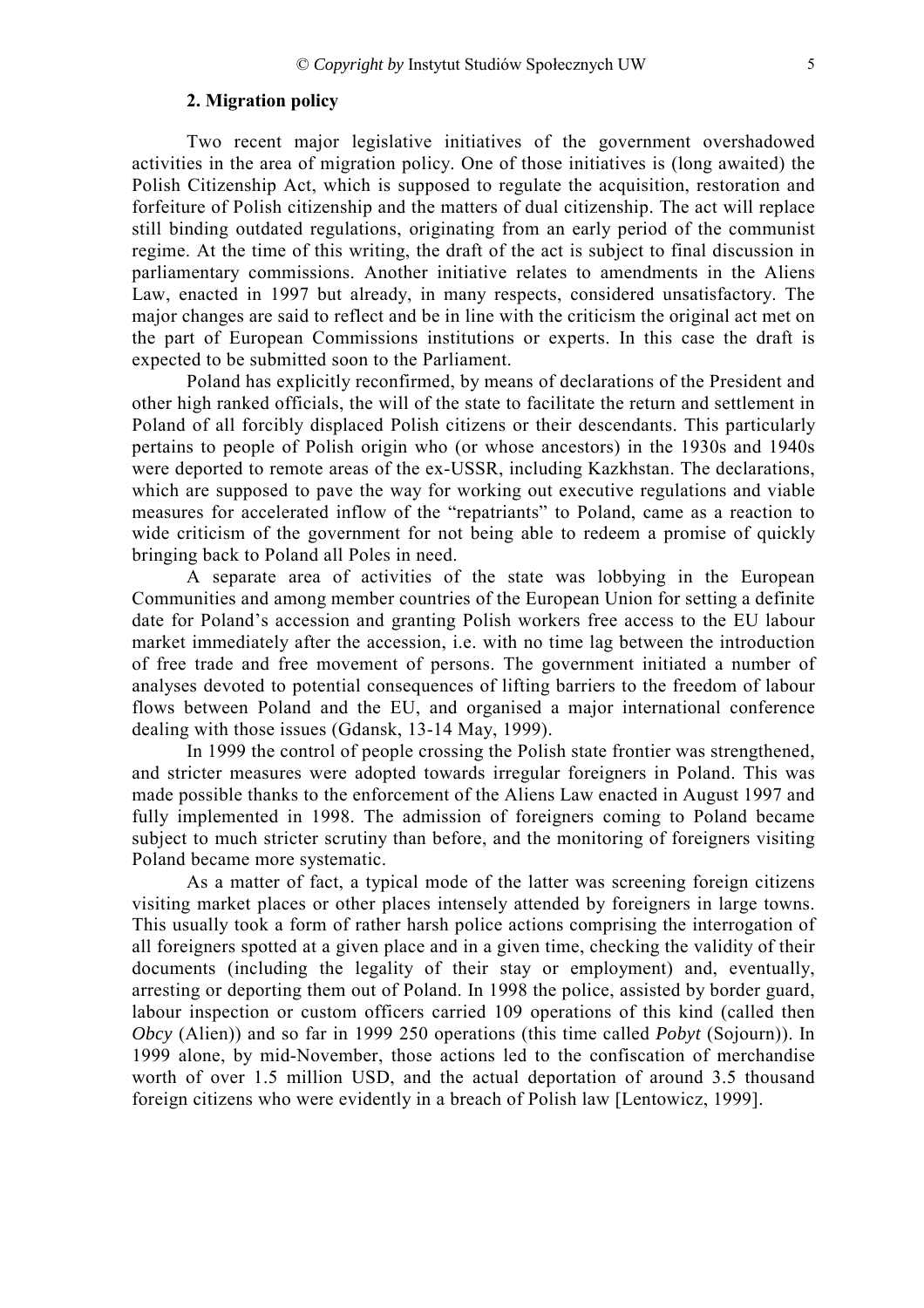# **3. Trans-border mobility (international movements of passengers)**

<span id="page-5-0"></span> As argued in previous SOPEMI reports for Poland, a large proportion of foreigners entering Poland, recorded by the statistics of border crossing, are in fact circular travellers engaged (at the time of their trip) in some sort of economic activity or seasonal migrant workers who otherwise escape registration. Thus the statistics concerning trans-border mobility, which typically reflect, in its by far preponderant part, the visits of tourists or transit movement to other countries, may in the case of Poland be also used as an ancillary source of information on the flows of short-term migrants and various paramigratory movements.

 As presented in Table 1, 88,592 thousand arrivals of foreign citizens were recorded in Poland in 1998. This indicated a slight increase (by some 1 per cent) over the 1997 figure and a return to a rising trend, which was obstructed in 1997, when for the first time since 1989 no increase of arrivals of foreigners was observed relative to preceding year. The number of departures of the citizens of Poland also increased by around 1 per cent (to 49,328 thousands), but in contrast to arrivals of foreign citizens, its growth slowed down (it was 8.7 per in 1997). Despite that, the number of departing Poles remained much lower than the number of arriving foreigners (by 39.3 millions in 1998).

 Interestingly, 1998 was the second year in row when the number of foreigners crossing western border of Poland (shared with Germany) and southern border (shared with the Czech Republic and Slovakia) considerably increased, in situation of a decline of arrivals from the east. A dramatic decrease of arrivals was noted in case of Russia (by 31 per cent) and Belarus (by 26 per cent). This might be interpreted as an impact of the strict regulations stemming from the 1997 Aliens Law, which were supposed to better control the flows of foreigners from eastern and southern countries, and in particular to curb irregular movements from Belarus and Russia.

 In 1998, as in earlier years, a large majority among foreigners arriving in Poland constituted the citizens of the seven neighbouring countries (94.9 per cent) of whom citizens of the FRG predominated (58.2 per cent of the total), followed by people of Czech, Ukrainian, Slovak, Belarusian, Russian and Lithuanian nationality (Table 2.1). From among more than one hundred remaining countries the most important were citizens of Austria, France and the Netherlands whose arrivals in Poland amounted to as many as around 400 thousands (in each case). This, however, was much less than in case of the least significant of the top seven countries (Lithuania, 1.7 millions). The other important countries whose citizens entered Poland in 1998 included: Austria (371.1 thousands), Estonia (363.0 thousands), the Netherlands (347.8 thousands) and France (340.5 thousands).

 A large majority of visitors claimed a tourist purpose on entering Poland (58.6 per cent), 34.7 per cent came for business and 12.4 per cent were in transit. Many foreigners, however, declared a commercial purpose of their trip to Poland (20.1 per cent). Among those who declared a tourist purpose of their visit, 2.5 per cent admitted that they intended to seek a temporary irregular employment during their stay in Poland. That share was much lower than in previous years (3.7 per cent in 1997 and 5.9 per cent in 1995). The decline in the precentage of tourists coming to Poland in a search of a job might partly be explained by (already noted) a substantial decline of the entries of foreign citizens representing countries of the ex-USSR.

 The expenditures of foreigners visiting Poland in 1998 were significantly (by more than 25 per cent) lower than in 1997; to similar extent there declined the personal exports of goods from Poland executed by visiting tourists. The main causes of this seem to be the decline in the number of visits of foreigners coming from the east and the contraction of domestic demand in many countries of the former Soviet Union.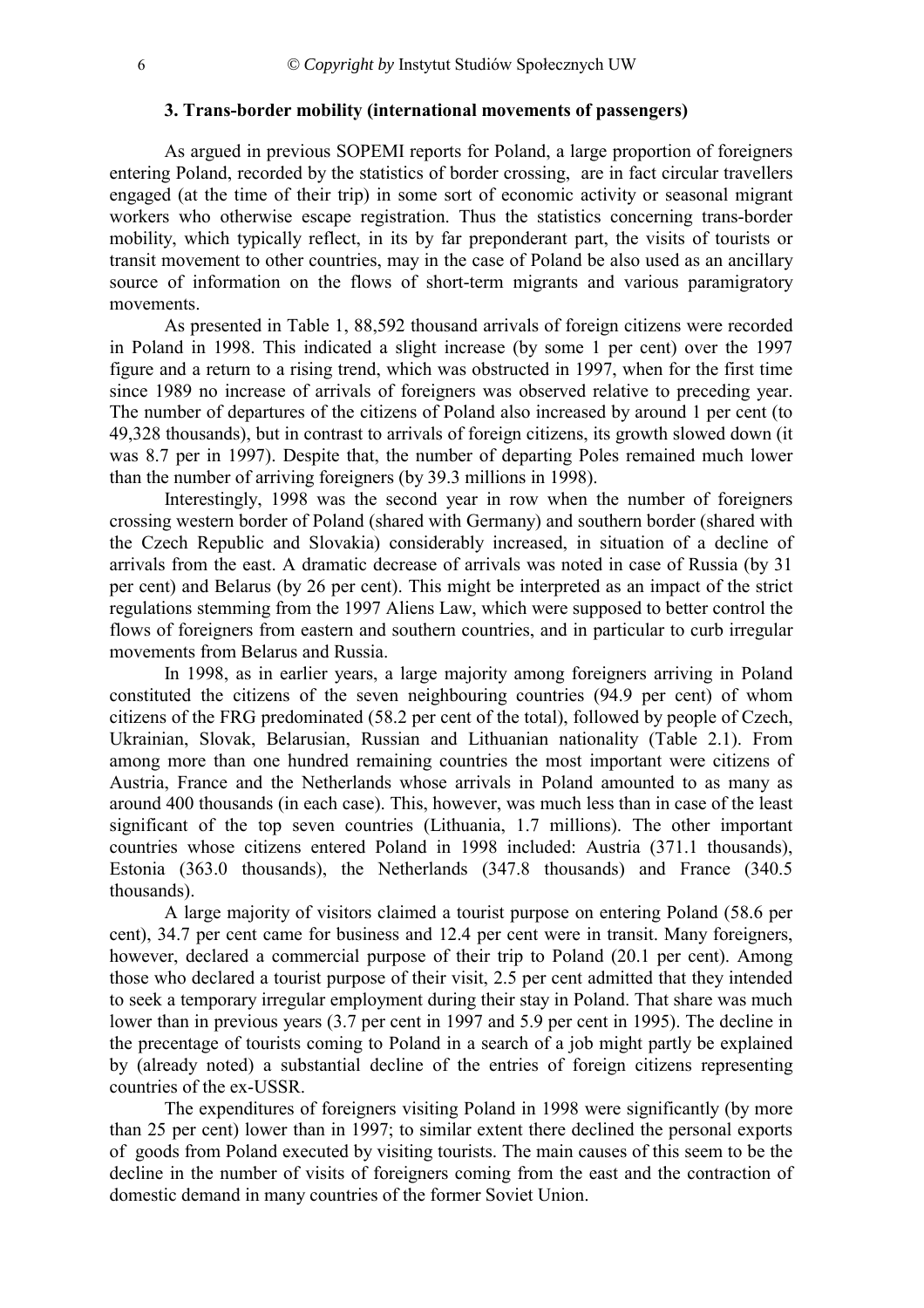# <span id="page-6-0"></span>**4. Documented flows of migrants**

#### 4.1. Introductory remark

As pointed in earlier SOPEMI reports for Poland, Polish statistics are able to capture only two remote ends of the interval covering the "truth" about international migration. One end is the data on international passenger movements (see: Chapter 3), while another end the data reflecting reported arrivals to or departures from Poland related to the change of "permanent residence". Both seem to reflect the phenomena that are far away from what might be considered the mainstream of international migration. although the data on international movements of people that involve a change of "permanent residence" are in accordance with Poland's legal definition of migration, they are only a measure of the number of relevant administrative acts, that is the registrations of arrivals or departures intended at the time of registration as "permanent" ("definitive"), and not a measure of actual flows (no matter of for how long)*<sup>1</sup>*.

 As after many years of exerting various pressures on statistical authorities and decision makers responsible for migration policy, *status quo* in migration statistics in Poland has been fully preserved, we have still (which also pertains to the present report) to rely on data based on evident misconceptions [Okólski, 1997].

 This part of the report will entirely draw on the statistics related to the concept of "permanent residence". The source has been the central population register  $(PESEL)^2$ .

#### 4.2. General trend

In view of a continuously sharp decline of the natural increase of Poland's population, the role of international migration in shaping the national population balance is becoming crucial. Whereas in 1990 the natural increase amounted to 157,000, in 1998 it was only 20,000. In urban areas the decline was from  $69,000$  to  $-9,000$ . Due to relatively stable net migration, which for Poland as a whole changed from  $-16,000$  in 1990 to  $-$ 13,000 in 1998, and for urban areas remained at the same level of -12,500, the share of migration in actual increase of the population multiplied.

Very low spatial mobility of Poland's population, observed in previous years, has been retained throughout 1998. Internally, urban/rural net migration came close to zero level in that year, and reached 8,600, i.e. 54 per cent of the (already rather small) 1987 figure.

On the other hand, emigration of the residents of Poland slightly increased, i.e. from 20,200 to 22,200 or by 9.7 per cent (relative to 1997). The data aggregated on half-year basis (Table 2.3) suggest, however, variation around a relatively stable level rather than a rising trend. For instance, although emigration in the first half of 1998 was higher than in a respective period of 1997 (also 1992 and 1993), it was lower than in such part of 1996 (also 1994 and 1995). In turn, the first half of 1999 witnessed a decline relative to the respective part of the preceding year. Similar oscillations were observed as far as the second halves of year are concerned.

Immigration displayed a little more consistent trend. Beginning with 1993, it increased each first half-year, and only 1999 saw a decrease (Table 2.3). The trend for second half-year was similar, except for a small decline in 1998.

<sup>&</sup>lt;sup>1</sup> As a matter of fact, since the implementation of the 1997 Aliens Law, i.e. 1 January 1998, those practices are not compatible with legal norms. No longer a category like "permanent residence" applies to incoming foreigners; those persons may only lawfully become immigrants by obtaining a permission for wettlement".

<sup>&</sup>lt;sup>2</sup> The data originate from regional (district) registers, and are centrally compliled (into *PESEL*) by the Government Information Centre subordinated to the Ministry of the Interior and Administration. However, the Central Statistical Office, the organization that has an exclusive entitlement to processing of the *PESEL* data, provided most of statistics exploited in this part to the author in a highly aggregate form.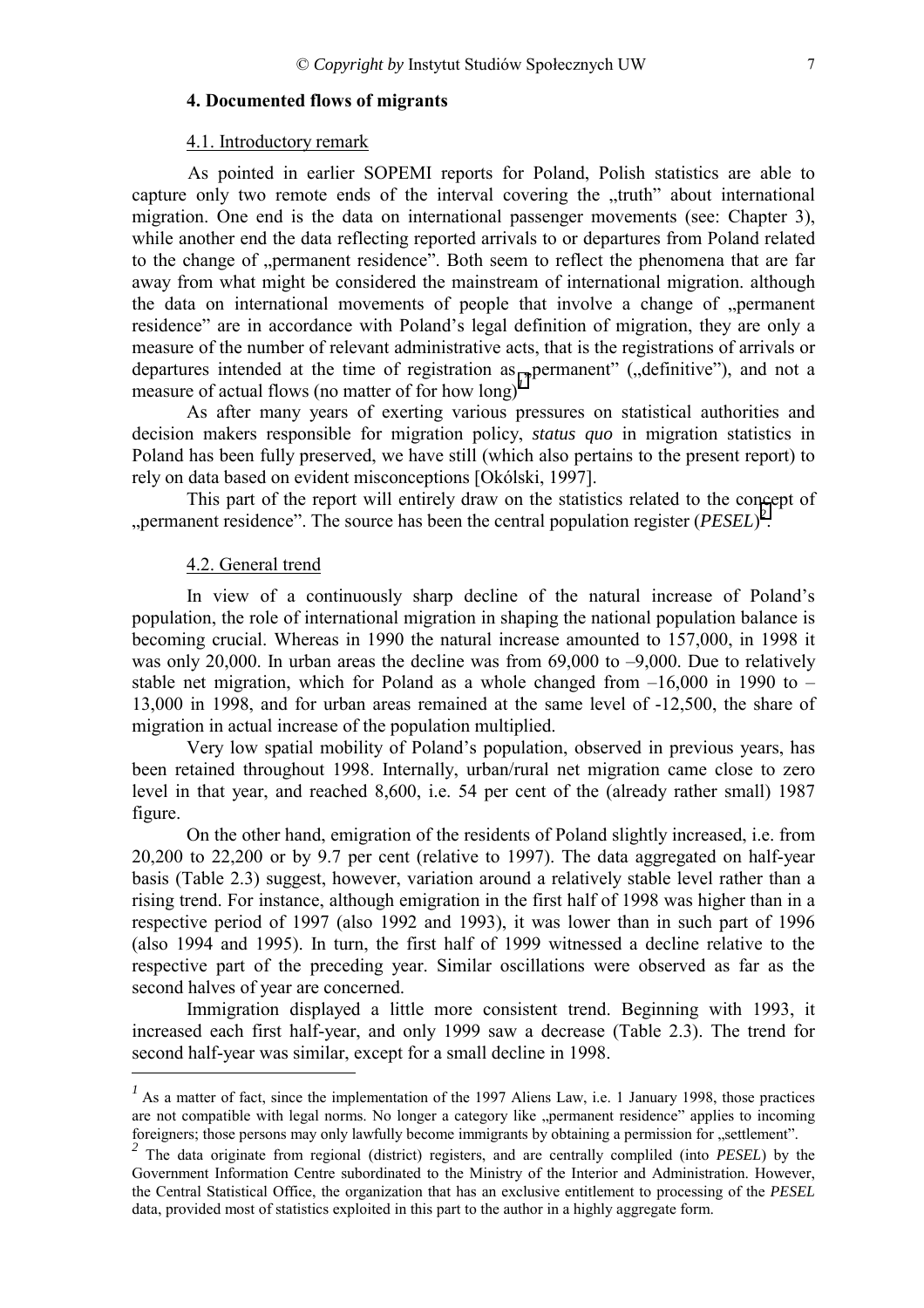<span id="page-7-0"></span>Annual immigration figure increased from 8,400 to 8,900, i.e. by 5.8 per cent. The figure for 1998 may not be fully comparable with that for 1987. Until 1997 the category of immigrants comprised people who in a given year were registered as newly arrived ìpermanent residentsî (literally speaking: those who after arrival from abroad registered for the first time for "permanent stay" in any particular administrative unit in Poland), and was a composition of two sub-categories: returning Polish citizens (who immediately before their arrival were not registered in Poland as "permanent residents") and foreign citizens who after arrival in Poland were granted "permanent residence permit". In 1998 "permanent residence permit" has been replaced by two different categories: "permission for settlement" which entitles one to be registered for "permanent stay" and "fixed-time residence permit" which entails a right for a registration for "temporary stay". The foreign citizens who are granted the latter are not included in the category of immigrants. This change has significantly affected immigration statistics for 1998, as e.g. in 1997 as many as 4,056 foreigners qualified as immigrants (after being granted a "permanent residence permitî) and in 1998 only 290 persons were in such situation (those who were granted a "permission for settlement").

All in all, both the emigration and immigration figures in 1998 were rather low and probably substantially underestimated.

# 4.3. Destination of emigrants and origin of immigrants

In 1998 the distribution of emigrants by country of destination underwent further polarisation. The role of two major migrant-receiving European countries: Germany and Austria increased, in case of the former from 70.2 (in 1997) to 72.7 per cent of the total and in case of the latter from 3.1 to 3.4 per cent, to exceed three-quarters of the total (75.7 per cent). Between 1995 and 1998 the share of Germany rose by nearly 4 percentage points. In effect the share of all European destinations reached a record level of 83.2 per cent. Continents of destination of traditionally marginal importance for Polish emigrants: Africa and Asia displayed a small rise, from 0.3 to 0.5 per cent whereas North America, which belongs to major target areas of emigration from Poland, encountered a clear decline, from 17.6 to 14.8 per cent (Table 2.4).

Not only that there exists a high concentration of emigrants according to destination countries, but it is equally true that the flows of those persons are highly selective with regard to the region of origin in Poland. Out of 16 regions (major districts, in Polish: wojewodztwo<sup>3</sup>), in 1998 nearly 71 per cent of migrants came from four regions: Upper Silesia (44.4 per cent), Opole (10.8), Lower Silesia (8.5) and Pomerania (7.2) while four regions with lowest intensity of the outflow (Lubuskie, Podlasie, Lubelskie and Swietokrzyskie) accounted for merely 5 per cent of the total, i.e. much less than the lowest level observed among the top four. Moreover, the flows of migrants from Poland to major countries of destination are also heavily region-of-origin-selective. In 1998 Polish migrants in Germany originated above all from: Upper Silesia (57 per cent), Opole (14), Pomerania (7) and Lower Silesia (6), migrants in the USA – from: Malopolska (22), Podkarpacie (15), Lower Silesia (10) and Podlasie (10), in Canada – from: Lower Silesia (21), Malopolska (11), Mazovia (11) and Upper Silesia (9), and in Austria – from: Malopolska (31), Lower Silesia (18) and Upper Silesia (14). Migrant networks, some of them at least of centurylong tradition, are clearly at work here.

 $\overline{a}$ 

<sup>&</sup>lt;sup>3</sup> New administrative division of Poland has been introduced on January 1, 1999. The former 49 districts have been replaced by 16 districts. Those 16 units, which now more than before respect the traditional regional bounadries, retained the name of the former units, i.e. *wojewodztwo*.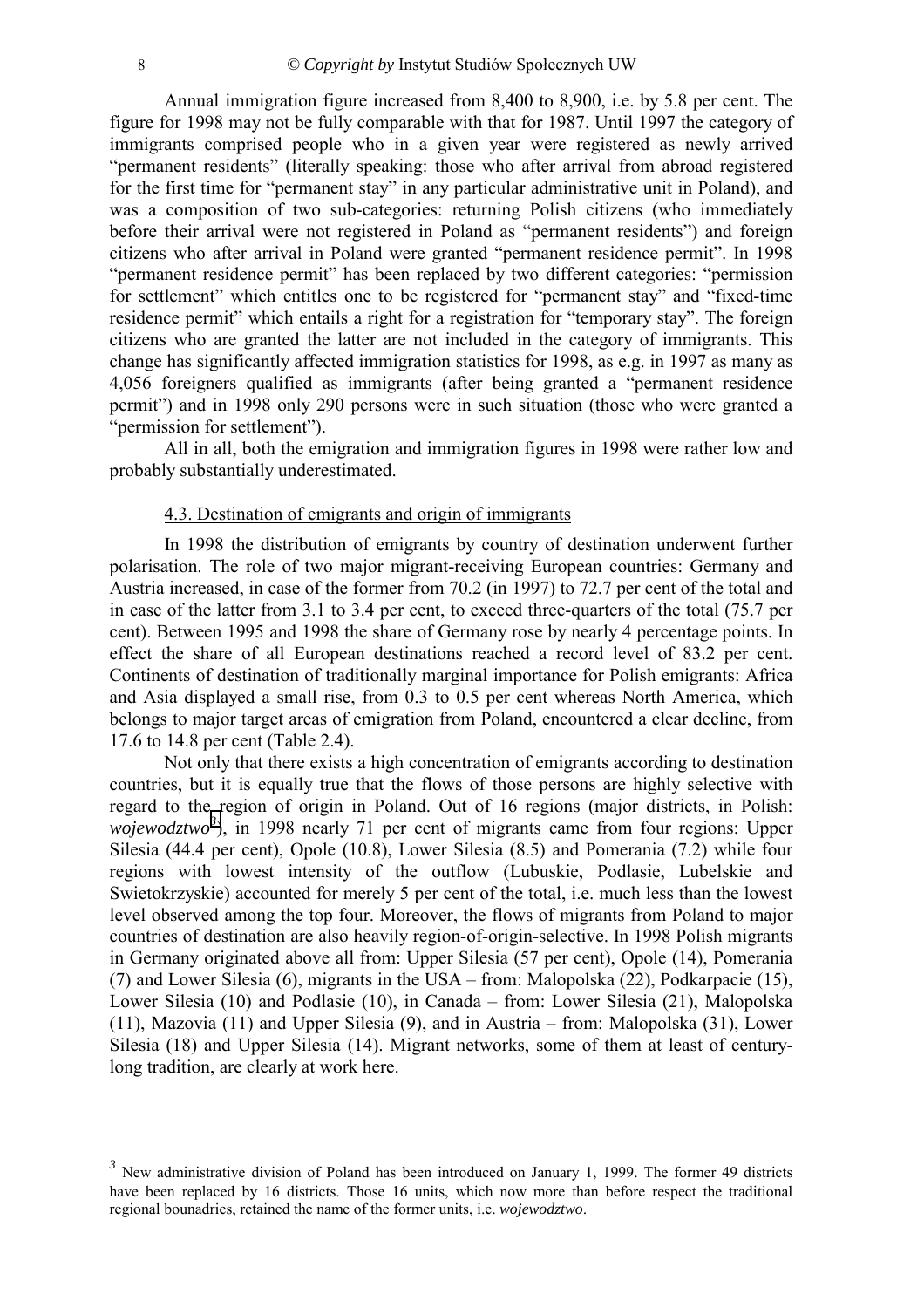Contrary to the outflow from Poland, the population of immigrants represents a rather diversified pattern with respect to the geographical direction of flows. The largest contributing country of origin (Germany) sends only around one quarter of all immigrants and the number of countries whose share in the total exceed 1 per cent is 15 (only 6 countries of origin of such characteristic in case of (still much more sizeable) flow of emigrants). In 1998 the geographical composition of the countries of origin in case of migrants coming to Poland was affected (and, in a way, distorted) by the already mentioned fact of legislation change, which apparently undermined the chances of being recognised as immigrants of some migrants of non-Polish citizenship. This might explain a sudden decline (relative to 1997) in the number of immigrants from Belarus or Ukraine in situation when the number of immigrants from major target countries of Polish emigration (Germany and the United States), i.e. the number of predominantly returning Poles, continued to increase.

Undoubtedly the most conspicuous fact about the immigration to Poland in 1998 was coming of Vietnam to the top four countries of origin. Vietnamese migrants whose number still in 1997 was comparable to that of Austrians, Belarusians, British and Italians, and substantially lower than that of Canadians, French, Kazakhstanians and Russians, not to mention the migrants coming from Germany, the USA and Ukraine, almost doubled over just one year. What should be emphasised, this happened under circumstances of a less lenient migration policy of Poland. Intensified increase of immigrants from Vietnam combined with growing inflow of migrants from Armenia and Kazakhstan (in this case  $$ almost exclusively repatriated persons of Polish extraction) brought about a distinct increase in the share of migrants from Asia in the total immigration figure, namely from 12.2 to 13.5 per cent.

It might be of interest a large number of top countries of origin recorded a negative migration balance with Poland (or Poland recorded a positive balance with those countries). Presented below a list of 16 countries of origin from which the inflow exceeded the level of 200 persons in 1998, suggests that among six countries in case of which the balance is positive for Poland, in case of five (the only exception is the United Kingdom) the inflow to Poland fails to generate any noticeable counterflow of emigrants:

| Country        | Immigration | Emigration               | <b>Balance</b> |
|----------------|-------------|--------------------------|----------------|
| Germany        | 2,341       | 16,128                   | $-13,787$      |
| <b>USA</b>     | 1,274       | 2,217                    | -943           |
| Ukraine        | 661         | 9                        | 652            |
| Vietnam        | 434         | $\overline{2}$           | 432            |
| Canada         | 415         | 1,076                    | $-661$         |
| France         | 399         | 266                      | 133            |
| Kazakhstan     | 385         | 6                        | 379            |
| Russia         | 304         | 11                       | 293            |
| United Kingdom | 245         | 166                      | 79             |
| Austria        | 229         | 761                      | $-532$         |
| <b>Belarus</b> | 198         | 2                        | 196            |
| Italy          | 198         | 211                      | $-13$          |
| Australia      | 181         | 277                      | $-96$          |
| Sweden         | 133         | 250                      | $-117$         |
| Armenia        | 105         | $\overline{\phantom{a}}$ | 105            |
| Netherlands    | 102         | 166                      | -64            |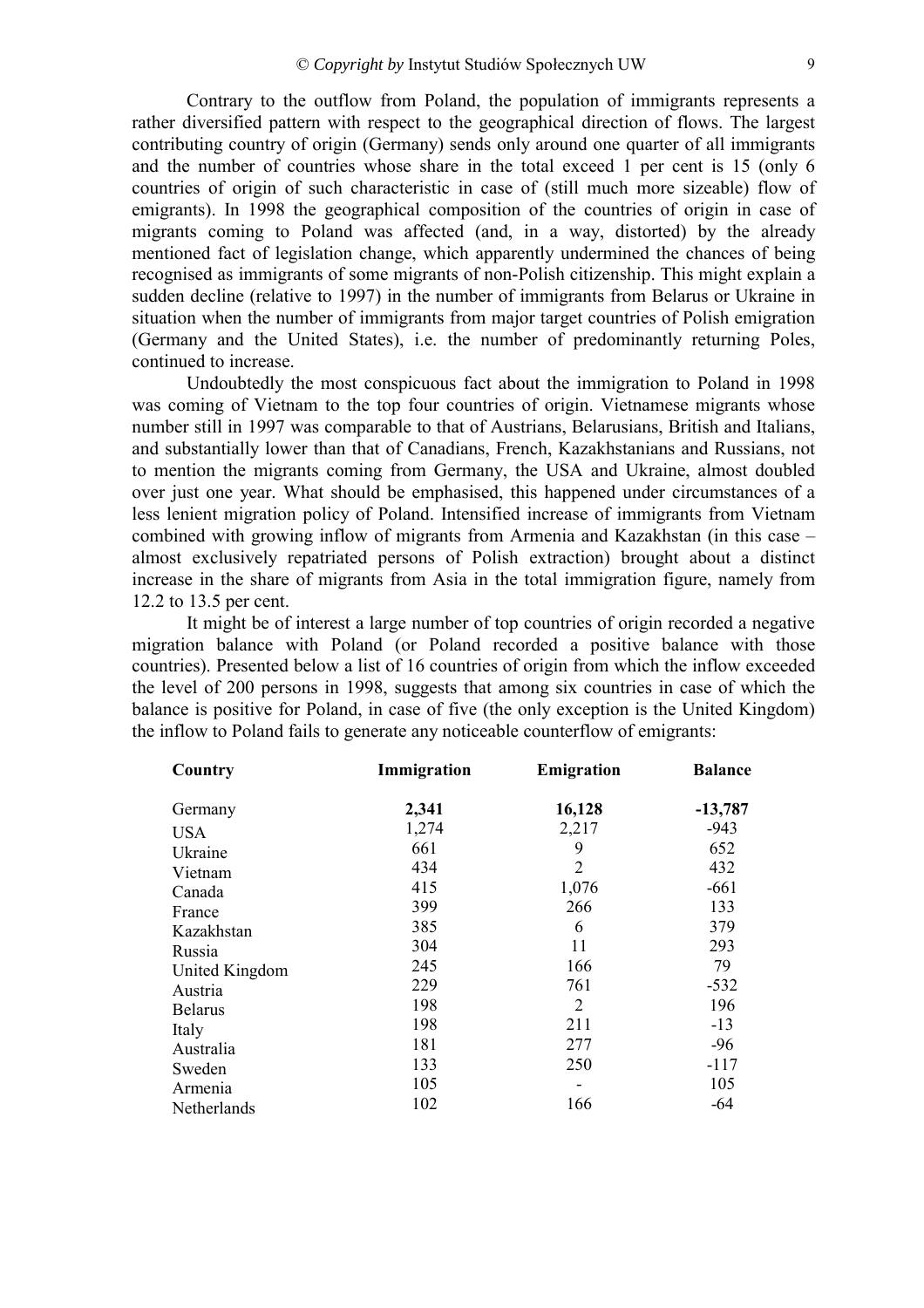# 4.4. Migrants by sex, age and marital status

<span id="page-9-0"></span>The situation close to sex parity among migrants, that gradually emerged in the mid-1990s, tended to hold in 1998. The proportion of males was greater than females among the emigrants (52:48) whereas among the immigrants females predominated over males  $(51:49)$ . In 1998 compared with 1997 the males increased their "lead" among the emigrants while in case of the immigrants a slight excess of males was replaced with a slight excess of females.

Also the age composition of migrants underwent very minor changes. Among emigrants in two age groups: 15-19 and (to a lesser degree) 45-49 significant increases were observed, and in two groups: 0-14 and 35-39 the proportion in total male emigrant population decreased visibly (Table 2.5). The age structure of emigrants, however, remained very "vouthful" among men, with persons below 25 accounting for 49 per cent of the total (a corresponding female share was only 31 per cent) and over-represented in ìreproductive ageî among women (women aged 25-44 comprised 42 per cent of the total whereas men at that age only 30 per cent). In the immigrants symptoms of the increase of family migration became noticeable, with a sharp increase in the share of teenagers and small children (Table 2.9). Altogether the proportion of males aged below 20 grew from 17 to 21 per cent, and the proportion of females from 19 to 21 per cent.

In the both populations, namely emigrants and immigrants, the working age persons remained grossly over-represented. Male emigrants aged 20-59 accounted for 59 per cent of the total (61-61 per cent in 1996-1997) and female emigrants for 71 per cent (70-71 per cent in 1996-1997) whereas male immigrants aged 20-59 accounted for 66 per cent of the total (72 per cent in 1996-1997) and female immigrants for 64 per cent (66-69 per cent in 1996-1997)*<sup>4</sup>* .

As follows from Table 2.6 and Table 2.10, no significant changes occurred in migration flows with respect to marital status. The single continued to predominate among the emigrants whereas the married among the immigrants. Because in 1998 the number of single emigrants increased (relative to 1997) more than the number of single immigrants, a negative migration balance among the single, continuously very high, became even more pronounced. A similar story but to a considerably lesser degree might be said of the married. The relevant data are the following:

| Category        |          | 1997     |                | 1998     |          |                       |  |  |
|-----------------|----------|----------|----------------|----------|----------|-----------------------|--|--|
|                 | single   | married  | other          | single   | married  | other<br><b>Males</b> |  |  |
| Emigrants $(E)$ | 6,463    | 3,504    | 212            | 7,249    | 4,058    | 219                   |  |  |
| Immigrants (I)  | 1,597    | 2,400    | 282            | 1,804    | 2,291    | 305                   |  |  |
| Balance (I-E)   | $-4,866$ | $-1,104$ | $+70$          | $-5,445$ | $-1,767$ | $+86$                 |  |  |
| Ratio $(E/I)$   | 4.0      | 1.5      | 0.7            | 4.0      | 1.8      | 0.7                   |  |  |
|                 |          |          | <b>Females</b> |          |          |                       |  |  |
| Emigrants $(E)$ | 4,739    | 4,632    | 672            | 4,667    | 5,149    | 706                   |  |  |
| Immigrants (I)  | 1,212    | 2,386    | 470            | 1,366    | 2,574    | 576                   |  |  |
| Balance (I-E)   | $-3,527$ | $-2,246$ | $-202$         | $-3,301$ | $-2,575$ | $-130$                |  |  |
| Ratio $(E/I)$   | 3.9      | 2.1      | 1.4            | 3.4      | 2.0      | 1.2                   |  |  |

 $\overline{a}$ 

<sup>&</sup>lt;sup>4</sup> On 1 January 1998 the share of persons aged 20-59 in Poland's resident population was 54 per cent.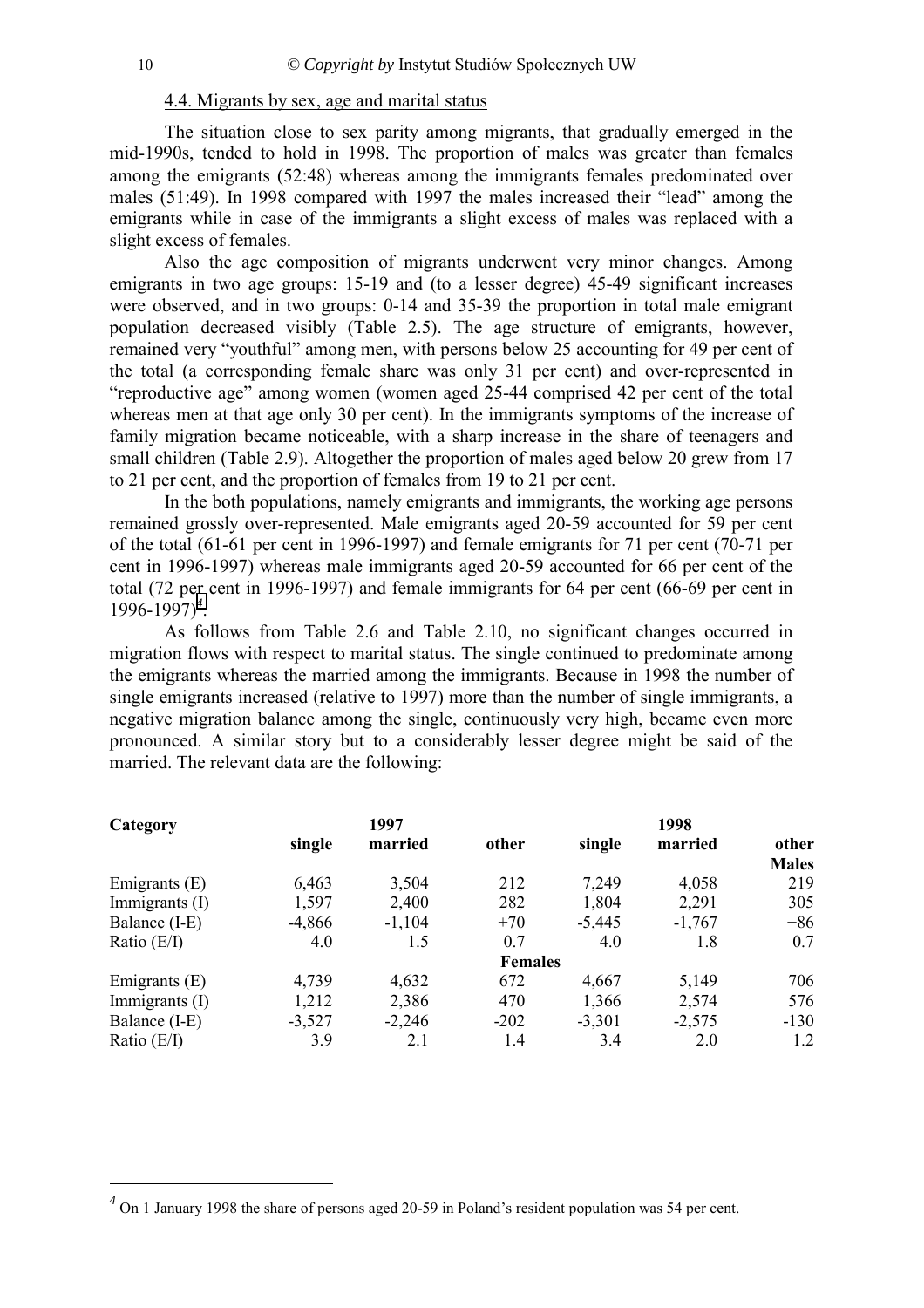# 4.5. Migrants by educational attainment

<span id="page-10-0"></span>Despite the increase in the number of emigrants (also at age 15+), the number of those with university diploma and graduates of secondary schools decreased in 1998 (relative to 1997) whereas the number of migrants with at best vocational training greatly increased (Table 2.7). In view of improving educational structure of the general population of Poland, on the one hand, and predominance of young persons (therefore, as a rule, better educated than older people) in the emigrants, on the other hand, the continuation of that trend (which started in early 1990s) looks amazing, especially that already a large majority of emigrants are low educated people, and the numbers of highly educated are just vestigial.

The percentage shares of male and female emigrants aged 15+ in the respective total suggest that gradually documented migration from Poland is becoming a domain of uneducated people:

| Year<br><b>Males</b> |                |            |                | <b>Females</b>    |  |  |  |
|----------------------|----------------|------------|----------------|-------------------|--|--|--|
|                      | post-secondary | elementary | post-secondary | <b>Elementary</b> |  |  |  |
| 1988                 | 11.7           | 39.7       | 6.2            | 34.7              |  |  |  |
| 1989                 | 8.2            | 36.5       | 5.6            | 35.3              |  |  |  |
| 1990                 | 5.5            | 51.2       | 4.1            | 53.1              |  |  |  |
| 1991                 | 3.7            | 59.5       | 2.9            | 62.6              |  |  |  |
| 1992                 | 3.6            | 66.4       | 2.7            | 67.3              |  |  |  |
| 1993                 | 2.8            | 70.2       | 2.1            | 71.9              |  |  |  |
| 1994                 | 2.4            | 69.3       | 2.1            | 69.5              |  |  |  |
| 1995                 | 2.2            | 73.2       | 2.0            | 73.0              |  |  |  |
| 1996                 | 2.1            | 76.7       | 1.7            | 76.6              |  |  |  |
| 1997                 | 1.8            | 75.5       | 1.6            | 74.0              |  |  |  |
| 1998                 | 1.4            | 78.1       | 1.5            | 75.8              |  |  |  |

 Against this picture, figures included in Table 2.11 present a sharply contrasting distribution of immigrants, characterised by a predominance of persons with secondary education, followed by persons with university diploma. Generally, as in earlier years, on the average the immigrants are much better educated than the emigrants, and despite still much lower immigration than emigration, the number of immigrants falling into two categories of educational attainment of higher order continues to be substantially (more than twice) higher than the respective number of emigrants:

| <b>Migrant</b> | Category of educational attainment |           |            |            |  |  |  |  |
|----------------|------------------------------------|-----------|------------|------------|--|--|--|--|
| category       | post-secondary                     | secondary | vocational | elementary |  |  |  |  |
| Emigrants      | 286                                | 1,934     | 2,332      | 15,224     |  |  |  |  |
| Immigrants     | 1,885                              | 3,017     | 1,176      | 221        |  |  |  |  |
| <b>Balance</b> | $+1,599$                           | $+1,083$  | $-1,156$   | $-15,003$  |  |  |  |  |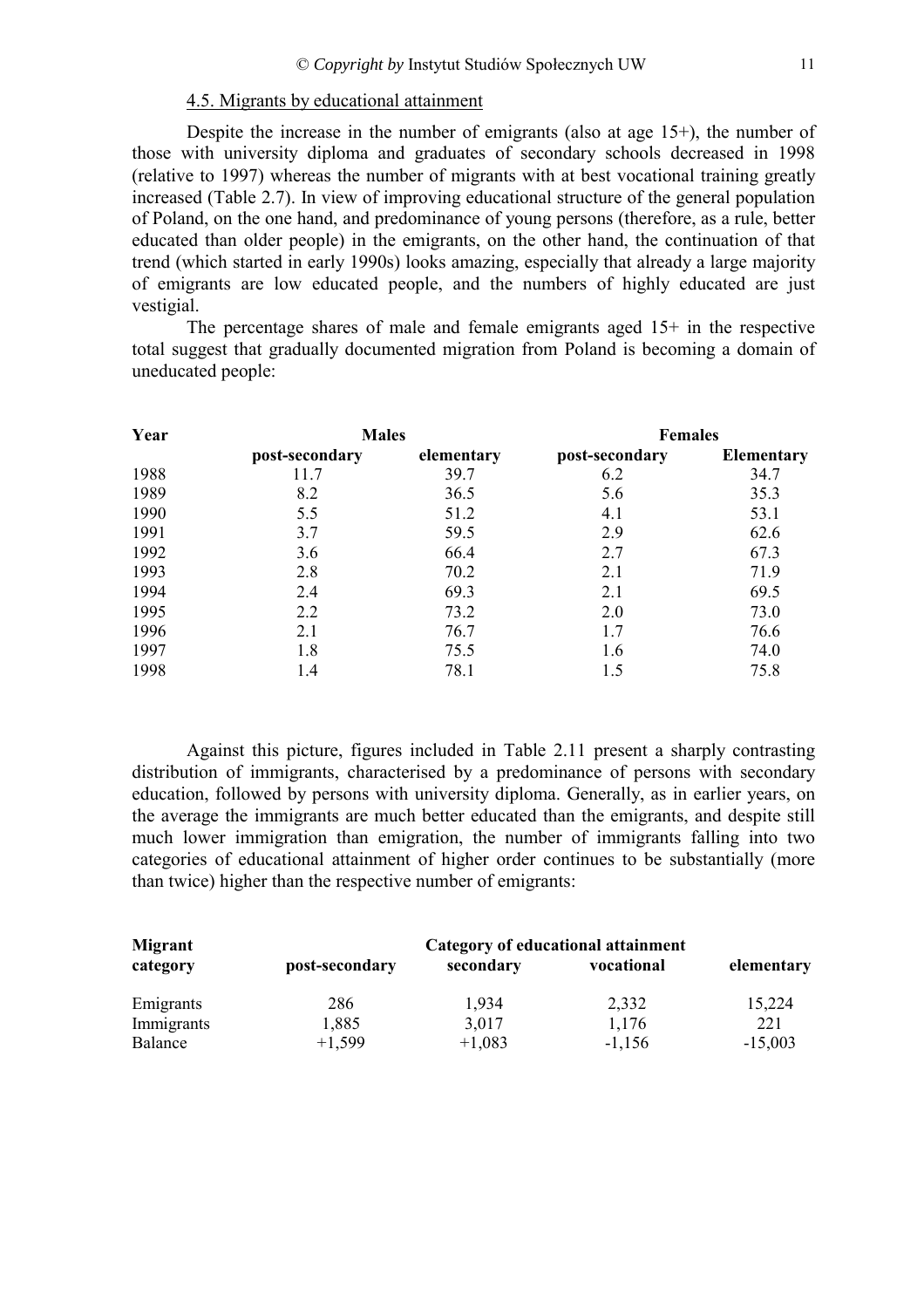# <span id="page-11-0"></span>**5. Stocks of migrants**

# 5.1. Stock of immigrants (foreign citizens)

According to legal definition which was in use until 27 December 1997, the stock of foreign citizens in Poland included the foreigners who after being granted permanent residence were registered at a specific address as permanent residents of Poland, and until a given moment did not leave for any other country nor acquired Polish citizenship. There was no attempt in Poland to relate a notion of the stock of foreigners to the concept of the foreign born. Since the end of 1997 there legally exist two categories of foreign residents in Poland: those granted a permission for settlement and those with a residence permit for a fixed time.

Irrespective of conceptual differences, however, the central population register (or any other source) do not render it possible to arrive at any reliable estimate of the foreign population in Poland. According to the Aliens Law enacted on 25 June 1997, and enforced by the end of that year, all foreign citizens living in Poland (holding a valid "permanent" residence permit") were obliged to renew the document granting them a right to stay in Poland, and until the end of 1998 this procedure was to be free while after 1999 it was to involve a considerable fee. It was expected therefore that the renewal of documents by the foreigners will make it possible to establish a reliable aliens register in Poland.

As mentioned in earlier SOPEMI reports, in 1993 an estimate of the number of foreign citizens residing in Poland suggested their size within the range of 30,000-35,000. Since that time, due to the lack of attempts on the part of the central administration to verify the past records of foreign residents, no new sound estimate was possible. In 1994- 1997 the number of foreign citizens granted a permanent residence permit was increasing (with a minor exception for 1996), and altogether 12.4 thousand new permissions were issued. Bearing in mind that in this period few thousand foreigners acquired Polish nationality, the stock of foreigners legally living in Poland might be estimated at 40,000- 45,000 at the end of 1997. However, an updated (thanks to the above mentioned provisions of the Aliens Law of 1997) registry of the Ministry of Interior and Administration (as of the middle of 1998) disclosed much lower number of foreign citizens staying permanently in Poland, namely around 32,500 [Nowak, 1998]. This surprisingly low figure constitutes only 0.1 per cent of the total population of Poland.

The ex-Soviet citizens were by far the main national group among the foreign residents of Poland, as recorded anew in the middle of 1998. Their share in the total exceeded 42 per cent, with Ukrainians taking the lead (3,200 persons), followed by Russians (2,700) and Belarusians (1,000). However, in case of as many as 4,800 former USSR citizens the nationality remains unknown. Other relatively sizeable national groups include: Germans (3,500), Bulgarians, Greeks, Vietnamese and Swedish (in each case over 1,000). By all accounts, these figures seem greatly underestimated; for instance, the numbers of newly issued permanent residence permits for Belarusians and Vietnamese since 1994 were close to the cumulative totals disclosed for those nationalities in mid-1998.

Recent (1994-1997) acquisitions of permanent residence permit were overwhelmed by the citizens of the ex-USSR, among whom major nationalities included: Ukrainian (2,691 or 21.7 per cent of the total), Russian (1,243), Kazakh (1,136) and Belarusian (900). Other important countries of origin were: Vietnam (890) and Germany (630). Between 1994 and 1997 the annual number of permits more than doubled (rise by 117 per cent). Kazakhstan was by all means a leader in this growth (increase by factor 13), followed by Vietnam (increase by 217 per cent) and Belarus (increase by 110 per cent). The fact that in reality the permissions granted to citizens of Kazakhstan shaped the above depicted trend might now only be of historical meaning. This is because a large majority of applicants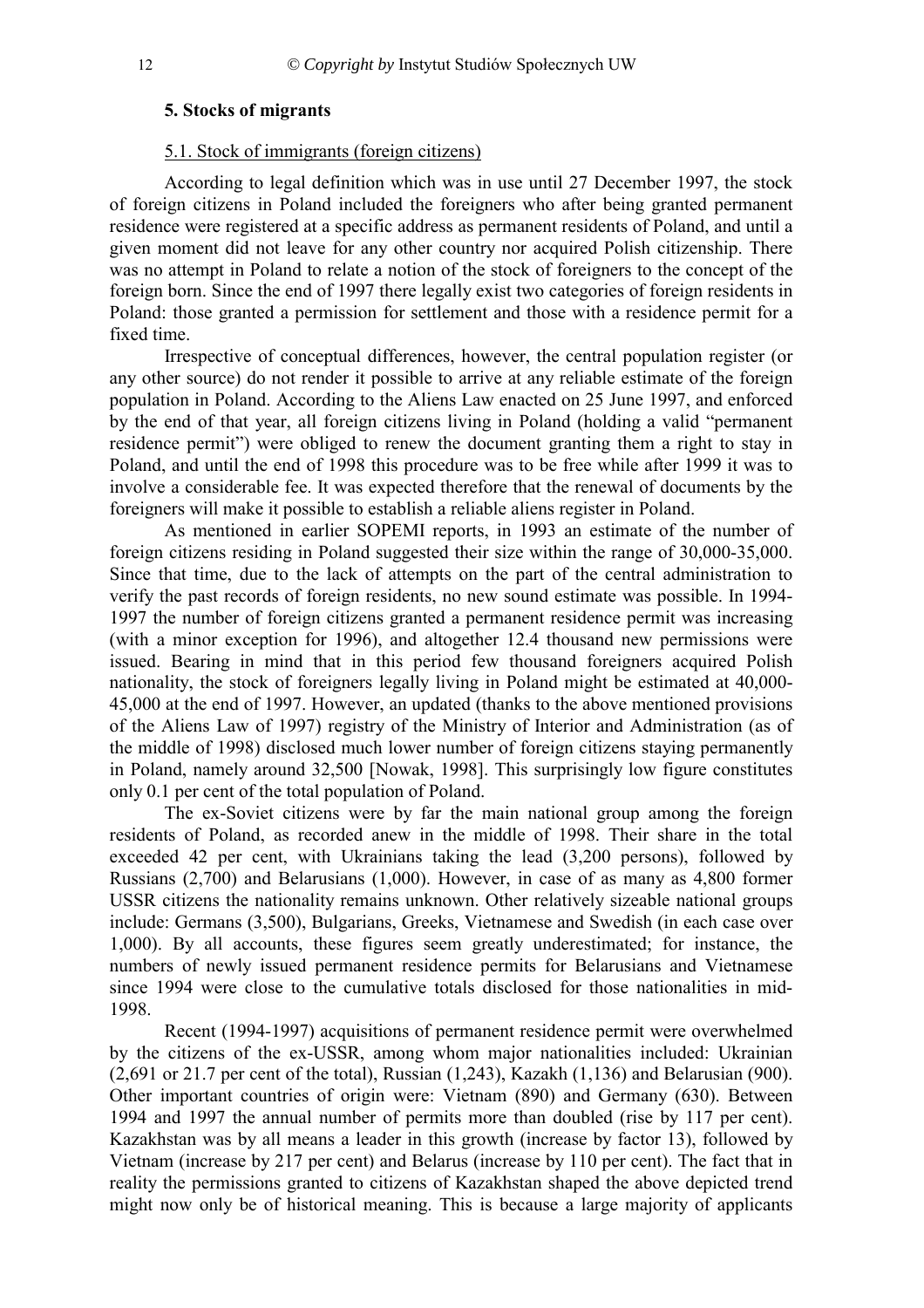coming from Kazakhstan were people of Polish origin for whom until the end of 1997 the repatriation procedure required an application for permanent residence as an initial step to the restoration of Polish citizenship. Since 1 January 1998 repatriated persons (of Polish descent) from Kazakhstan (as well as from other countries) are automatically granted Polish citizenship on entering Poland, and thus they skip over the procedure related to any residence permit.

The changes in legislation (the 1997 Aliens Law) are clearly reflected in the 1998 and (the first six months of) 1999 statistics when the number of applications for a permission for settlement in Poland was strikingly low and the number of permissions granted even much smaller (Table 2.12). A comparison between the relevant data for the first half of 1997 and 1999 seems illuminating in this respect:

| <b>Country of</b> |               | <b>Applications</b>      | <b>Permissions granted</b> |               |  |  |
|-------------------|---------------|--------------------------|----------------------------|---------------|--|--|
| origin            | 1st half 1997 | 1st half 1999            | 1st half 1997              | 1st half 1999 |  |  |
| Total             | 2,162         | 182                      | 2,006                      | 256           |  |  |
| Ukraine           | 532           | 22                       | 411                        | 37            |  |  |
| Kazakhstan        | 266           | $\overline{\phantom{a}}$ | 340                        |               |  |  |
| Vietnam           | 184           | 17                       | 163                        | 32            |  |  |
| Russia            | 163           | 30                       | 173                        | 48            |  |  |

 On the other hand, in 1998 and even more so in the first half of 1999 there flourished a newly introduced category of foreigners granted a fixed-time residence permit. This new category, established by the 1997 Aliens Law, roughly corresponds to the old United Nations concept of long-term immigrant. It says (Article 17) that the permission may be granted "if the alien demonstrates that circumstances have arisen to justify his/her residence on the territory of Poland for a period longer than 12 months. Such circumstances may, in particular, be the following: 1/ obtaining permission for employment or for performing other gainful work; 2/ conduct of economic activity; 3/ taking up of studies; 4/ the contraction of marriage with a Polish citizen or with an alien having permission to settle". In addition, the Article 18 of the Aliens Law determines that the permission "shall be granted for a period up to two years with the possibility of an extension, which, however, may not exceed 10 years".

In 1998 over 9,000 applications for the permission were submitted, and in the first half of 1999 as many as 7,400. While in 1998 only 4,850 foreigners were granted a fixedtime residence permit, in the first half of 1999 that number went up to nearly 8,900 (Table 2.12). This seems to be a breakthrough in the statistics of immigration to Poland in recent years. The five top nations granted the permission during the first 18 months after the introduction of the 1997 Aliens Law are as follow: Ukraine (2,064 persons; 15.0 per cent of the total), Vietnam (1,279 persons; 9.1 per cent), Yugoslavia (1,193 persons; 8.7 per cent), Russia (921 persons; 6.7 per cent) and USA (719 persons; 5.2 per cent).

Picture representing the presence of foreigners in Poland could be supplemented by using certain other data sources. As stems from Table 2.13, in 1998 Poland hosted 5,541 foreign students and 3,398 asylum seekers (in the both cases almost no change relative to 1997). In addition, 20,759 foreigners were given a work permit (a considerable increase relative to 1997, i.e. by 19 per cent). Persons falling into those three categories as a rule were not covered by the statistics of permanent residence permits (nor permission for settlement nor fixed-time residence), hence they represent another segment of the stock of (legal or legalised) foreigners in Poland.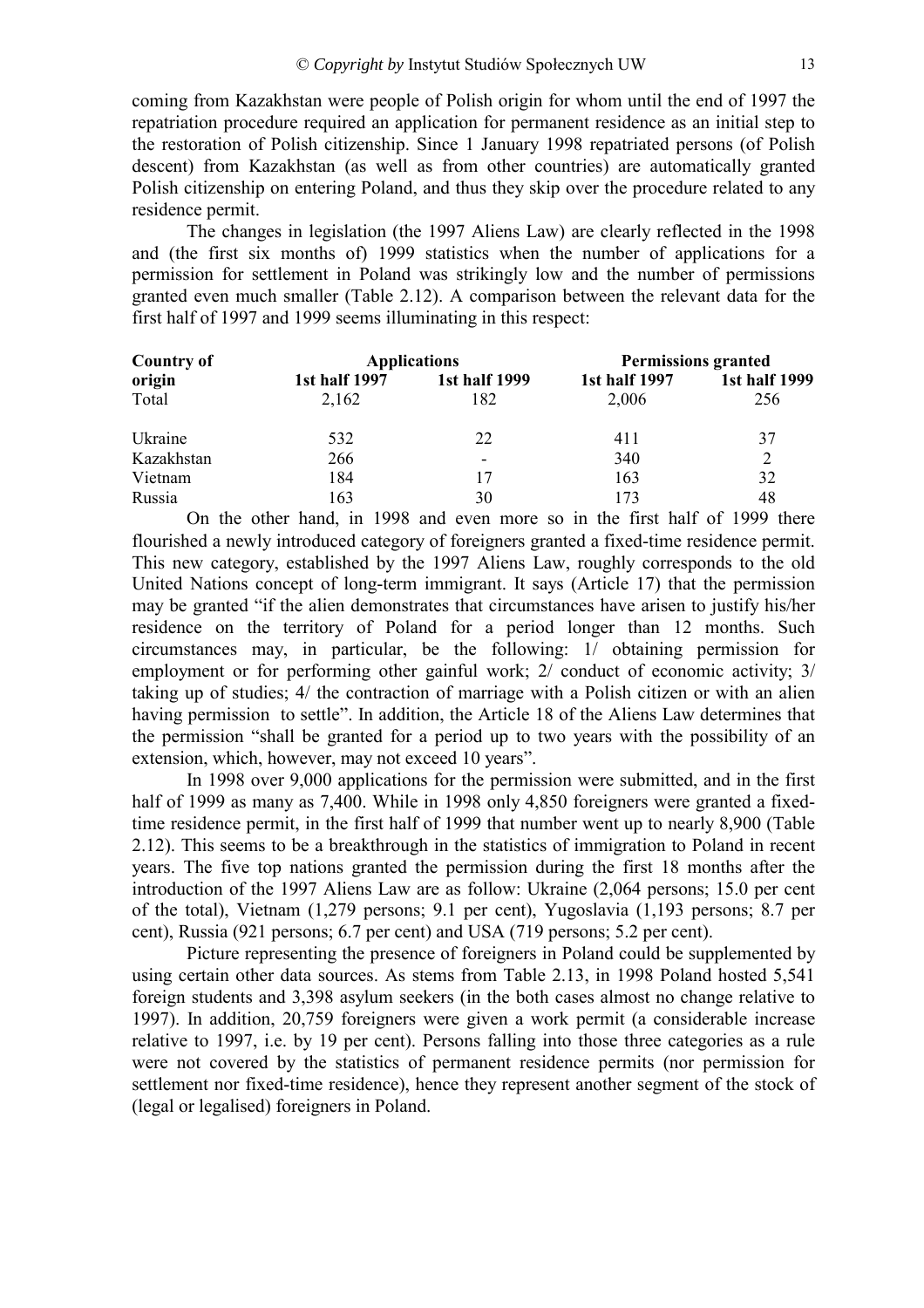<span id="page-13-0"></span>Apart from the foreigners whose stay in Poland has been regularised, there are many undocumented foreign citizens. A recent estimate attributed to the Central Statistical Office speaks of 150,000 irregular foreigners in employment in Poland [L.Z., 1998]. On the other hand, various estimates of the number of undocumented Vietnamese alone put that number within the range of 20,000-100,000 [Gryczka and Kostyla, 1998; Gmyz, 1998]. Apart from people from Vietnam, large groups of irregular foreigners originate from Armenia, Belarus, Bulgaria, Romania, Russia and Ukraine.

# 5.2. Foreigners married to Polish citizens in Poland

It is well known argument that the concluding of marital union with a native person may facilitate integration of a migrant in the host society or help in removing barriers to her/his regularisation. It might be hypothesised that from the Polish perspective until early 1990s mixed marriages frequently and above all served as a vehicle for emigration of Polish citizens while since early 1990s for immigration of foreigners.

In Poland mixed marriages of Polish citizens with aliens continue to be rather rare. Those unions constituted only 1.9 per cent of all marriages registered in Poland in 1998, which, however, was distinctly above the 1997 level (1.6 per cent). In 1998 the number of mixed marriages increased by 18.7 per cent, and it reached the level observed in the late 1980s and early 1990s when many Poles (especially females) married foreign citizens in Poland, often with an intention to emigrate and settle in home country of the partner.

Compared with 1990, the number of Polish women who married foreign citizen in 1998 was still much lower (by 27 per cent) but the number of Polish men who did so was much higher (by 69 per cent) (Table 2.14). As far as the mixed marriages of Polish women are concerned, a decline continued in case of new unions with the citizens of Germany and the United States, two principal target countries for Polish emigrants, and a sharp increase was observed in case of Armenia (87 per cent in 1998) and Vietnam (65 per cent), major (besides Ukraine, in case of which some rise was also noted) countries of the origin of immigrants recently coming to Poland (Table 2.16). Similar changes occurred with respect to mixed marriages of Polish men (Table 2.15). A particularly strong increase in 1998 took place in case of the unions with Vietnamese females, as it amounted to 182 per cent (nearly three-fold). On the other hand, in that year the number of unions concluded with women of American, British or Swedish citizenship declined. As a result, a pattern of mixed marriages tends, to a growing degree, to reflect the geography of immigrants, rather than, as was the case in not too remote past, the geography of destination countries of Polish migrants.

It is interesting to note that considerably large number of mixed marriages were contracted with non-single foreigners. The share of bachelors in 1998 was 72 per cent and spinsters only 54 per cent.

In situation of a relatively less tolerant attitude of the authorities in Poland towards irregular foreigners, mixed marriages have become an important vehicle facilitating legalisation of foreigner's stay. Recently, the first case was brought to the court where lawyer's office was accused of helping to arrange for fictitious marriages of foreigners with Polish citizens [Tor, 1999].

# 5.3. Stock of emigrants (permanent residents of Poland)

The source of regular data on that issue was until very recently a quarterly Labour Force Survey (*BAEL*), which since May 1993 included the topic of temporary residence outside Poland of Polish citizens. It should be explained that the Labour Force Survey statistics reflected only a part of the stock of Polish migrants staying abroad, as the relevant statistics pertained exclusively to those who were the adults (in this regard rare exceptions occurred), retained their "permanent address" in Poland during their stay abroad, had at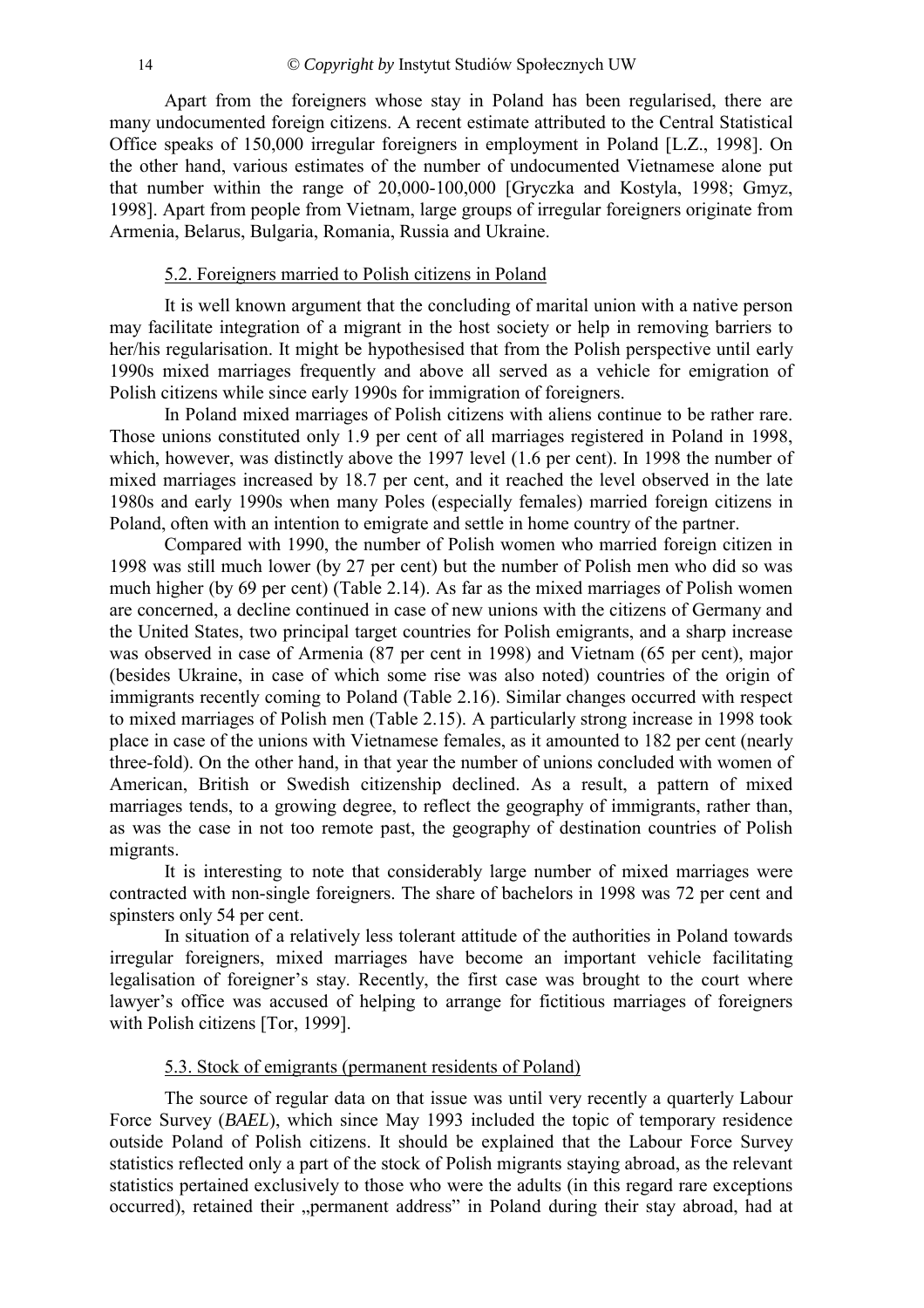<span id="page-14-0"></span>least one household member still staying at that address, and at the time of survey were away from their Polish home for at least two months. The data extracted from subsequent quarterly surveys, though based on a dangerously small sample, revealed a formidable consistency. The trends were rather stable and in many instances similar, e.g. among males and females, among those who stayed abroad relatively shorter and relatively longer, and among those who were employed in a foreign country or were involved in something else while abroad. Still, it is possible that this is the last time when the topic of stock of Polish migrants is reported here, because, due to financial constraints, after February 1999 the Labour Force Survey has been discontinued.

Generally, as indicated in earlier reports for Poland, the data indicate a steadily declining number of the permanent residents of Poland staying abroad (Table 2.17). At least this is obvious since 1994 where typically around 200,000 persons were estimated to be in such situation (around 125,000-140,000 in 1998), the number that went down to just above 110,000 in February 1999. The number of male migrants declines at faster pace than the respective number of females (in 1994 on the average 60 per cent of the total were men whereas in 1998 57 per cent). There increases a relative importance of Poles staying abroad for shorter (up to one year) rather than longer time; the proportion of the former increased from 42 per cent in 1994 to 45 per cent in 1988 (and February 1999). The share of the gainfully employed in the total moderately oscillated until the end of 1997 (around 70 per cent), and a small but consistent increase occurred thereafter (79.5 per cent in February 1999).

Persons in relatively young brackets of the working age (25-34 years) constitute a predominant part of the migrants (in May 1998 55 per cent in males and 61 per cent in females), and those whose stay abroad is longer are more dispersed with respect to age (Table 2.18). Finally, it should be mentioned that the geographical pattern of migrants distribution reflects more past migration flows than current flows, especially as far as concerns the migrants staying abroad for longer than one year (Table 2.19). Among those whose stay in a foreign country is relatively short a major country of residence is Germany (30 per cent in February 1999), followed by Italy and the USA (22 per cent each). In turn, the USA takes the lead (with 41 per cent) in case of migrants staying abroad for more than one year. Other important countries here are: Germany (20 per cent), Italy (15 per cent) and Canada (5 per cent).

# **6. Migrant workers**

# 6.1. Migration for work from Poland

No Polish source offers quantitative information on this subject of satisfactory scope and quality. The above mentioned Labour Force Survey enables a researcher to arrive at a general figure reflecting a stock, namely the number of workers whose sojourn in a foreign country extends for over two months, and practically only those (married) whose partner stays in Poland during their employment abroad. A recent (and final) estimate (February 1999) suggests around 89,000 migrant workers who at the time of survey were for at least two months in a foreign country (Table 2.17) but employment of Polish citizens abroad in February was as a rule the lowest of all seasons, probably due to the factor of seasonality.

A rough estimate (made by the Ministry of Labour and Social Policy) of the regular foreign employment of Polish citizens/residents (this is by no means clear from the sources) in countries with which Poland has signed respective bilateral agreements implies a figure of some 230,000 for all 1998 (a little less than in 1997), of which more than 96 per cent in Germany, of which in turn around 92 per cent in connection with seasonal work (Table 2.20). According to this concept of foreign employment of Polish citizens, since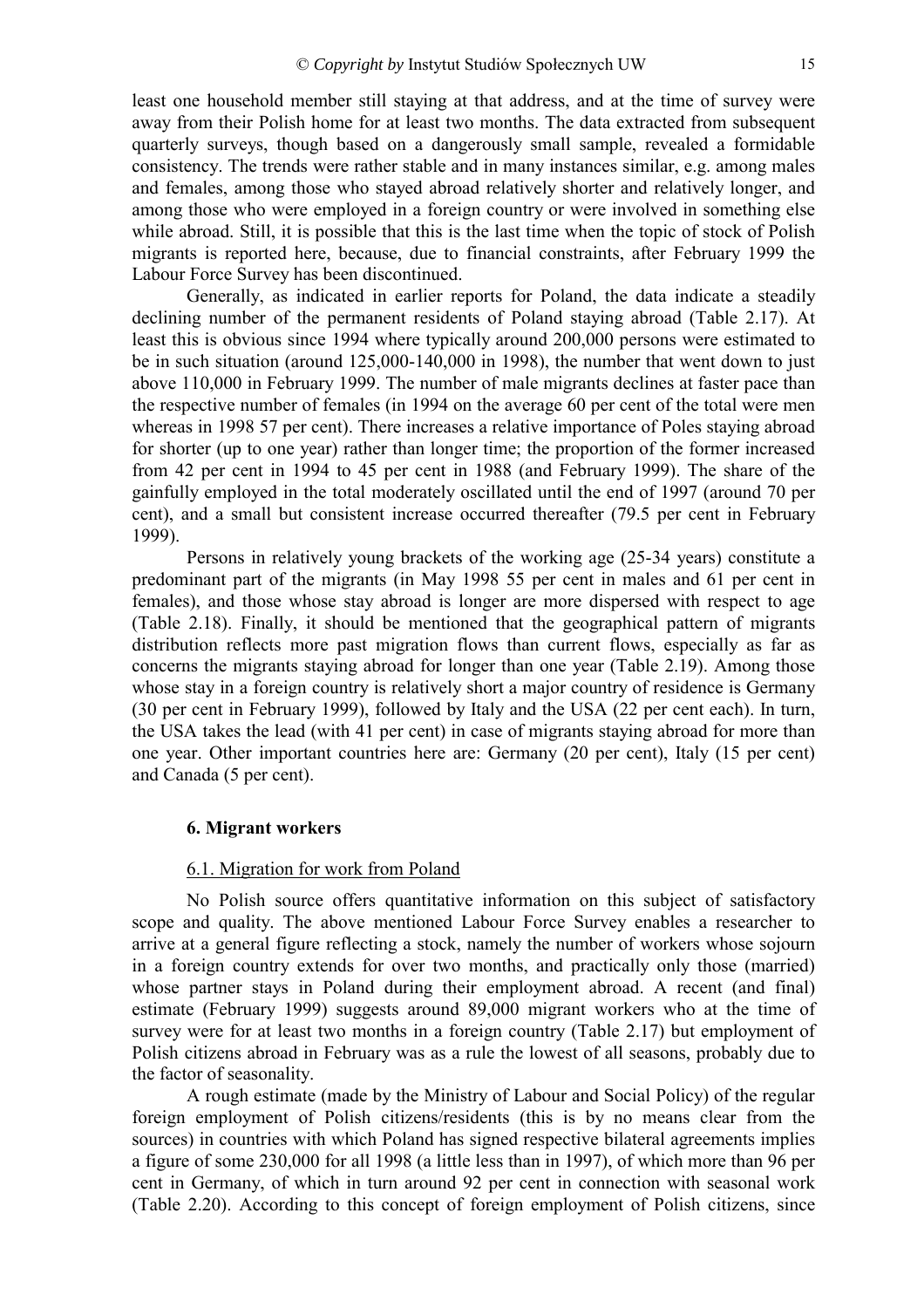<span id="page-15-0"></span>1994 the number of migrant workers was steadily increasing (nearly 60-per cent rise in 1994-1998). However, this conclusion (and the underlying data in general) should be treated with a caution because various surveys carried out in Poland suggest that a majority of Polish migrant workers are in irregular situation in labour markets of foreign countries, and the trends in that group of migrants might be somewhat different from those in regular situation.

Relatively solid statistical basis exists in Poland for the analysis of migration for seasonal work in Germany, which is a major form (and direction) of regular employment of Poles in foreign countries. According to the bilateral agreement, migrants are entitled to up to three-month employment in Germany within a calendar year, in an indicated industry (branch) and subject to the availability of jobs. An overwhelming (and still increasing) majority of seasonal workers in Germany are personally selected by the employers prior to migration.

The relevant statistics are compiled by Polish district Labour Offices through which all applications of workers are being processed. Table 2.21 presents the 1998 distribution of seasonal workers by industry of employment in Germany and district of origin in Poland. The data point to a preponderant (and still growing) importance of the employment in agriculture (86 per cent of the total), followed by viticulture or grape picking (8 per cent). In fact, other German industries hardly matter in overall employment of seasonal workers from Poland. It should be mentioned that shortly after the respective bilateral agreement has been implemented, seasonal jobs offered to Polish workers were much more dispersed, and for instance in 1993 the share of agricultural employment was only 55 per cent while as many as 15 per cent workers (almost 23,000 cases) found employment in construction industry (a sector no longer accessible for Polish seasonal workers).

As stems from Table 2.21, in 1998 the top ten districts (of all 49 districts) included mainly areas located in the western part of Poland, relatively close to Polish-German border, few centrally located districts and one relatively small, remote and underdeveloped unit, namely Suwalki district, in case of which an increase in migration for seasonal work in 1993-1998 exceeded 80 per cent. A number of other districts of similar characteristics as Suwalki displayed similar growth.

# 6.2. Migration for work to Poland

Data on regular employment of foreign citizens in Poland are scarce and incomplete. What is relatively well documented are work permits granted to foreigners, as a rule before coming to Poland. Work permit is required when a foreigner applies for a Polish visa, which entitles to gainful employment in Poland. Obtaining a permit, however, does not necessarily mean that a foreigner actually comes to Poland nor that he/she works there. Some statistics are also compiled with regard to actual regular employment of foreigners but those only apply to migrants working in companies that employ at least five persons. On the other hand, the statistics of work permits indicate that a considerable proportion of permits goes to those who intend to work in smallest companies (with less than five employees); in 1998 it was one-third of permits (permits given for work in foreign sub-contracting firms are not included here). It we focus on the employment in Poland-based companies that employ at least five persons, then on the basis of data for 1997 it would be possible to arrive at a rough estimate of the proportion of foreigners granted a work permit who actually take up a job in Poland. In that year 8,311 foreigners who met these criteria were registered as actually employed whereas the corresponding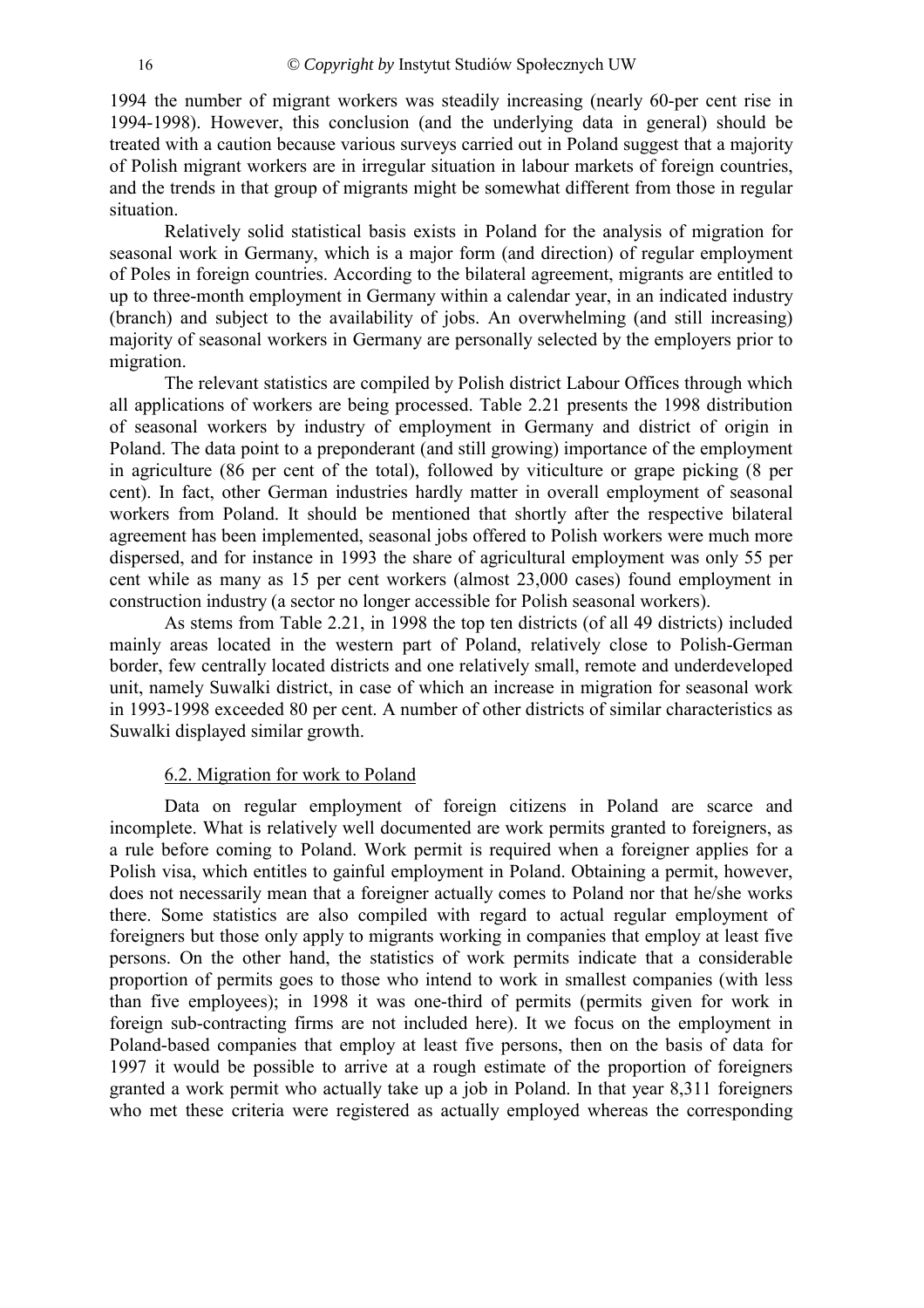number of work permits was 10,305. This implies a proportion of around 80 per cent actually employed among those granted a work permit<sup>5</sup>.

Due to scarcity of data on the actual employment of foreigners, the description of major trends and structural characteristics of that phenomenon has to be based on the statistics of work permits. It follows from those statistics that the regular employment of foreigners in Poland tends to grow systematically. The year 1998 was no exception to that rule: the number of work permits granted to foreign citizens increased from 17,498 (in 1997) to 20,759, i.e. by 18.6 per cent. This was a slight deceleration of the growth compared to 1997 (by 28,0 per cent) but the rate of change continued to be rather high. Relatively the largest rise in 1998 took place with respect to work permits granted to the employees of foreign sub-contractors (from 2,191 to 3,831).

The nationalities of migrants are very diverse and include more than 100 countries. Even the top-15 list reveals many contrasts, where Belarus and Ukraine, the countries bordering Poland are neighbours of such remote countries as the USA, South Korea, China or Vietnam:

| Country         | Number of work<br>permits, 1998 |
|-----------------|---------------------------------|
| Ukraine         | 2,960                           |
| <b>Belarus</b>  | 2,761                           |
| Vietnam         | 1,779                           |
| United Kingdom  | 1,321                           |
| Germany         | 1,274                           |
| Russia          | 1,130                           |
| France          | 960                             |
| USA             | 824                             |
| China           | 736                             |
| Turkey          | 506                             |
| India           | 485                             |
| South Korea     | 445                             |
| Italy           | 425                             |
| Armenia         | 390                             |
| <b>Bulgaria</b> | 369                             |

Compared to 1997, Belarus recorded the largest increase  $-$  from 1,418 to 2,761, which was almost entirely due to the growth of employment within sub-contracting firms (from 730 to 2,073). Also the increase in case of France (from 622 to 960) was quite impressive. On the other hand, the number of work permits than went to Vietnamese declined  $-$  from 2,041 to 1,779. This was an important exception to annual changes concerning that nationality, which had been observed uninterruptedly since 1993.

Further concentration of employment occurred in 1998 among those whose work permits were granted individually. The share of manual employment decreased while the share of consultants and other non-manual employment increased. Also increasing was the share of owners, usually self-employed or employing a small number of compatriots (Table 2.24). The national patterns of employment by major occupations persisted through 1998 in all major nationalities of workers origin. The Vietnamese continued to predominate among the owners (25 per cent of the owners' total); as a matter of fact the number of owners from

1

<sup>&</sup>lt;sup>5</sup> In 1993-1997 the number of work permits for foreigners to be employed in Polish firms up to workers increased by 26.9 per cent whereas the number of foreigners actually employed in those firms by 25.2 per cent. This may suggest that work permit data, which are much more comprehensive and detailed than the data on the employment of foreigners, might be adequately reflecting the trends concerning the latter.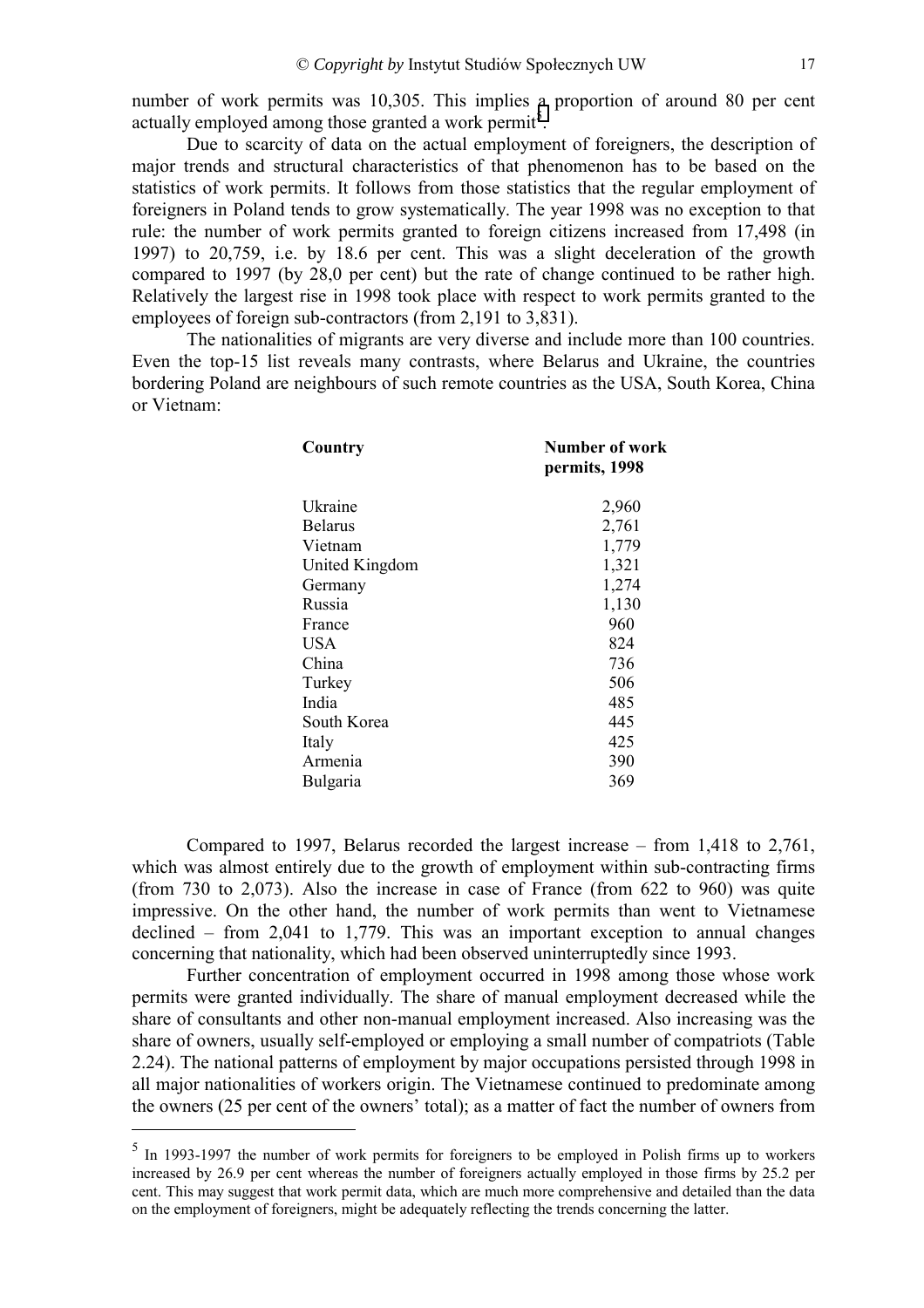<span id="page-17-0"></span>Vietnam increased in 1998, despite an overall decline of work permits granted to that nation in that year. By the same token, citizens of the United Kingdom were by far the largest nationality among teachers (28 per cent of the total), and the citizens of Ukraine among manual workers (skilled and unskilled together) (40 per cent of the total). In turn, a large proportion of managers (42 per cent of the total) originated from four western countries: Germany, France, the United Kingdom and the United States. Typically, Ukrainians and Belarusians sought employment in Poland as manual workers, Vietnamese, Chinese, Turkish, Armenians and Bulgarians as owners, Germans, French and Americans as managers, and British as teachers.

A strong tendency was observed in 1998 and the first half of 1999 (Table 2.22) for more interest on the part of potential foreign workers in private than in public sector, and within private sector  $-$  for more interest in foreign rather than Polish capital companies. The role of state-owned companies in employing foreigners, which in early 1990s was still significant, has become marginal. The trend in this respect, as reflected by official statistics, however, might be somewhat obscured due to the fact that the data by type of ownership are available only for those foreigners who obtain work permit individually. Those who are granted a permit for work in a sub-contracting firm often actually work in a state-owned company. A typical example is Szczecin Shipyard, one of the largest stateowned companies in Poland, which systematically employs a large number of foreigners, all of them, however, through sub-contracting firms. In 1993-1997 the share of foreign workers in the total employment of the shipyard increased from 1.8 to 10.7, and reached the absolute number of nearly 900 [Czyszkiewicz et al., 1998].

Little changes took place with regard to composition of work permits by branch of economic activity (Table 2.23). Trade together with hotels and restaurants remained the leading branch attracting around 40 per cent of all work permits in 1998 and the first half of 1999. In contrast, agriculture, which in early 1990s offered a significant number of jobs to regular foreign workers, at the end of the decade has totally lost its importance (only 80 work permits in the first half of 1999).

In general, as far as documented foreign employment is concerned, in 1998 no great changes could have been observed in Poland. That kind of employment has clearly remained a narrow and relatively unimportant segment of the labour market.

# 6.3. Irregular employment of foreigners

In 1999 the National Labour Office suggested that each year some 200,000 migrant workers take up employment in the Poland's shadow economy [Lentowicz, 1999]. A majority of them are seasonal workers from Ukraine. However, there is also a growing irregular employment of Vietnamese citizens. It is expected that soon (in view of the intergovernment agreement between Germany and Vietnam, which requires that the remaining 40,000 Vietnamese workers formerly employed by the ex-GDR companies, leave Germany by the year 2000) a major influx of new migrants of that nationality might become a reality. The National Labour Office also notes growing irregular work of citizens of western countries (Germany, France and the Netherlands) who are often employed in connection with large investment projects in wholesale trade and chains of supermarkets. In north-western part of Poland occasional irregular work is also relatively common among German citizens who live in the neighbouring lands of Brandenburg and Meklemburg.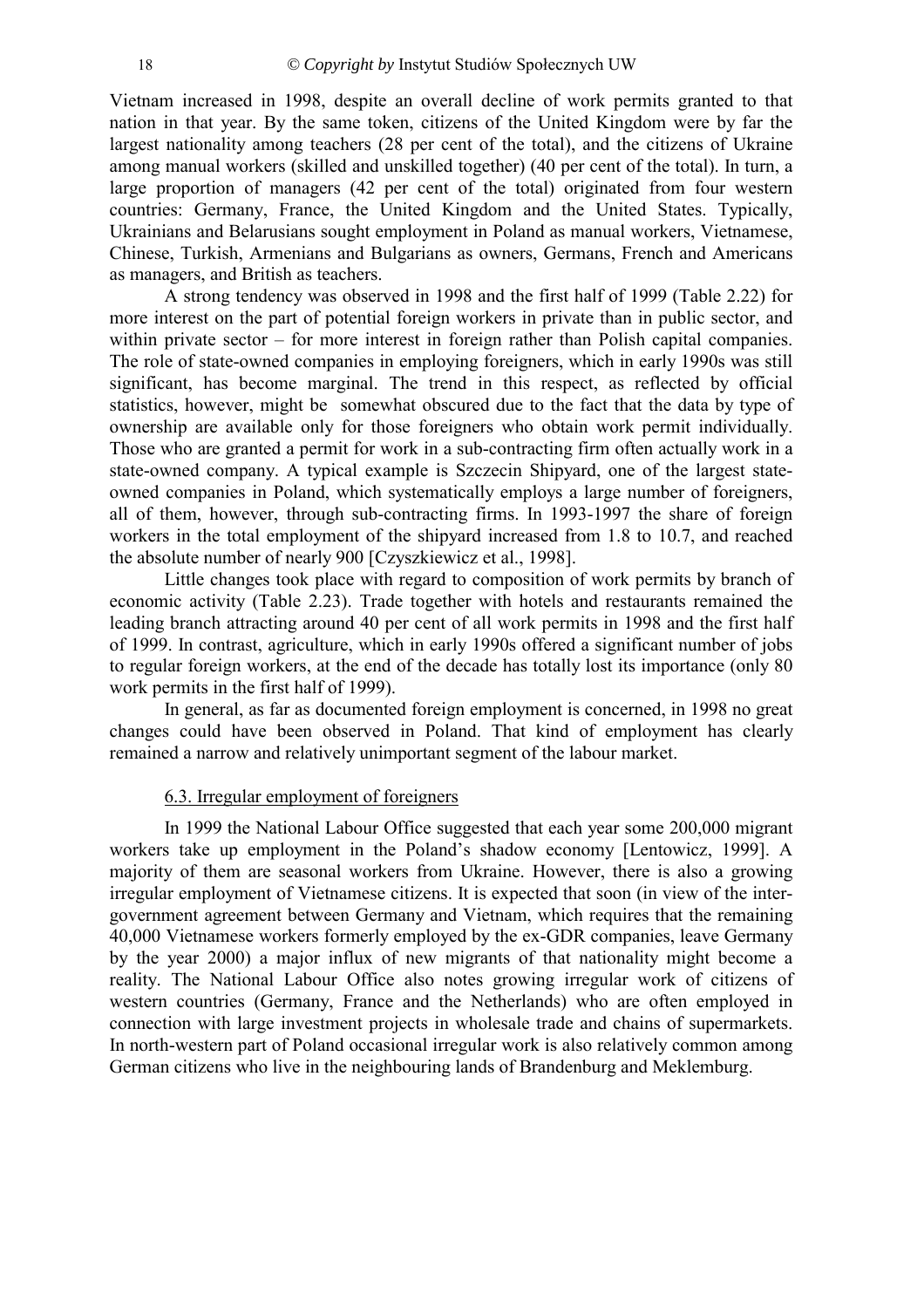In 1997 the Labour Offices through their specialised services (dealing with the legality of employment) carried out 57,800 inspections of companies and in 1998 82,500 inspections. Altogether around 2,500 cases of illegal employment of foreigners were revealed. More than 500 related cases against the employers were brought to the court: in  $1997 - 223$  and in 1998 – 294. At the same time, 280 cases in 1997 and 407 cases in 1998 were brought to the court against foreign workers. Among migrants found in irregular situation a large majority were the persons from the ex-USSR (1,600), followed by the citizens of European Union countries (300), Bulgaria (180), Vietnam (160) and USA (40) [Pur Rahnama, 1998]. Bearing in mind that it is relatively easy to hide illegal labour by an employer, these figures suggest a non-negligible incidence of the employment of undocumented foreigners.

Major reason for a relatively wide employment of migrant workers in Poland is the expansion of its shadow economy. According to the Labour Force Survey data, in 1996 and 1997 around 5 per cent of national labour had a job in the shadow economy, which means more than 850,000 workers [Sztanderska, 1999]. More information on irregular employment of migrants is available from various surveys conducted by research institutes rather than government agencies. For instance, the Research Institute on Democracy and Private Enterprise concluded in 1995 (on the basis of a survey among the employers carried out in three regions/districts of Poland) that a quarter of irregular employment constitute foreigners (28 per cent in Przemysl district, 25 per cent in Warsaw district and 12 per cent in Lodz district) [Piasecki and Rogut, 1995].

A number of studies suggest that in major regional labour markets in Poland there exist "labour exchanges" where it is relatively easy to find a job in the informal sector. Various intermediaries also operate through local media and direct contacts with employers. "Newcomers" in the Polish labour market often advertise their availability for employment in well-known market places/bazaars. Increasingly migrants return repeatedly to the same employers to which they frequently recommend or introduce their friends and relatives [Antoniewski, 1997; Badowska et al., 1995; Ornacka and Szczesny, 1998].

In large industrial centres foreigners find work in construction industry, trade, restaurants/fast food facilities, car repair shops and households, whereas in the country side in construction, horticulture and (seasonally) picking fruits or helping in harvest. There are some areas of Poland where the farm employment is entirely foreign; a large proportion of migrants stay for a large part of each year, some of them travel back and forth every three months while some others stay illegally for more than one year [Badowska et al., 1995]. It is quite common that migrants live and eat in large groups on the employer's premises, and it is either difficult to detect their concentration by labour inspection services or inspectors are being corrupted by employers. In a recent study focusing on undocumented migrants in Poland, a relatively large agricultural area was penetrated by a researcher who worked with migrants on a farm, and after work hours socialised with migrants from other farms in a "hotel" where from 200 to 300 irregular migrant workers lived at one time [Antoniewski, 1999].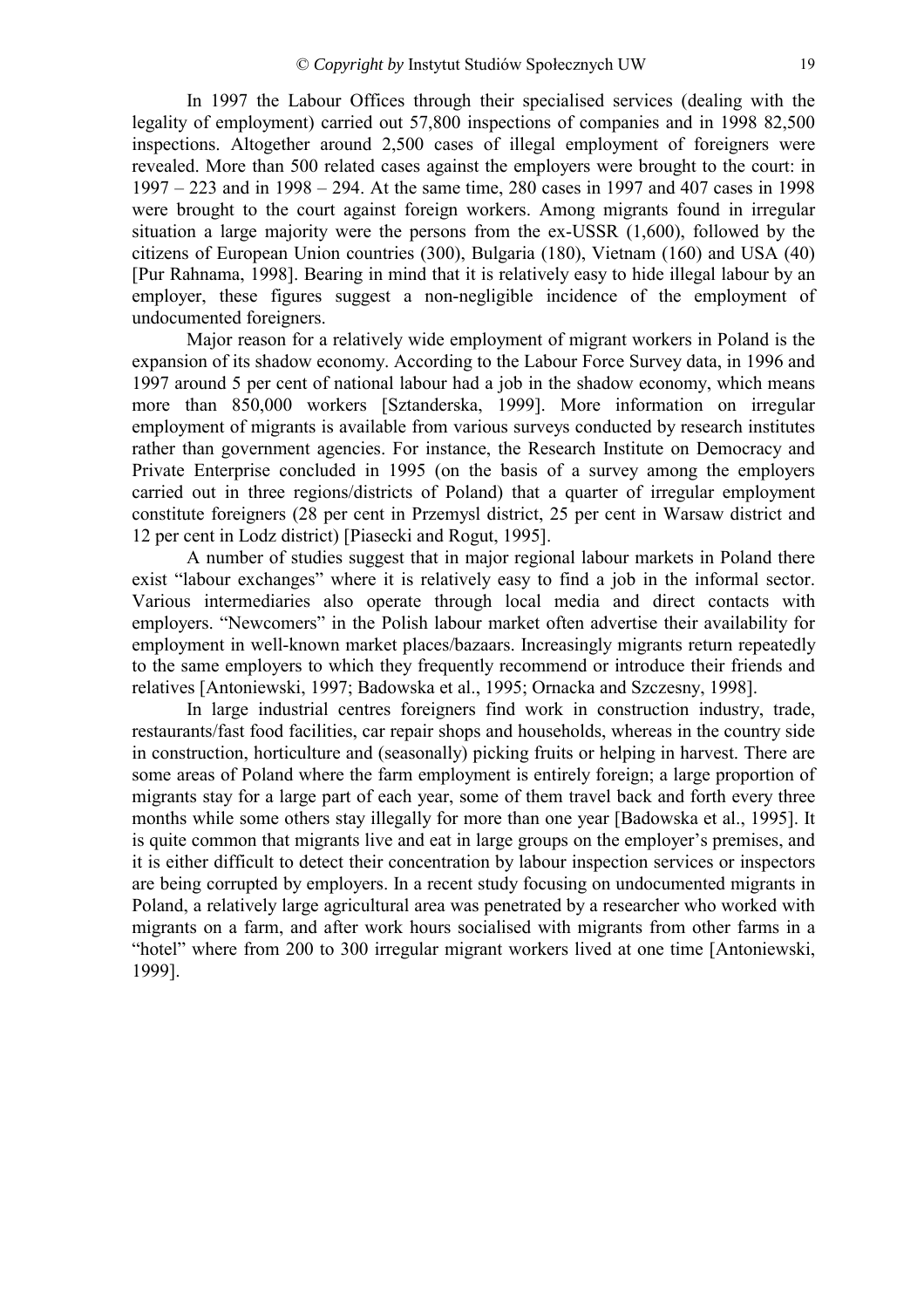# **7. Asylum seekers and refugees**

<span id="page-19-0"></span>The size of inflow of the refugee applicants remained almost unchanged for three consecutive years: 1996, 1997 and 1998. The annual number of those persons was between 3,200 and 3,500. The first half of 1999 saw a distinct increase relative to the first half of 1998: from 966 to 1,385. The inflow of foreign citizens seeking protection in Poland seems to be higher than in the middle of the decade (less than 1,000 annually) but it is by no means strong or in any way striking.

As follows from Table 2.25, in 1998 there was a considerable increase in the number of applications from citizens of Armenia. Some analysts relate this more to the changes in Polish regulations (e.g. visa started to be required from Armenians) than to the internal situation in Armenia. Nevertheless in the first half of 1999 this rising trend intensified. As a result, since 1998 for Poland, Armenia has been the main refugee sending country. On the other hand, there occurred a decline in the arrivals of applicants from origins that dominated asylum seekers flows to Poland in 1996 and 1997, i.e. Indian subcontinent and Afghanistan. In the latter case the number of asylum seekers declined from 636 in 1997 to 334 in 1998. Nationality which turned out by far the most important in 1997, Sri Lankans, became less visible in 1998 (a decline from 864 to 642) and nearly disappeared from sight in the first half of 1999 (only 70 applications). Other important developments of 1998 was a dramatic increase in the inflow of Yugoslav asylum seekers, mainly from Kosovo. Yugoslav citizens retained their high position in early 1999.

On the basis of data compiled by the government reception centres for refugees, on 15 December 1998 three major nationalities included: Sri Lanka (29 per cent of the total), Afghanistan (20 per cent) and Yugoslavia (15 per cent). Citizens of African countries accounted for 13 per cent of the total, ex-Soviet people form Caucasus for 6 per cent, people from Indian sub-continent for 6 per cent, and citizens of Belarus, Russia and Ukraine for 5 per cent. A large majority of refugees were in their twenties or younger (77 per cent for the total population of reception centres; in case of Sri Lanka as many as 85 per cent). Refugees form Bangladesh, India, Pakistan and Sri Lanka were almost entirely young adult males, whereas those from Afghanistan included not only many females but also children (33 per cent below the age 16). Refugees from the ex-USSR were the oldest; more than one-third of them were between 30 and 65.

# **8. Illegal movements by foreign citizens**

In 1998 symptoms were observed of declining illegality in international movement of people, in particular in transit migration through Poland. One of good indicators of the intensity of illegal transit of people seems to be the number of foreigners deported to Poland on the basis of readmission agreements. Traditionally a bulk of illegal migrants readmitted to Poland are deported from Germany. In this regard the first half of 1999 was unusual because for the first time in many years the six-month figure fell below the level of 1,000 (actually it was 979). Relative to the corresponding period of 1998, the decrease was 29 per cent. Bearing in mind that already in the first half of 1997 a decrease of some 43 per cent was recorded, this implies a rather steady favourable trend.

In 1998 the Polish Border Guard apprehended 3,750 foreigners who attempted to illegally cross Polish (as a rule - western, i.e. with Germany) border or succeeded to do so. A large majority of illegal entries to Poland (60 per cent) took place through southern border (with the Czech Republic and Slovakia) which also is a new tendency. In the nottoo-remote past the most preferred route for illegal transit migrants was through eastern border of Poland. The number of apprehended foreigners was much smaller than in 1997 (5,312) which already was less than in 1996 and even the more so than in 1995. All those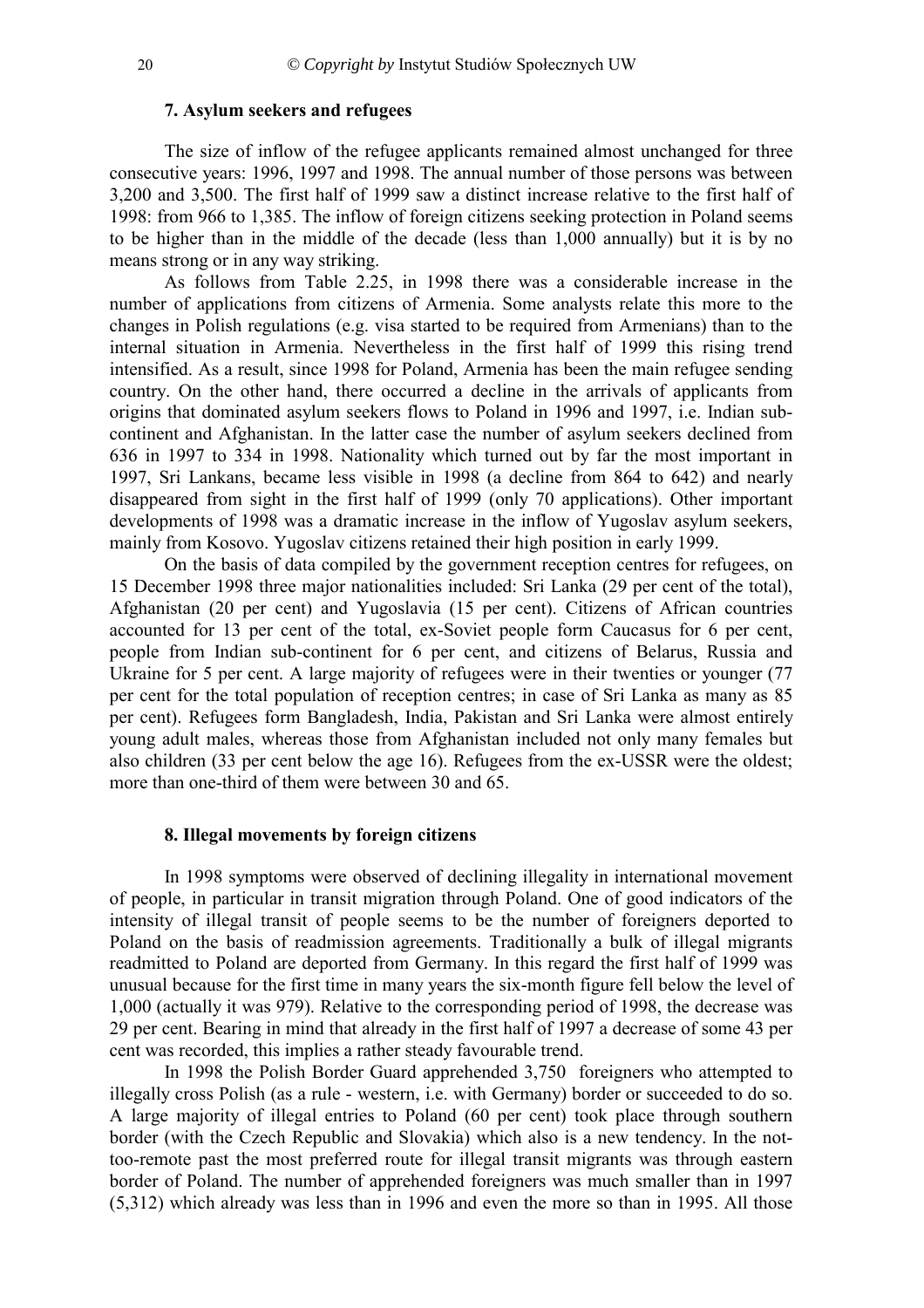suggest that the control of the state frontiers has become more effective than in the first half of the 1990s and probably also that the intensity of illegal migration has declined.

The statistics of illegal migration by geographical distribution of migrants can best be summarised by showing the top-15 countries (according to the number of persons deported from Poland) whose citizens were subject to the Border Guard or Police actions (related to the violation of border crossing regulations) in 1998:

| <b>Country of citizenship</b> | <b>Deported from</b><br>Poland | <b>Readmitted from</b><br>abroad into Poland |
|-------------------------------|--------------------------------|----------------------------------------------|
| Total                         | 7,079                          | 2,817                                        |
| Romania                       | 1,976                          | 1                                            |
| Ukraine                       | 1,027                          | 268                                          |
| <b>Bulgaria</b>               | 874                            | 6                                            |
| Armenia                       | 481                            | 144                                          |
| Moldova                       | 313                            | 275                                          |
| Bangladesh                    | 300                            | 58                                           |
| Czech Republic                | 286                            | 39                                           |
| <b>Belarus</b>                | 193                            | 53                                           |
| Sri Lanka                     | 180                            | 342                                          |
| Russia                        | 179                            | 78                                           |
| Afghanistan                   | 160                            | 427                                          |
| Vietnam                       | 131                            | 42                                           |
| Lithuania                     | 95                             | 49                                           |
| Pakistan                      | 91                             | 65                                           |
| India                         | 90                             | 48                                           |
| Yugoslavia                    | 64                             | 462                                          |
| Iraq                          | 42                             | 117                                          |
| FYR Macedonia                 | 58                             | 69                                           |
| Georgia                       | 44                             | 39                                           |
| Turkey                        | 41                             | 32                                           |

It follows from the above data that the number of deportations from Poland has come to be much higher than the number of deportation of foreigners to Poland. Since the latter almost exclusively took place from western countries (mostly from Germany), this may indicate a more strict control of the state frontiers and better monitoring of foreigners within the country on the part of Polish authorities. The differences between two figures for each country may also be indicative of something interesting, namely the propensity of a given nationality to transit further to the West. It seems, for instance, that in 1998 Romanians' ultimate destination, who have been arrested in Poland, might have been Poland itself (although it is also possible that in the case of citizens of Romania breaching German rules, Germany deported those persons directly to Romania). Poland as a country of ultimate destination appears to be also in case of citizens of Bulgaria, and to lesser degree Ukraine, Armenia and Bangladesh. The opposite seems true in the case of citizens of Afghanistan and Sri Lanka, and to some extent also Moldova, Pakistan and (especially) Yugoslavia, FYR Macedonia, Georgia and Turkey.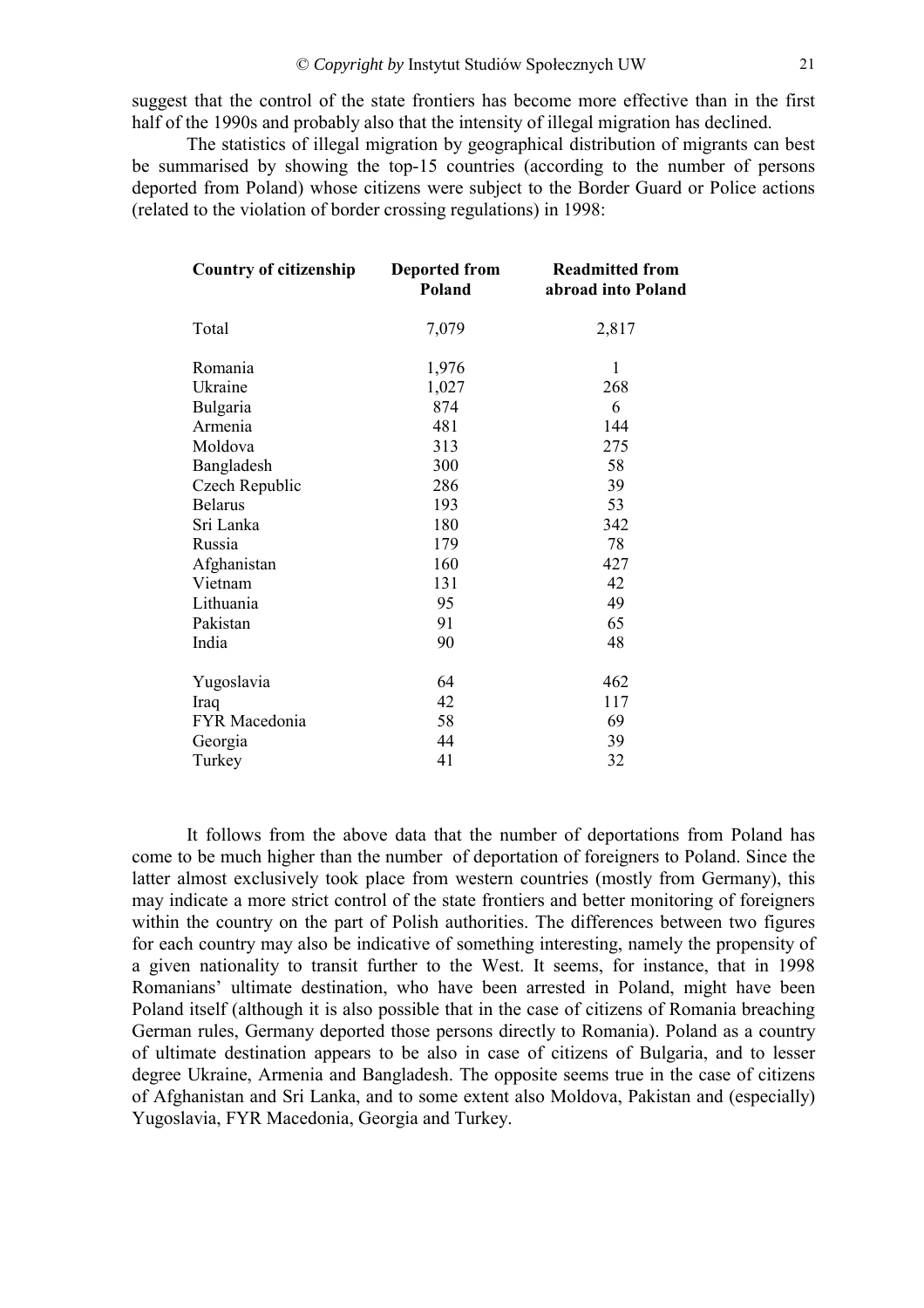As mentioned earlier, in 1998 and 1999 Poland imposed stricter rules and procedures towards irregular or illegal foreigners. This produced largely increased number of decisions to expel unwanted foreigners. The number of such decisions increased from 5,707 in 1997 to 7,955 (Table 2.26). In 1998 those decisions affected as many as 9,000 foreigners, mainly from Romania (2,300), Ukraine (1,300), Bulgaria (1,400) and Armenia (1,000). The implementation of those decisions was differentiated but rarely complete. For instance, in 1997 a relatively high degree of the implementation of expulsion decisions was achieved in case of citizens of the Czech Republic, Yugoslavia, Belarus, Moldova, Russia, Romania, Turkey and Ukraine (around or above 80 per cent), moderate in case of citizens of Bulgaria, Armenia, Bangladesh, FYR Macedonia (between 50 and 70 per cent) and low in case of citizens of Sri Lanka, Afghanistan, Vietnam and Iraq (below 30 per cent).

Finally, it should be observed that organised trafficking in migrants declined in late 1998 and early 1999, probably due to introducing severe sanctions against traffickers.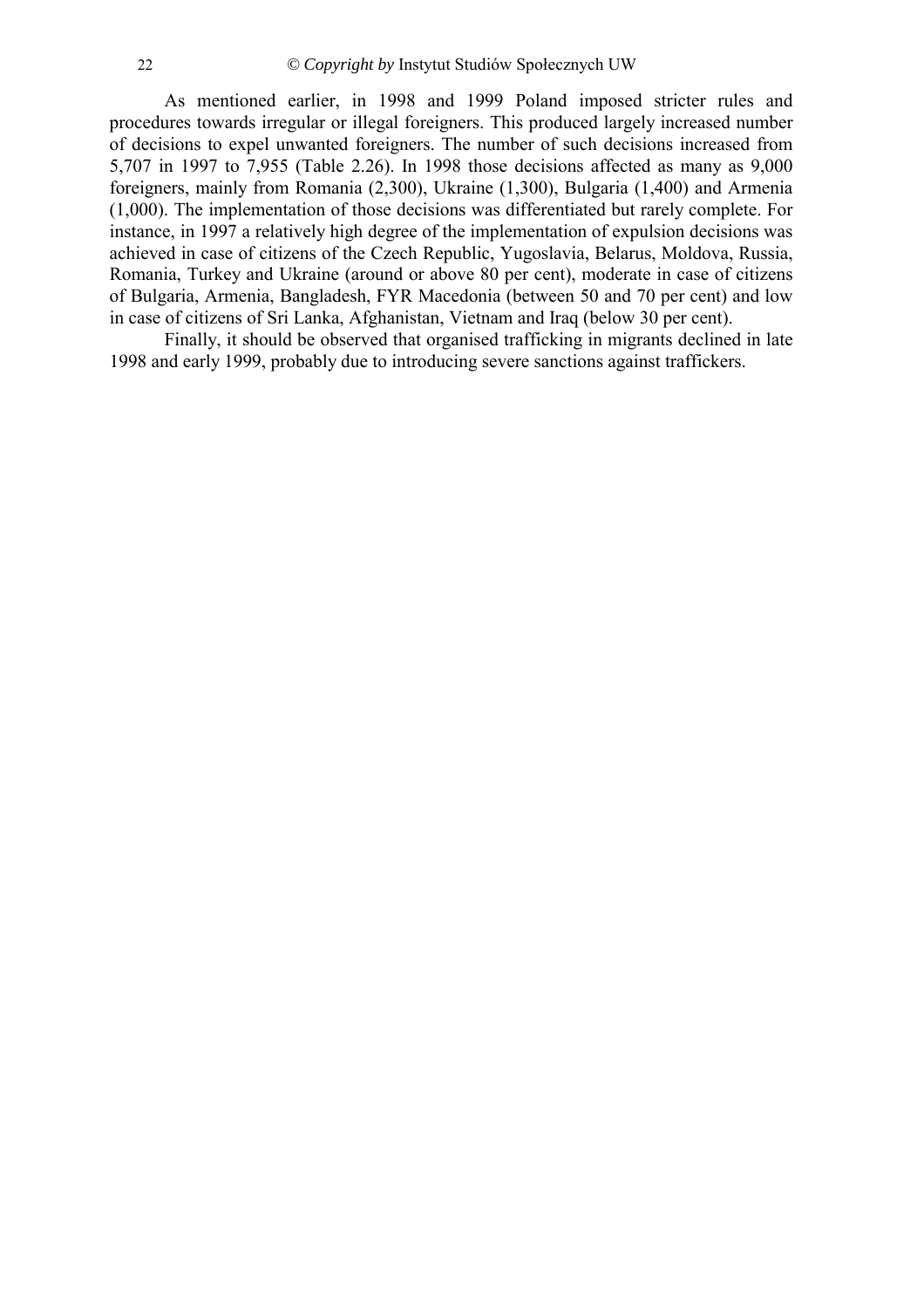# **References**

<span id="page-22-0"></span>Antoniewski R., 1997. Przyczynek do badan nad nieformalnym rynkiem pracy cudzoziemców, "ISS Working Papers", no. 3.

Antoniewski R., 1999. Robotnicy rolni z Ukrainy. Raport z obserwacji uczestniczącej (maszynopis), Warszawa: ISS

Badowska J., H. Grymuza, N. Minkowicz-Albert, 1995. Praktyka nieformalnego rynku pracy. In: M. Bak (ed.), Nieformalny rynek pracy. Oficyna Naukowa, Warsaw.

Bielecki J., 1999. Otwarcie rynku niewykluczone, "Rzeczpospolita", 18 November.

Ceg, 1998. Wiecej reptriantow, "Zycie", 15 December.

Czyszkiewicz R., W. Durka, B.J. Kozlowski, 1998. Obcokrajowcy na polskim rynku pracy. Instytut Badan nad Gospodarka Rynkowa, Gdansk.

Department for Migration and Refugee Affairs, 1999. Polska – dane dotyczace migracji 1994-1998, Ministry of the Interior and Administration, Warsaw.

Gryczka A., J. Kostyla, 1998. Wietnamczycy w Polsce: male Hanoi, "Wprost", 14 February.

Gmyz C., 1998. Konsul o dobrym sercu, "Zycie", 23 February.

Lazarewicz C., 1999. Obywatel Nguyen się zeni, :"Magazyn Gazety", 26-27 February.

Lentowicz Z., 1999. Wyjezdzaja pod straza, "Rzeczpospolita", no. 269, 18 November.

National Labour Office, 1999. Zgody na prace udzielane cudzoziemcom przez wojewodzkie urzedy pracy w okresie 01.01.-31.12.1998 (wyniki badania sondazowego), March, Warsaw.

Nowak L. (ed.), 1998. Migracje zagraniczne w Polsce w latach 1988-1997, Central Statistical Office, Warsaw.

Ornacka E., J. Szczesny, 1998. Gastpracownicy, "Wprost", 20 December.

Piasecki B., A. Rogut, 1995. Charakterystyka nieformalnego rynku pracy w Polsce na podstawie badan ankietowych. In: M. Bak (ed.), Nieformalny rynek pracy. Oficyna Naukowa, Warsaw.

Polish Border Guard Headquarters, 1999a. State Borde Protection/Border Traffic Control. Basic Statistical Data 1998, Warsaw.

Polish Border Guard Headquarters, 1999b. Syruacja na granicy panstwowej w I polroczu 1999 r., Warsaw 15 July.

Pur Rahmana I., 1998. Na saksy do Polski, "Gazeta Wyborcza", 4 December.

Rubaj M., Nielegalnie pod bramą, 1999, "Zycie", 21-22 August.

Rybak M., A. Domagala, 1999. Przemycony tlum, "Gazeta Wyborcza", 12 march.

Szarlik A., 1998. Zapraszamy was z pelnym portfelem, "Zycie", 30 December.

Tomaszewski J., 1999. Nieprzezroczysta granica, "Wprost", 14 March.

Tor, 1999. Polsko-wietnamska fikcja malzenska, "Rzeczpospolita", 19 October.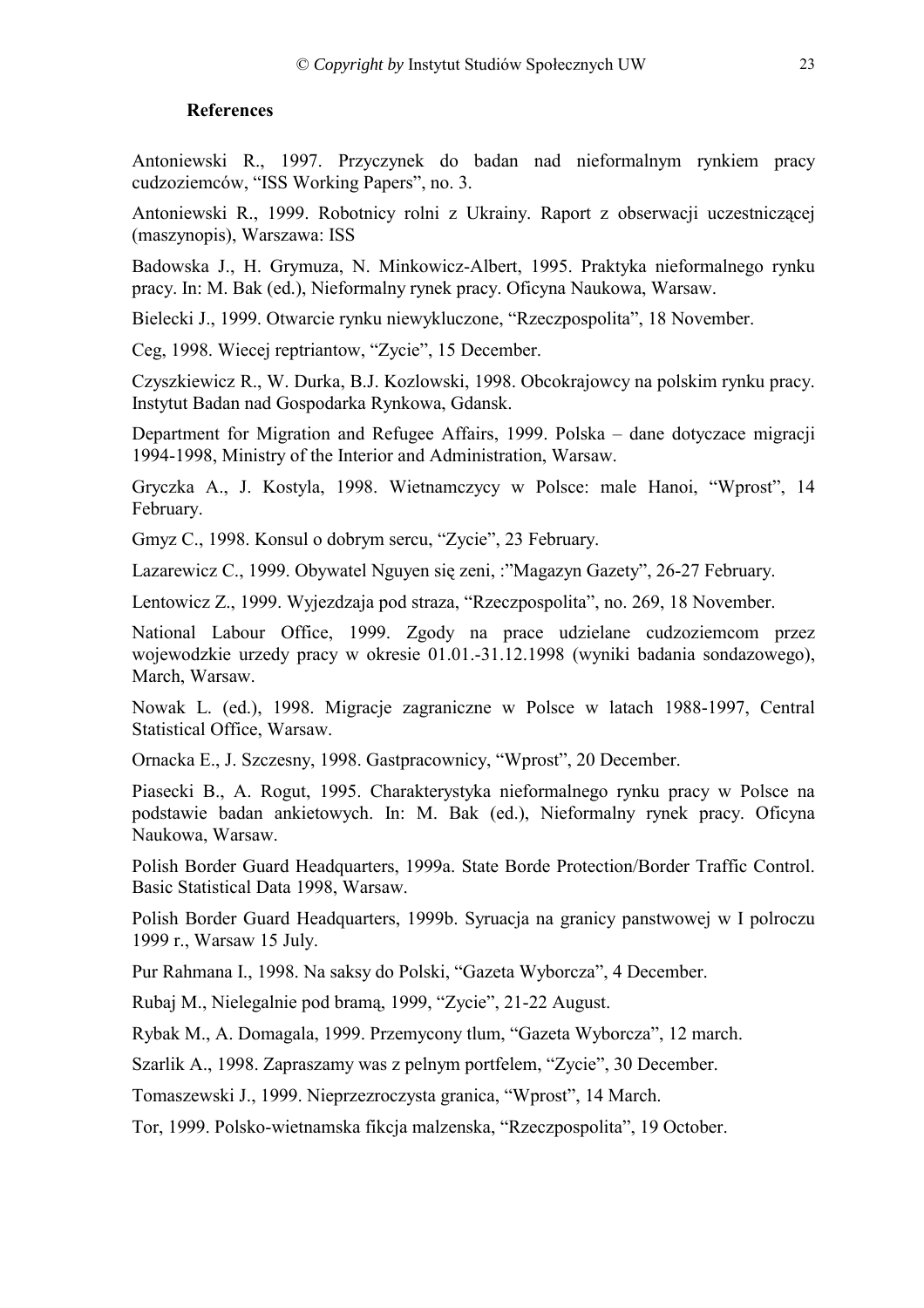# <span id="page-23-0"></span>**Appendix: statistical tables**

# **1. Economic development and labour market**

(Tables 1.2-1.7 extracted from: U. Sztanderska, Background Study on Labour Market and Employment in Poland, First Draft (typescript), Warsaw 1999; with the Author's permission)

| Indicator                                                        | 1992    | 1993   | 1994   | 1995 | 1996 | 1997  | 1998 |
|------------------------------------------------------------------|---------|--------|--------|------|------|-------|------|
| GDP (real; annual change in $\%$ )                               | 2.6     | 3.8    | 5.2    | 7.0  | 6.1  | 6.8   | 4.8  |
| Industrial output sold<br>(real; annual change in %)             | 2.8     | 6.4    | 12.1   | 9.7  | 8.3  | 11.5  | 4.8  |
| Agricultural output<br>(real; annual change in $\%$ )            | $-12.7$ | 6.8    | $-9.3$ | 10.7 | .7   | $-.2$ | 6.0  |
| Inflation rate (annual average)*                                 | 38.5    | 30.5   | 28.4   | 27.9 | 18.7 | 14.0  | 11.8 |
| Participation rate**                                             | n.a.    | n.a.   | 66.4   | 67.7 | 66.9 | 66.4  | 66.2 |
| Employment rate**                                                | n.a.    | n.a.   | 56.9   | 58.3 | 58.9 | 59.3  | 58.9 |
| Unemployment rate (ILO definition) **                            | n.a.    | n.a.   | 14.3   | 13.8 | 12.0 | 10.6  | 11.1 |
| Unemployment rate (registered)                                   | 14.3    | 16.4   | 16.0   | 14.9 | 13.2 | 10.3  | 10.4 |
| Share of labour force in agriculture***                          | n.a.    | n.a.   | 19.3   | 18.6 | 18.2 | 17.7  | 16.6 |
| Share of labour force in private sector***                       | n.a.    | n.a.   | 44.2   | 46.1 | 49.3 | 52.4  | 53.7 |
| Gross disposable income per capita<br>(real; annual change in %) | $-0.7$  | $-0.8$ | 3.3    | 6.1  | 4.2  | 7.3   | n.a. |
| Supply of money<br>(real; annual change in %, as of Dec. 31)     | 9.1     | $-1.2$ | 6.8    | 10.9 | 9.0  | 13.8  | 15.1 |
| State budget deficit (% of GDP)                                  | 6.4     | 3.3    | 3.6    | 3.3  | 3.4  | 2.6   | 2.4  |
| Foreign investment (USD billion)                                 | 1.0     | 1.6    | 1.3    | 2.5  | 5.2  | 6.6   | 10.1 |

**Table 1.1.** General indicators of economic development, 1992-1998

\*Price indices of GDP; \*\* Calculated for persons aged 15-64; \*\*\* Calculated for persons aged 15-59(F)/64(M)

Source: CSO Statistical Yearbook, Labour Force Survey (estimates by Sztanderska, 1999), National Bank of Poland, Government Centre for Strategic Studies, State Agency for Foreign Investment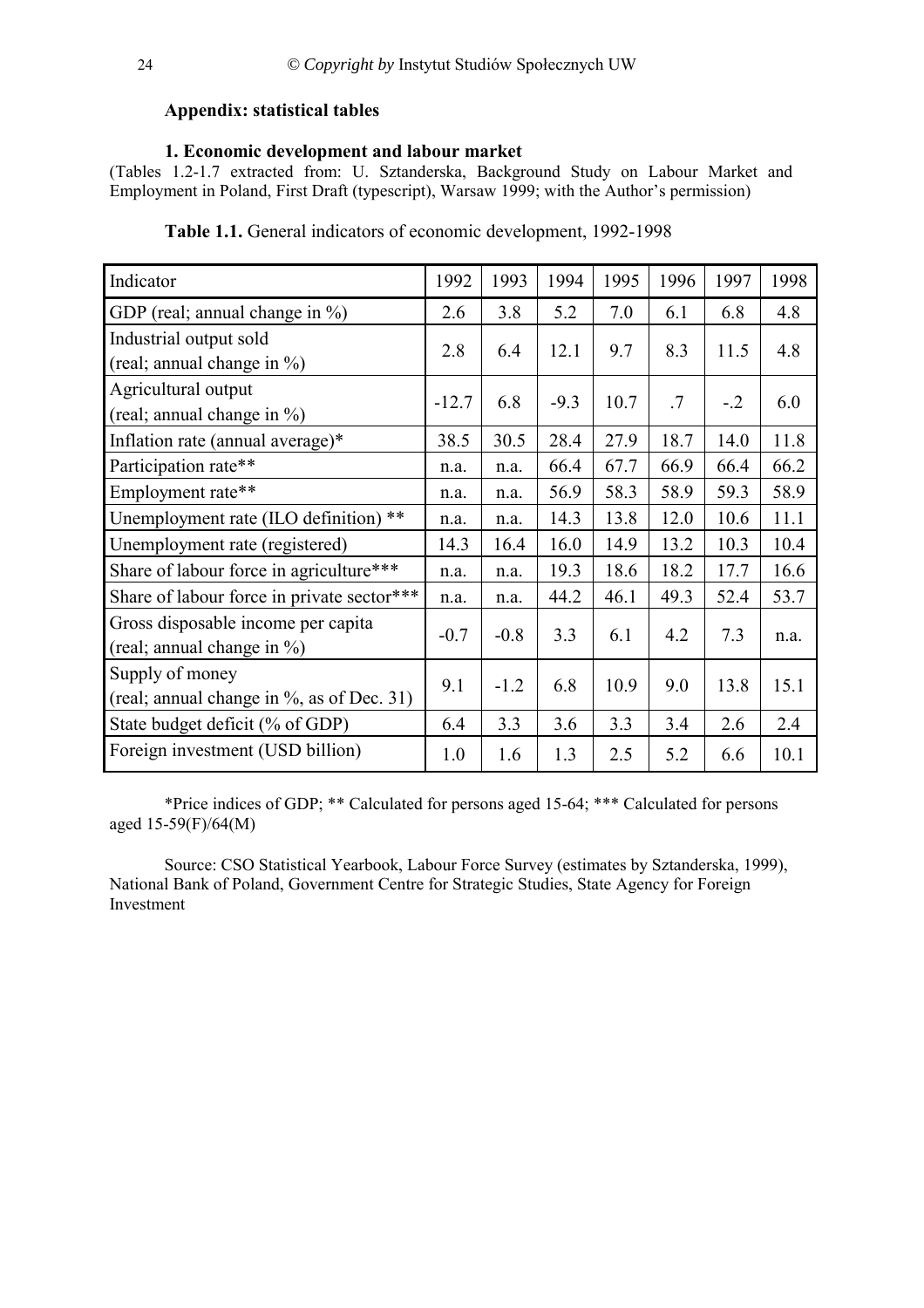| Indicator                                          | 1989 | 1990                                                                  | 1991   | 1992   | 1993   | 1994   | 1995                                  | 1996 | 1997                                                   | 1998 |
|----------------------------------------------------|------|-----------------------------------------------------------------------|--------|--------|--------|--------|---------------------------------------|------|--------------------------------------------------------|------|
|                                                    |      | according to reported (Labour Office) data                            |        |        |        |        |                                       |      |                                                        |      |
| Number of employed<br>(thousand)                   |      | 17,002 16,280 15,326 14,677 14,330 14,375 14,735 15,041 15,439 16,425 |        |        |        |        |                                       |      |                                                        |      |
| Annual change (in $\%$ )                           |      | $-4.2$                                                                | $-5.9$ | $-4.2$ | $-2.4$ | 0.3    | 2.5                                   | 2.1  | 2.6                                                    | 0.8  |
| Share of the total $(in \frac{9}{0})$              |      |                                                                       |        |        |        |        |                                       |      |                                                        |      |
| Agriculture                                        | 26,7 | 26,6                                                                  | 26,0   | 25,8   | 25,8   | 27,1   | 26,1                                  | 26,7 | 25,9                                                   | n.a. |
| Industry                                           | 36,5 | 36,0                                                                  | 35,0   | 32,8   | 31,6   | 31,0   | 31,2                                  | 30,4 | 30,1                                                   | n.a. |
| Services                                           | 36,7 | 37,4                                                                  | 39,0   | 41,5   | 42,6   | 41,8   | 42,7                                  | 42,9 | 44,0                                                   | n.a. |
| Share of the total in private<br>sector (in $\%$ ) | n.a. | 45,1                                                                  | 50,2   | 53,7   | 56,8   | 59,8   | 61,9                                  | 64,0 | 68,8                                                   | n.a. |
|                                                    |      |                                                                       |        |        |        |        | according to Labour Force Survey data |      |                                                        |      |
| Number of employed<br>(thousand)                   | n.a. | n.a.                                                                  | n.a.   |        |        |        |                                       |      | 15,135  14,772  14,747  14,771  15,103  15,315  15,335 |      |
| Annual change (in %)                               | n.a. | n.a.                                                                  | n.a.   |        | $-2,4$ | $-0,2$ | 0,2                                   | 2,2  | 1,4                                                    | 0,1  |
| Share of the total $(in %)$                        |      |                                                                       |        |        |        |        |                                       |      |                                                        |      |
| Agriculture                                        | n.a. | n.a.                                                                  | n.a.   | 24,3   | 25,7   | 22,6   | 21,5                                  | 20,7 | 19,8                                                   | 18,7 |
| Industry                                           | n.a. | n.a.                                                                  | n.a.   | 31,9   | 31,1   | 32,5   | 33                                    | 32,9 | 32,8                                                   | 32,6 |
| Services                                           | n.a. | n.a.                                                                  | n.a.   | 43,8   | 43,1   | 44,9   | 45,5                                  | 46,4 | 47,4                                                   | 48,7 |
| Share of the total in private<br>sector (in $\%$ ) | n.a. | n.a.                                                                  | n.a.   | 48,4   | 51,5   | 51,5   | 52,6                                  | 55,0 | 56,4                                                   | 56,7 |

**Table 1.2.** Regular employment, 1989-1998 (annual averages)

Source: Sztanderska, 1999

**Table 1.3.** Estimated hidden (irregular) employment, 1994-1997

| Estimate                                                                |     | 1994   1995   1996   1997         |                   |
|-------------------------------------------------------------------------|-----|-----------------------------------|-------------------|
| Irregular employment, i.e. in "shadow<br>economy" (thousand)            |     | $835 \mid 805 \mid 850 \mid n.a.$ |                   |
| Share of irregular employment in labour<br>force (in $\%$ – version I)  | 4,6 | $4,4$   $4,7$   $4,8$             |                   |
| Share of irregular employment in labour<br>force (in $\%$ – version II) | 4.9 | $4,7$   5,0                       | $\vert 5,1 \vert$ |

version I – calculated in relation to labour force from Statistical Yearbooks version II- calculated in relation to labour force from LFS

Source: Sztanderska, 1999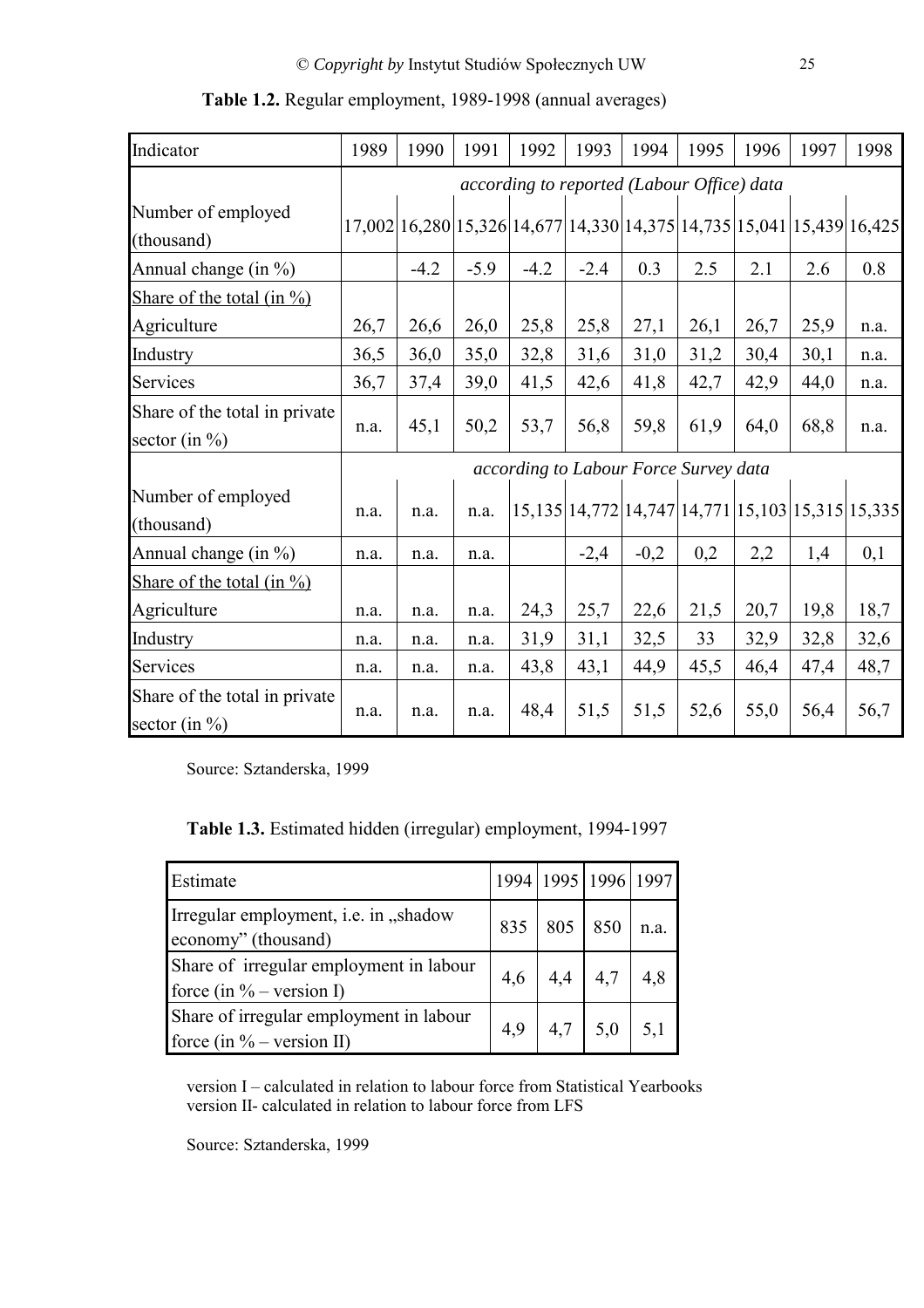| Indicator                            | 1990 | 1991 | 1992 | 1993              | 1994 | 1995 | 1996                          | 1997 |
|--------------------------------------|------|------|------|-------------------|------|------|-------------------------------|------|
|                                      |      |      |      | during a year     |      |      |                               |      |
| All vacancies (thousand)             |      |      |      |                   |      |      | 527,9 804,0 914,2 878,9 915,8 |      |
| Relation (in $\%$ ) of vacancies to  |      |      |      |                   |      |      |                               |      |
| admittance to employment in entities |      |      |      | 30,1              | 44,0 | 46,1 | 41,8                          | 53,5 |
| employing more than 5 persons        |      |      |      |                   |      |      |                               |      |
|                                      |      |      |      | as of 31 December |      |      |                               |      |
| Vacancies (thousand)                 | 54,1 | 29,1 | 22.9 | 21,7              | 25,2 | 20,5 | 13,8                          | 36,7 |
| Relation of vacancies to the number  |      |      |      |                   |      |      |                               |      |
| of:                                  |      |      |      |                   |      |      |                               |      |
| Working persons                      | 0,3  | 0,2  | 0,1  | 0,1               | 0,2  | 0,1  | 0,1                           | 0,2  |
| Hired employees                      | 0,5  | 0,3  | 0,2  | 0,2               | 0,3  | 0,2  | 0,1                           | 0,4  |
| Registered unemployed persons        | 4,8  | 1,3  | 0,9  | 0,8               | 0,9  | 0,8  | 0,6                           | 2,0  |
| Number of vacancies in entities      |      |      |      |                   |      |      |                               |      |
| employing more than 5 persons        |      |      |      |                   | 35,6 | 41,9 | 48,2                          | 33,6 |
| (thousand)                           |      |      |      |                   |      |      |                               |      |

# **Table 1.4.** Job vacancies, 1990-1997

Source: Sztanderska, 1999

**Table 1.5.** Registered (reported by labour offices) unemployment and unemployment according to LFS data, 1990-1997

| Unemployment<br>characteristics  | 1990 | 1991                                                                    | 1992                                                                            | 1993  | 1994                              | 1995  | 1996  | 1997  |
|----------------------------------|------|-------------------------------------------------------------------------|---------------------------------------------------------------------------------|-------|-----------------------------------|-------|-------|-------|
|                                  |      |                                                                         |                                                                                 |       | reported data (as of 31 December) |       |       |       |
| Unemployed persons<br>(thousand) |      |                                                                         | $1,126.1$   2,155.6   2,509.3   2,889.6   2,838.0   2,628.8   2,359.5   1,826.4 |       |                                   |       |       |       |
| Unemployment rate<br>$(in \%)$   | 6.5  | 12.2                                                                    | 14.3                                                                            | 16.4  | 16.0                              | 14.9  | 13.2  | 10.5  |
| Job vacancies<br>(thousand)      | 54.1 | 29.1                                                                    | 22.9                                                                            | 21.7  | 25.2                              | 20.5  | 13.8  | 11.9  |
| Unemployed per one<br>vacancy    | 20.8 | 74.1                                                                    | 109.6                                                                           | 133.2 | 112.6                             | 128.2 | 171.0 | 153.5 |
|                                  |      | Labour Force Survey data; ILO definition<br>(as of the end of November) |                                                                                 |       |                                   |       |       |       |
| Unemployed persons<br>(thousand) |      |                                                                         | 2,394                                                                           | 2,595 | 2,375                             | 2,233 | 1,961 | 1,737 |
| Unemployment rate<br>(in %)      |      |                                                                         | 13.7                                                                            | 14.9  | 13.9                              | 13,1  | 11.5  | 10.2  |

Source: Sztanderska, 1999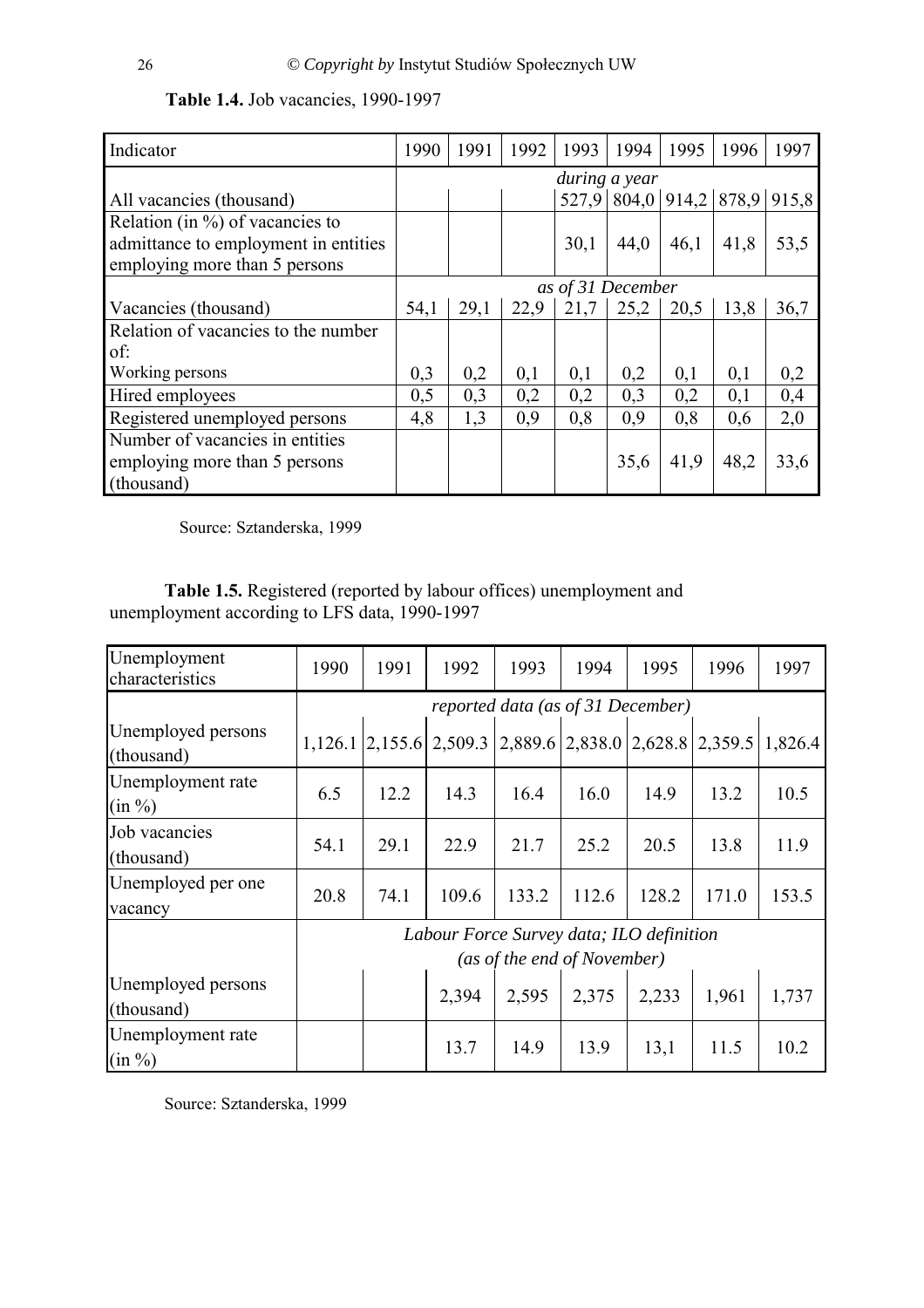|      | Unemployment duration in months |                               |         |  |  |  |
|------|---------------------------------|-------------------------------|---------|--|--|--|
| Year | $7 - 12$<br>$0-6$               |                               | over 12 |  |  |  |
|      | according to LFS                |                               |         |  |  |  |
| 1994 | 36,7                            | 21,7                          | 41,6    |  |  |  |
| 1995 | 39,8                            | 20,3                          | 39,9    |  |  |  |
| 1996 | 38,2                            | 21,0                          | 40,8    |  |  |  |
| 1997 | 42,1                            | 23,7                          | 34,3    |  |  |  |
| 1998 | 43,1                            | 21,5                          | 35,3    |  |  |  |
|      |                                 | <i>according to registers</i> |         |  |  |  |
| 1994 | 33,2                            | 22,6                          | 44,2    |  |  |  |
| 1995 | 38,2                            | 24,4                          | 37,4    |  |  |  |
| 1996 | 37,6                            | 21,3                          | 41,1    |  |  |  |
| 1997 | 33,6                            | 22,1                          | 44,3    |  |  |  |
| 1998 | 42,9                            | 16,7                          | 40,4    |  |  |  |

**Table 1.6.** Unemployment structure according to lfs and registers (as reported by labour offices) by unemployment duration (total unemployment =100), 1994-1998

Source: Sztanderska, 1999

**Table 1.7.** LFS' estimated unemployment rates by educational level (as of the end of November)

| Education               | 1994               | 1995 | 1996                                    | 1997 | 1998 |  |  |  |
|-------------------------|--------------------|------|-----------------------------------------|------|------|--|--|--|
|                         | unemployment rates |      |                                         |      |      |  |  |  |
| Post-secondary          | 3,5                | 3,0  | 2,9                                     | 2,0  | 2,9  |  |  |  |
| Secondary<br>vocational | 12,1               | 11,5 | 10,2                                    | 9,1  | 8,8  |  |  |  |
| General secondary       | 16,3               | 15,7 | 13,3                                    | 13,1 | 13,7 |  |  |  |
| Basic vocational        | 18,0               | 16,8 | 14,4                                    | 12,1 | 12,6 |  |  |  |
| Elementary and<br>lower | 15,0               | 15,3 | 13,9                                    | 13,2 | 15,1 |  |  |  |
|                         |                    |      | long-term (over 12 months) unemployment |      |      |  |  |  |
|                         |                    |      | rates                                   |      |      |  |  |  |
| Post-secondary          | 1,2                | 0,9  | 0,7                                     | 0,4  | 0,7  |  |  |  |
| Secondary<br>vocational | 4,8                | 4,2  | 4,1                                     | 3,1  | 3,0  |  |  |  |
| General secondary       | 6,8                | 5,1  | 5,9                                     | 4,6  | 4,9  |  |  |  |
| Basic vocational        | 7,2                | 6,4  | 5,6                                     | 3,9  | 4,3  |  |  |  |
| Elementary and<br>lower | 6,9                | 7,3  | 6,1                                     | 4,9  | 5,9  |  |  |  |

Source: Sztanderska, 1999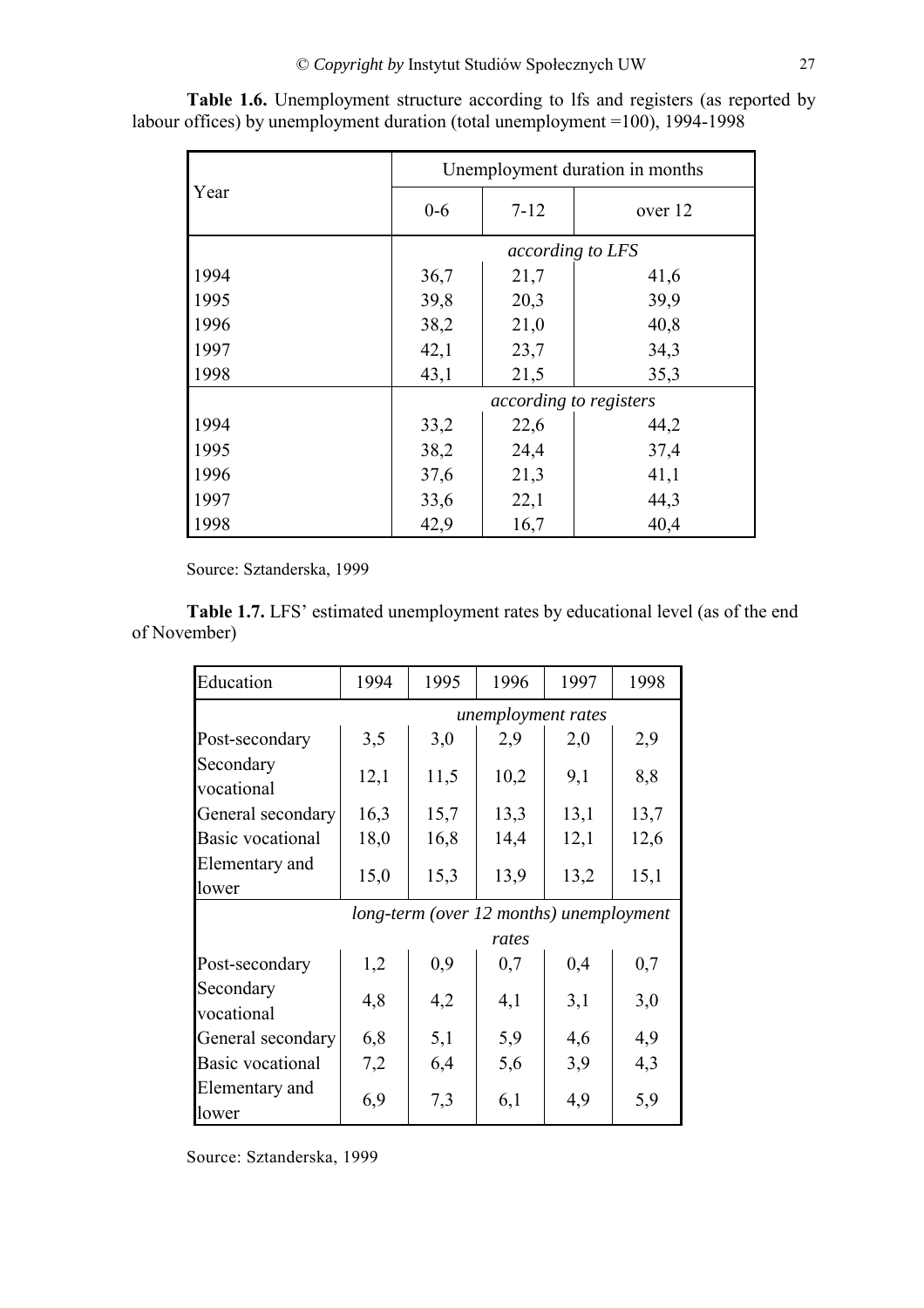# **2. International movements of people, migratory flows and migrants**

**Table 2.1.** Arrivals of foreigners (in million); top seven nationalities. Poland 1997 and 1998

|                           | All arrivals |      |          |       |  |  |
|---------------------------|--------------|------|----------|-------|--|--|
| Country of<br>citizenship | Actual       |      | Per cent |       |  |  |
|                           | 1997         | 1998 | 1997     | 1998  |  |  |
| Total                     | 87.8         | 88.6 | 100.0    | 100.0 |  |  |
|                           |              |      |          |       |  |  |
| Germany                   | 49.6         | 51.6 | 56.5     | 58.2  |  |  |
| Czech Republic            | 16.8         | 16.8 | 19.1     | 19.0  |  |  |
| Ukraine                   | 5.3          | 4.8  | 6.0      | 5.4   |  |  |
| Slovakia                  | 4.2          | 4.5  | 4.8      | 5.1   |  |  |
| <b>Belarus</b>            | 3.8          | 2.6  | 4.3      | 2.9   |  |  |
| Russia                    | 2.0          | 2.1  | 2.3      | 2.4   |  |  |
| Lithuania                 | 1.7          | 1.7  | 1.9      | 1.9   |  |  |
| Austria                   | 0.4          | 0.4  | 0.5      | 0.5   |  |  |
| France                    | 0.3          | 0.4  | 0.3      | 0.5   |  |  |
| Netherlands               | 0.3          | 0.4  | 0.3      | 0.5   |  |  |
| <b>USA</b>                | 0.2          | 0.3  | 0.2      | 0.3   |  |  |
| others                    | 3.2          | 3.0  | 3.6      | 3.4   |  |  |

Source: Border Guard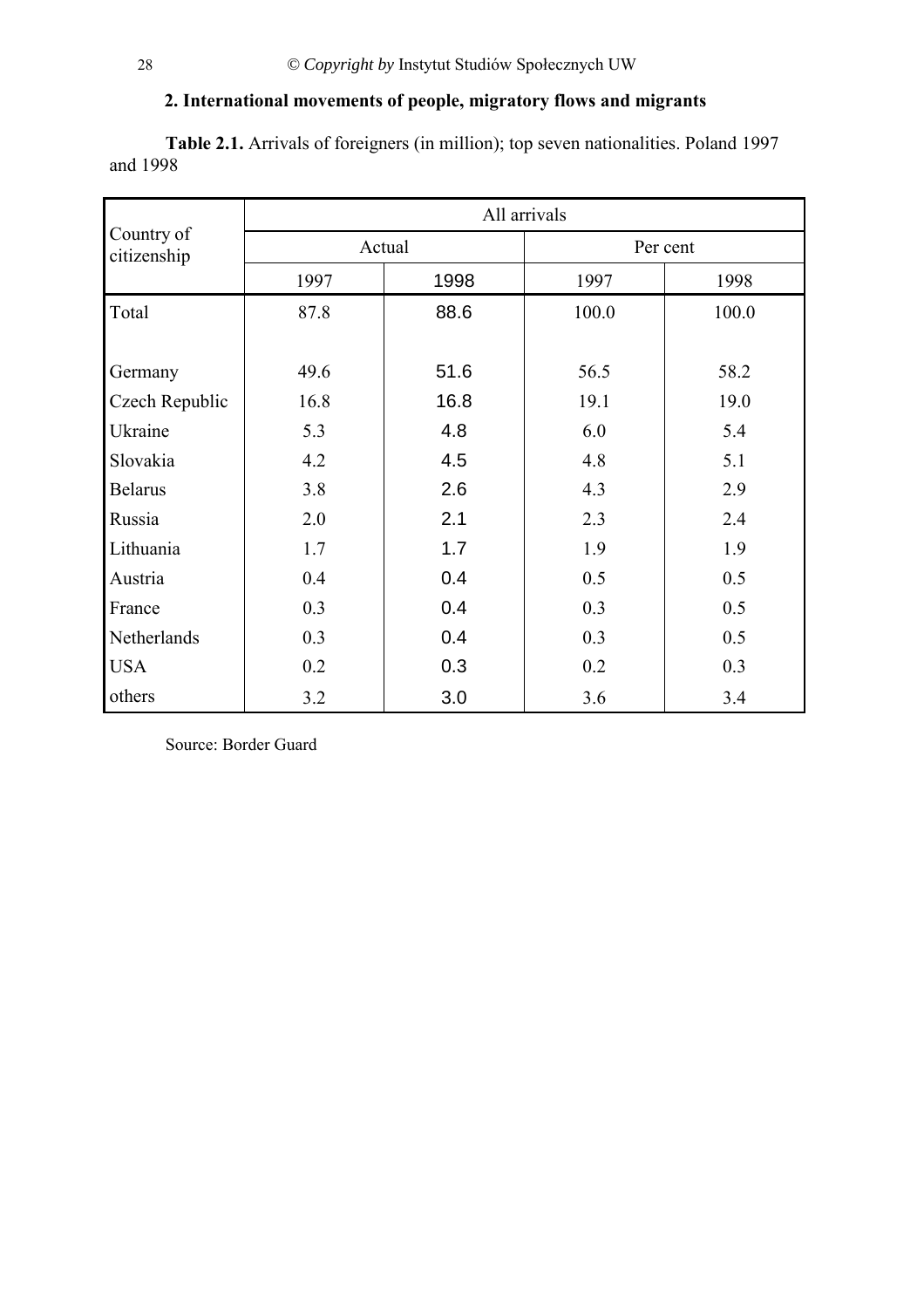| Year      | Emigrants | Immigrants | Year          | Emigrants | Immigrants |
|-----------|-----------|------------|---------------|-----------|------------|
| 1945-1949 | 797.8     | 754.9      | 1975-1979     | 25.8      | 1.7        |
| 1950-1954 | 15.4      | 4.0        | 1980-1984     | 24.4      | 1.3        |
| 1955-1959 | 66.7      | 53.2       | 1985-1989     | 29.8      | 1.9        |
| 1960-1964 | 23.8      | 3.5        | 1990-1994     | 20.9      | 5.4        |
| 1965-1969 | 23.8      | 2.1        | 1995-1998 (b) | 22.5      | 8.4        |
| 1970-1974 | 17.6      | 1.6        |               |           |            |
|           |           |            |               |           |            |
| 1945      | 1,506.0   | 2,283.0    | 1972          | 19.1      | 1.8        |
| 1946      | 1,836.0   | 1,181.0    | 1973          | 13.0      | 1.4        |
| 1947      | 542.7     | 228.7      | 1974          | 11.8      | 1.4        |
| 1948      | 42.7      | 62.9       | 1975          | 9.6       | 1.8        |
| 1949      | 61.4      | 19.1       | 1976          | 26.7      | 1.8        |
| 1950      | 60.9      | 8.1        | 1977          | 28.9      | 1.6        |
| 1951      | 7.8       | 3.4        | 1978          | 29.5      | 1.5        |
| 1952      | 1.6       | 3.7        | 1979          | 34.2      | 1.7        |
| 1953      | 2.8       | 2.0        | 1980          | 22.7      | 1.5        |
| 1954      | 3.8       | 2.8        | 1981          | 23.8      | 1.4        |
| 1955      | 1.9       | 4.7        | 1982          | 32.1      | 0.9        |
| 1956      | 21.8      | 27.6       | 1983          | 26.2      | 1.2        |
| 1957      | 133.4     | 91.8       | 1984          | 17.4      | 1.6        |
| 1958      | 139.3     | 92.8       | 1985          | 20.5      | 1.6        |
| 1959      | 37.0      | 43.2       | 1986          | 29.0      | 1.9        |
| 1960      | 28.0      | 5.7        | 1987          | 36.4      | 1.8        |
| 1961      | 26.5      | 3.6        | 1988          | 36.3      | 2.1        |
| 1962      | 20.2      | 3.3        | 1989          | 26.6      | 2.2        |
| 1963      | 20.0      | 2.5        | 1990          | 18.4      | 2.6        |
| 1964      | 24.2      | 2.3        | 1991          | 21.0      | 5.0        |
| 1965      | 28.6      | 2.2        | 1992          | 18.1      | 6.5        |
| 1966      | 28.8      | 2.2        | 1993          | 21.3      | 5.9        |
| 1967      | 19.9      | 2.1        | 1994          | 25.9      | 6.9        |
| 1968      | 19.4      | 2.2        | 1995          | 26.3      | 8.1        |
| 1969      | 22.1      | 2.0        | 1996          | 21.3      | 8.2        |
| 1970      | 14.1      | 1.9        | 1997          | 20.2      | 8.4        |
| 1971      | 30.2      | 1.7        | 1998          | 22.2      | 8.9        |

**Table 2.2.** International migration (a); year-by-year figures and five-year annual averages. Poland: 1945-1998 (in thousand)

(a) in legal sense only, i.e. migration related to the changes of "permanent" residence; this also pertains to Tables from 3 to 11

(b) four-year average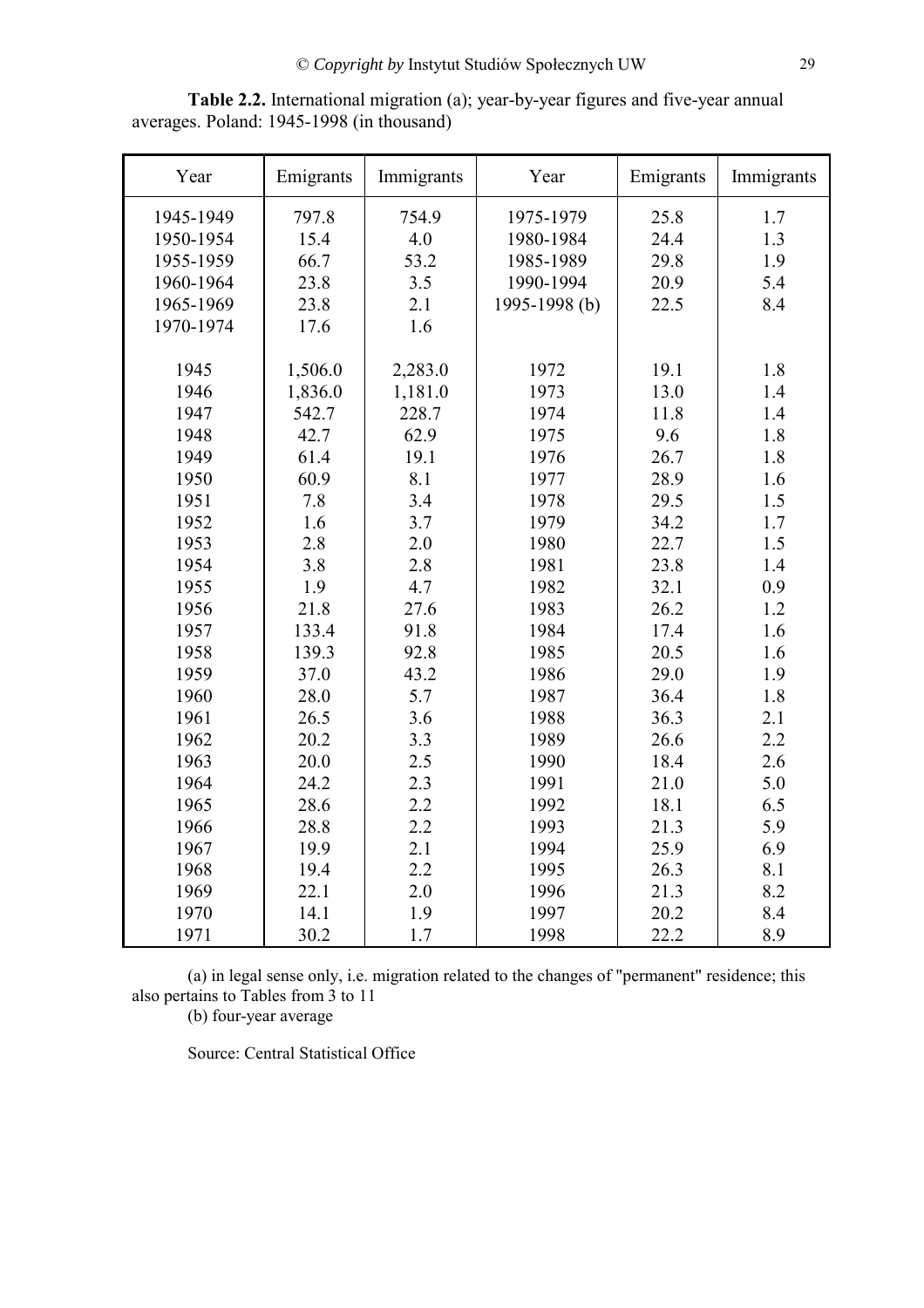| Period                                 | Number<br>of emigrants | Number<br>of immigrants | Migration<br>balance  |
|----------------------------------------|------------------------|-------------------------|-----------------------|
| 1992<br>1st half-year<br>2nd half-year | 8,576<br>9,239         | 3,135<br>3,377          | $-5,441$<br>$-5,862$  |
| 1993<br>1st half-year<br>2nd half-year | 8,693<br>12,683        | 2,827<br>3,097          | $-5,866$<br>$-9,586$  |
| 1994<br>1st half-year<br>2nd half-year | 11,949<br>13,955       | 3,027<br>3,880          | $-8,922$<br>$-10,075$ |
| 1995<br>1st half-year<br>2nd half-year | 13,312<br>13,032       | 3,428<br>4,693          | $-9,884$<br>$-8,339$  |
| 1996<br>1st half-year<br>2nd half-year | 10,596<br>10,701       | 3,586<br>4,600          | $-7,010$<br>$-6,101$  |
| 1997<br>1st half-year<br>2nd half-year | 9,337<br>10,885        | 3,649<br>4,777          | $-5,688$<br>$-6,108$  |
| 1998<br>1st half-year<br>2nd half-year | 10,580<br>11,597       | 4,148<br>4,768          | $-6,432$<br>$-6,829$  |
| 1999<br>1st half-year                  | 9,514                  | 3,823                   | $-5,691$              |

**Table 2.3.** International migration by half-year. Poland: 1992-1998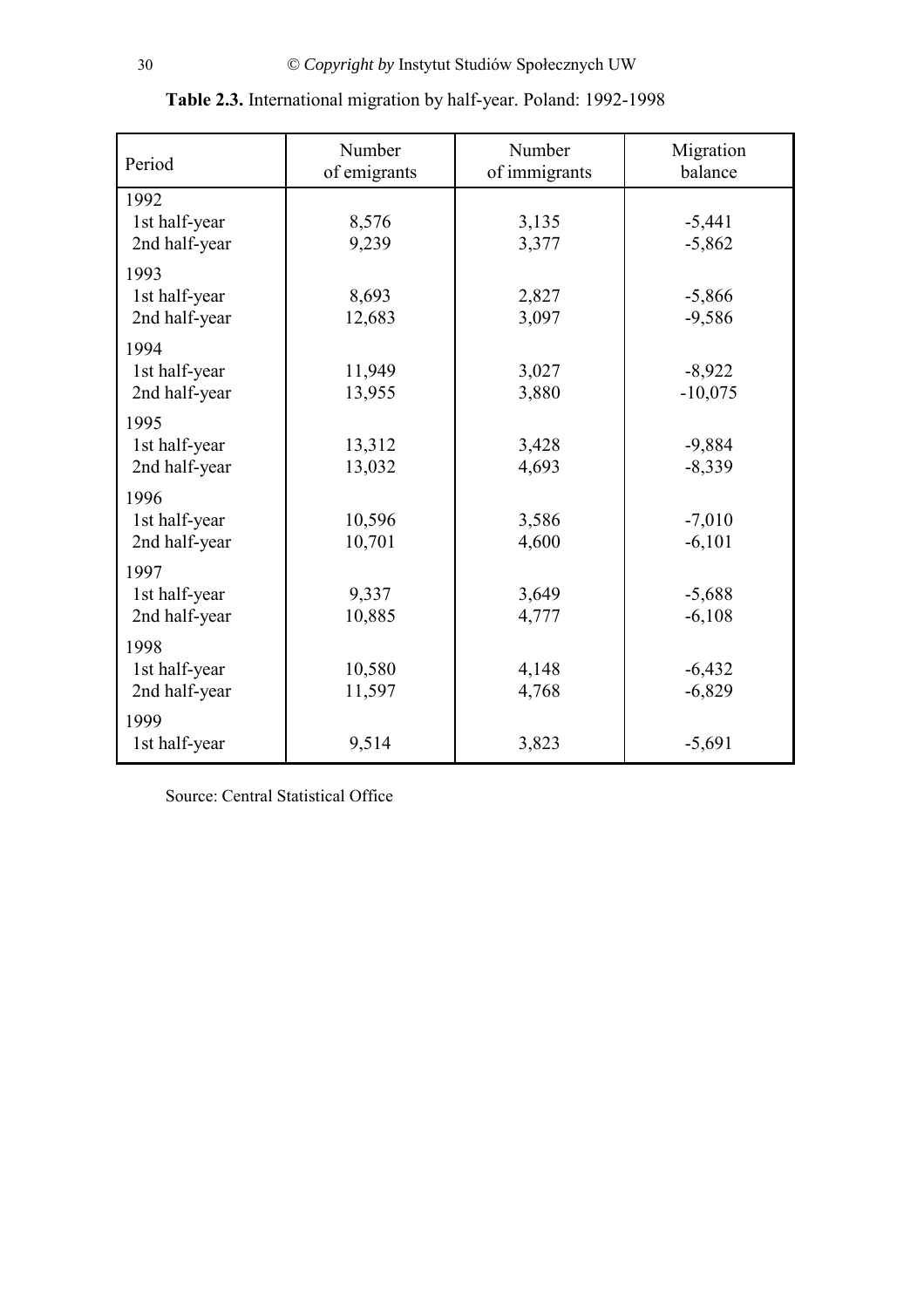|                              | 1995        | 1996        | 1997                 |             | 1998           |
|------------------------------|-------------|-------------|----------------------|-------------|----------------|
| Country of<br>destination    |             |             | as per cent of total |             | actual         |
| Total                        | 100.0       | 100.0       | 100.0                | 100.0       | 22,177         |
| Europe<br>Austria            | 79.6<br>2.3 | 79.8<br>2.5 | 80.6<br>3.1          | 83.2<br>3.4 | 18,446<br>761  |
| France                       | 1.4         | 1.2         | 1.2                  | 1.2         | 266            |
| Germany                      | 68.9        | 69.5        | 70.2                 | 72.7        | 16,128         |
| Italy                        | 0.7         | 0.7         | 0.7                  | 1.0         | 211            |
| Sweden                       | 2.2         | 1.7         | 1.4                  | 1.1         | 250            |
| United Kingdom               | 0.6         | 0.6         | 0.6                  | 0.7         | 166            |
| other                        | 3.4         | 3.6         | 3.3                  | 0.3         | 66             |
| Africa                       | 0.2         | 0.3         | 0.1                  | 0.3         | 61             |
| America North                | 18.5        | 18.0        | 17.6                 | 14.8        | 3,293          |
| Canada                       | 6.4         | 6.3         | 6.6                  | 4.9         | 1,076          |
| <b>USA</b>                   | 12.1        | 11.7        | 11.0                 | 10.0        | 2,217          |
| America Central<br>and South | 0.1         | 0.1         | 0.1                  | 0.1         | 21             |
| Asia                         | 0.2         | 0.2         | 0.2                  | 0.3         | 57             |
| Oceania                      | 1.4         | 1.5         | 1.2                  | 1.3         | 297            |
| Unknown                      |             |             | 0.1                  | 0.0         | $\overline{2}$ |

**Table 2.4.** Emigrants by major destinations. Poland: 1995-1998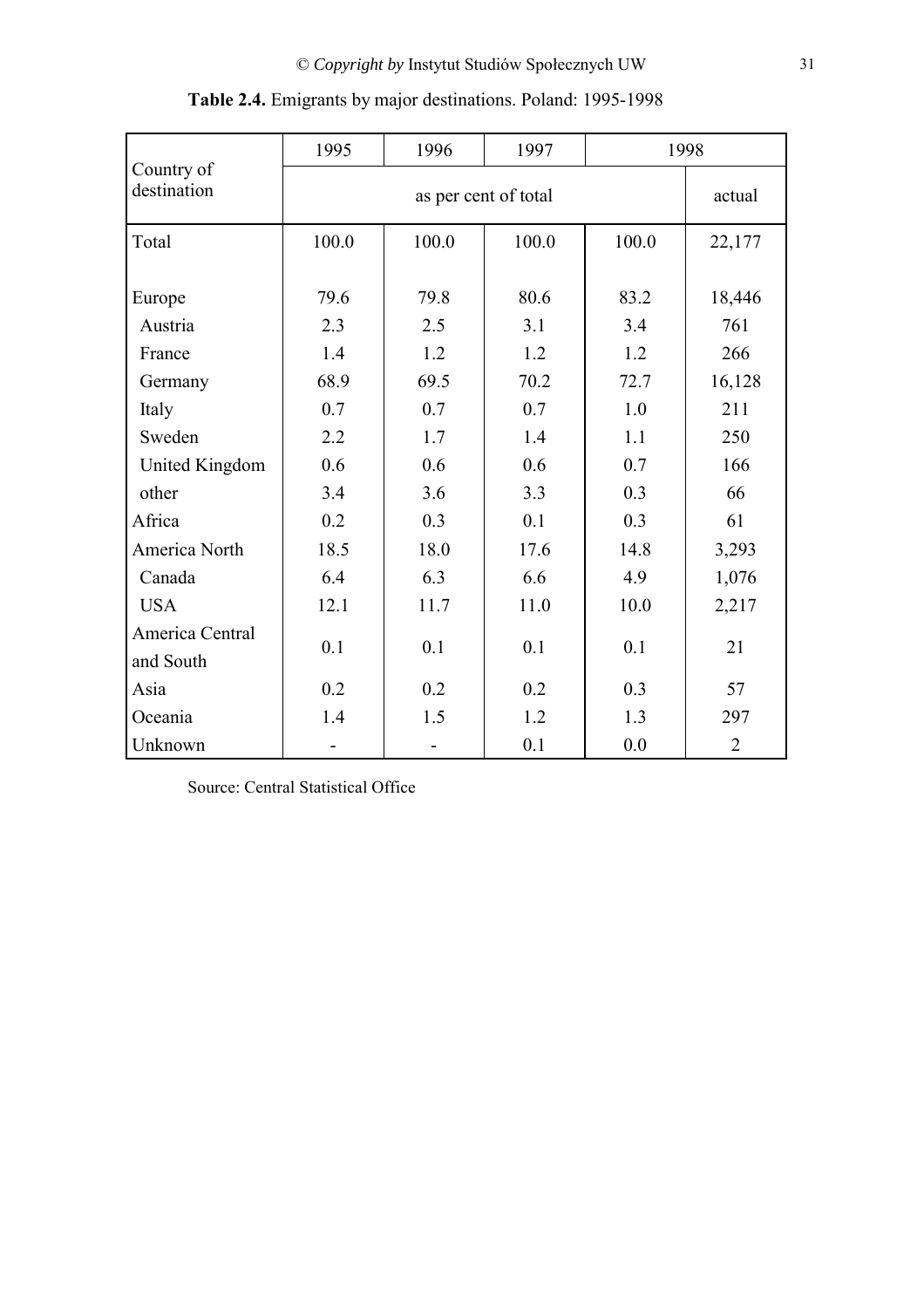|              | Males    |          |        | Females  |          |        |
|--------------|----------|----------|--------|----------|----------|--------|
| Age category | 1997     |          | 1998   |          | 1998     |        |
|              | per cent | per cent | actual | per cent | per cent | actual |
| Total        | 100.0    | 100.0    | 11,607 | 100.0    | 100.0    | 10,570 |
|              |          |          |        |          |          |        |
| $0 - 14$     | 12.4     | 10.6     | 1,235  | 12.5     | 11.0     | 1,166  |
| $15-19$      | 21.0     | 24.1     | 2,794  | 8.7      | 8.7      | 915    |
| 20-24        | 14.5     | 13.9     | 1,619  | 10.5     | 11.0     | 1,160  |
| 25-29        | 6.6      | 6.3      | 735    | 10.6     | 10.2     | 1,074  |
| 30-34        | 6.3      | 6.0      | 693    | 9.7      | 9.2      | 968    |
| 35-39        | 9.4      | 8.1      | 943    | 11.6     | 10.5     | 1,115  |
| 40-44        | 9.8      | 9.9      | 1,149  | 11.6     | 12.4     | 1,310  |
| 45-49        | 7.2      | 8.0      | 924    | 7.5      | 9.3      | 978    |
| 50-54        | 3.3      | 3.7      | 430    | 4.2      | 4.3      | 454    |
| 55-59        | 3.9      | 3.4      | 393    | 4.4      | 4.5      | 471    |
| 60-64        | 2.2      | 2.5      | 292    | 3.4      | 3.0      | 321    |
| 65-69        | 1.6      | 1.7      | 202    | 2.3      | 2.5      | 265    |
| $70+$        | 1.5      | 1.7      | 198    | 2.8      | 3.5      | 373    |

**Table 2.5.** Emigrants by sex and age. Poland: 1997 and 1998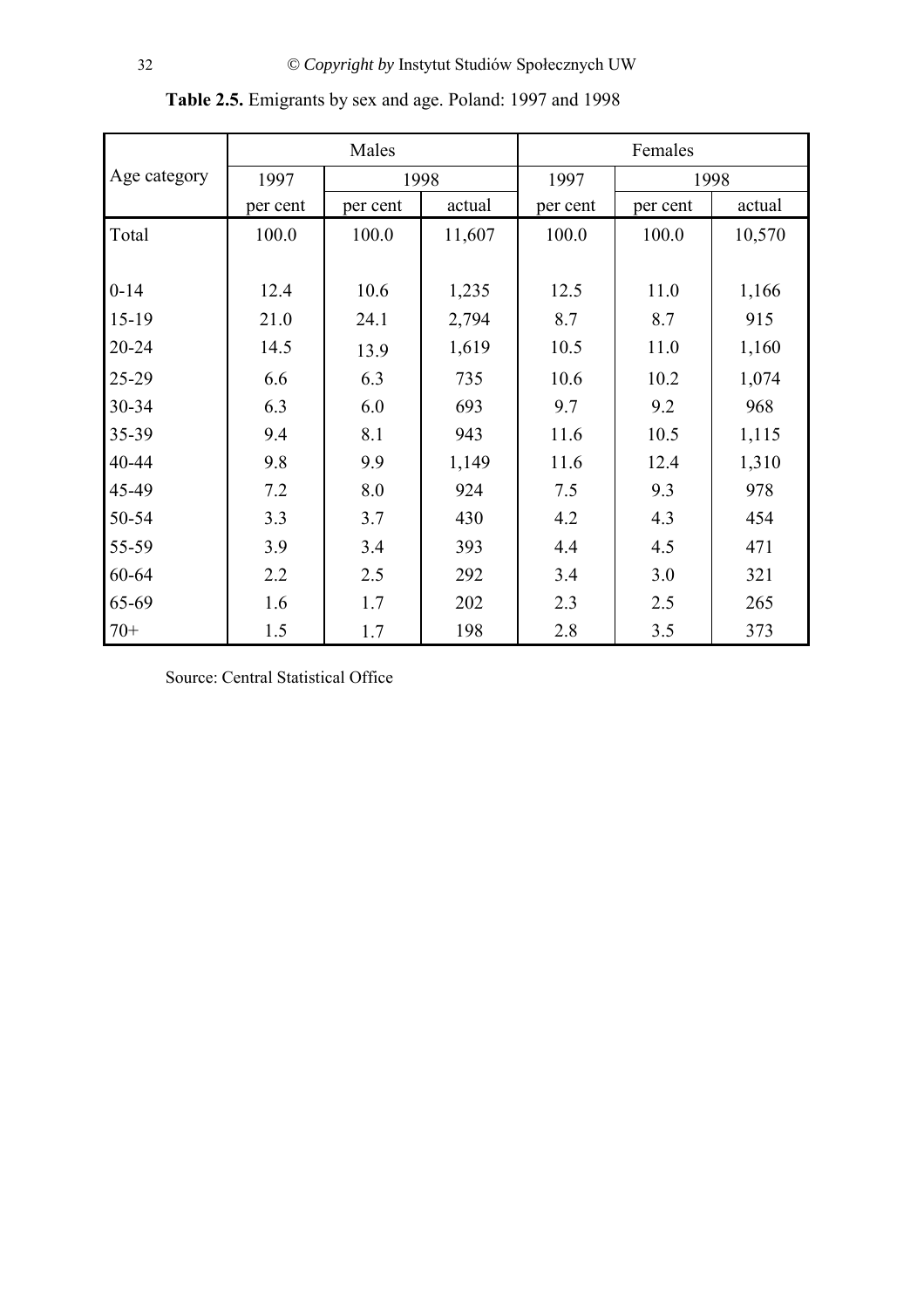**Table 2.6.** Emigrants by sex and marital status (for 1997 also by age). Poland: 1981-1997

|                          | Marital status |                         |         |                     |                |  |
|--------------------------|----------------|-------------------------|---------|---------------------|----------------|--|
| Year and age<br>category | total          | bachelor or<br>spinster | married | widower or<br>widow | divorced       |  |
| males                    |                |                         |         |                     |                |  |
| 1981-85 $(a)$            | 10,937         | 5,357                   | 5,270   | 114                 | 197            |  |
| 1986-90 $(a)$            | 13,734         | 7,347                   | 5,988   | 82                  | 317            |  |
| 1991-95 $(a)$            | 11,337         | 6,464                   | 4,609   | 84                  | 180            |  |
|                          |                |                         |         |                     |                |  |
| 1992                     | 9,063          | 5,230                   | 3,577   | 93                  | 161            |  |
| 1993                     | 10,603         | 5,560                   | 4,783   | 84                  | 176            |  |
| 1994                     | 13,451         | 7,891                   | 5,306   | 84                  | 170            |  |
| 1995                     | 13,305         | 8,333                   | 4,707   | 73                  | 192            |  |
| 1996                     | 10,882         | 6,936                   | 3,744   | 54                  | 148            |  |
| 1997                     | 10,179         | 6,463                   | 3,504   | 60                  | 152            |  |
|                          |                |                         |         |                     |                |  |
| 1998                     | 11,607         | 7,249                   | 4,058   | 46                  | 173            |  |
| $0 - 14$                 | 1,235          | 1,235                   |         |                     |                |  |
| 15-24                    | 4,413          | 4,347                   | 64      |                     | $\overline{2}$ |  |
| 25-34                    | 1,428          | 944                     | 456     | $\overline{2}$      | 13             |  |
| 35-44                    | 2,092          | 453                     | 1,563   | $\boldsymbol{6}$    | 32             |  |
| 45-54                    | 1,354          | 189                     | 1,109   | 5                   | 63             |  |
| 55-64                    | 685            | 79                      | 579     | 10                  | 87             |  |
| $65+$                    | 400            | 47                      | 287     | 23                  | 159            |  |
| females                  |                |                         |         |                     |                |  |
| 1981-85 $(a)$            | 13,092         | 4,864                   | 7,120   | 783                 | 326            |  |
| 1986-90 $(a)$            | 15,630         | 6,466                   | 8,208   | 541                 | 416            |  |
| 1991-95 $(a)$            | 11,206         | 4,973                   | 5,447   | 452                 | 334            |  |
|                          |                |                         |         |                     |                |  |
| 1992                     | 9,052          | 4,253                   | 4,329   | 247                 | 223            |  |
| 1993                     | 10,773         | 4,481                   | 5,356   | 656                 | 280            |  |
| 1994                     | 12,453         | 5,318                   | 6,170   | 562                 | 403            |  |
| 1995                     | 13,039         | 6,167                   | 5,932   | 489                 | 451            |  |
| 1996                     | 10,415         | 4,955                   | 4,755   | 345                 | 360            |  |
| 1997                     | 10,043         | 4739                    | 4,632   | 327                 | 345            |  |
|                          |                |                         |         |                     |                |  |
| 1998                     | 10,570         | 4,667                   | 5,149   | 356                 | 350            |  |
| $0 - 14$                 | 1,166          | 1,166                   |         |                     |                |  |
| 15-24                    | 2,075          | 1,854                   | 210     | $\overline{2}$      | 9              |  |
| 25-34                    | 2,042          | 974                     | 992     | 13                  | 63             |  |
| 35-44                    | 2,425          | 360                     | 1,918   | 32                  | 115            |  |
| 45-54                    | 1,432          | 154                     | 1,121   | 63                  | 94             |  |
| 55-64                    | 792            | 65                      | 590     | 87                  | 50             |  |
| $65+$                    | 638            | 94                      | 318     | 159                 | 19             |  |

(a) annual average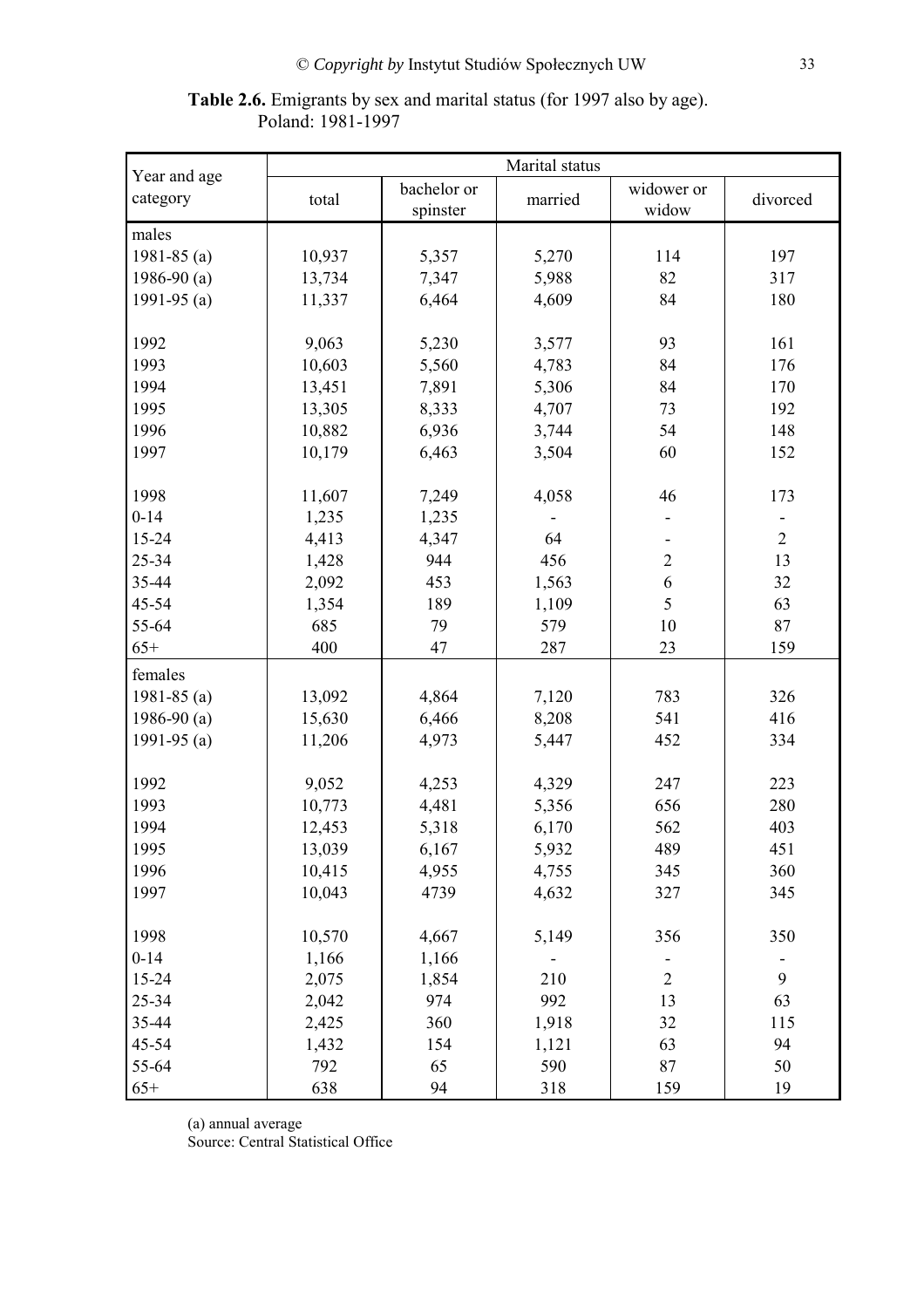|                       | <b>Table 2.7.</b> Emigrants aged 15 years or above by sex, age and education. |
|-----------------------|-------------------------------------------------------------------------------|
| Poland: 1997 and 1998 |                                                                               |

|              | <b>Educational attainment</b> |                |               |            |               |  |
|--------------|-------------------------------|----------------|---------------|------------|---------------|--|
| Age category |                               | post-          |               |            | elementary or |  |
|              | total                         | secondary      | secondary (a) | vocational | less (b)      |  |
| 1997         |                               |                |               |            |               |  |
| males        |                               |                |               |            |               |  |
| total        | 8,881                         | 158            | 722           | 1,380      | 6,705         |  |
| 15-24        | 3,620                         | 5              | 115           | 257        | 3,243         |  |
| 25-34        | 1,316                         | 20             | 140           | 260        | 896           |  |
| 35-44        | 1,953                         | 62             | 255           | 478        | 1,158         |  |
| 45-54        | 1,075                         | 47             | 135           | 254        | 639           |  |
| 55-64        | 628                           | 19             | 50            | 107        | 452           |  |
| $65+$        | 289                           | 5              | 27            | 24         | 263           |  |
| females      |                               |                |               |            |               |  |
| total        | 8,785                         | 137            | 1,325         | 826        | 6,501         |  |
| 15-24        | 1,933                         | $\overline{3}$ | 133           | 78         | 1,719         |  |
| 25-34        | 2,050                         | 32             | 415           | 230        | 1,373         |  |
| 35-44        | 2,325                         | 56             | 512           | 323        | 1,434         |  |
| 45-54        | 1,179                         | 37             | 175           | 146        | 821           |  |
| 55-64        | 786                           | $\overline{7}$ | 64            | 33         | 682           |  |
| $65+$        | 516                           | $\overline{2}$ | 26            | 16         | 472           |  |
| 1998         |                               |                |               |            |               |  |
| males        |                               |                |               |            |               |  |
| total        | 10,372                        | 147            | 695           | 1,432      | 8,098         |  |
| 15-24        | 4,413                         | $\overline{3}$ | 100           | 212        | 4,098         |  |
| 25-34        | 1,428                         | 20             | 105           | 237        | 1,066         |  |
| 35-44        | 2,092                         | 48             | 240           | 538        | 1,266         |  |
| 45-54        | 1,354                         | 52             | 168           | 306        | 828           |  |
| 55-64        | 685                           | 13             | 52            | 105        | 515           |  |
| $65+$        | 400                           | 11             | 30            | 34         | 308           |  |
| females      |                               |                |               |            |               |  |
| total        | 9,404                         | 139            | 1,239         | 900        | 7,126         |  |
| $15 - 24$    | 2,075                         |                | 129           | 87         | 1,859         |  |
| 25-34        | 2,042                         | 29             | 324           | 221        | 1,468         |  |
| 35-44        | 2,425                         | 51             | 454           | 377        | 1,543         |  |
| 45-54        | 1,432                         | 46             | 238           | 177        | 971           |  |
| 55-64        | 792                           | 11             | 74            | 22         | 685           |  |
| $65+$        | 638                           | $\overline{2}$ | 20            | 16         | 576           |  |

(a) including post-secondary not completed

(b) including elementary not completed and (rare cases of) unknown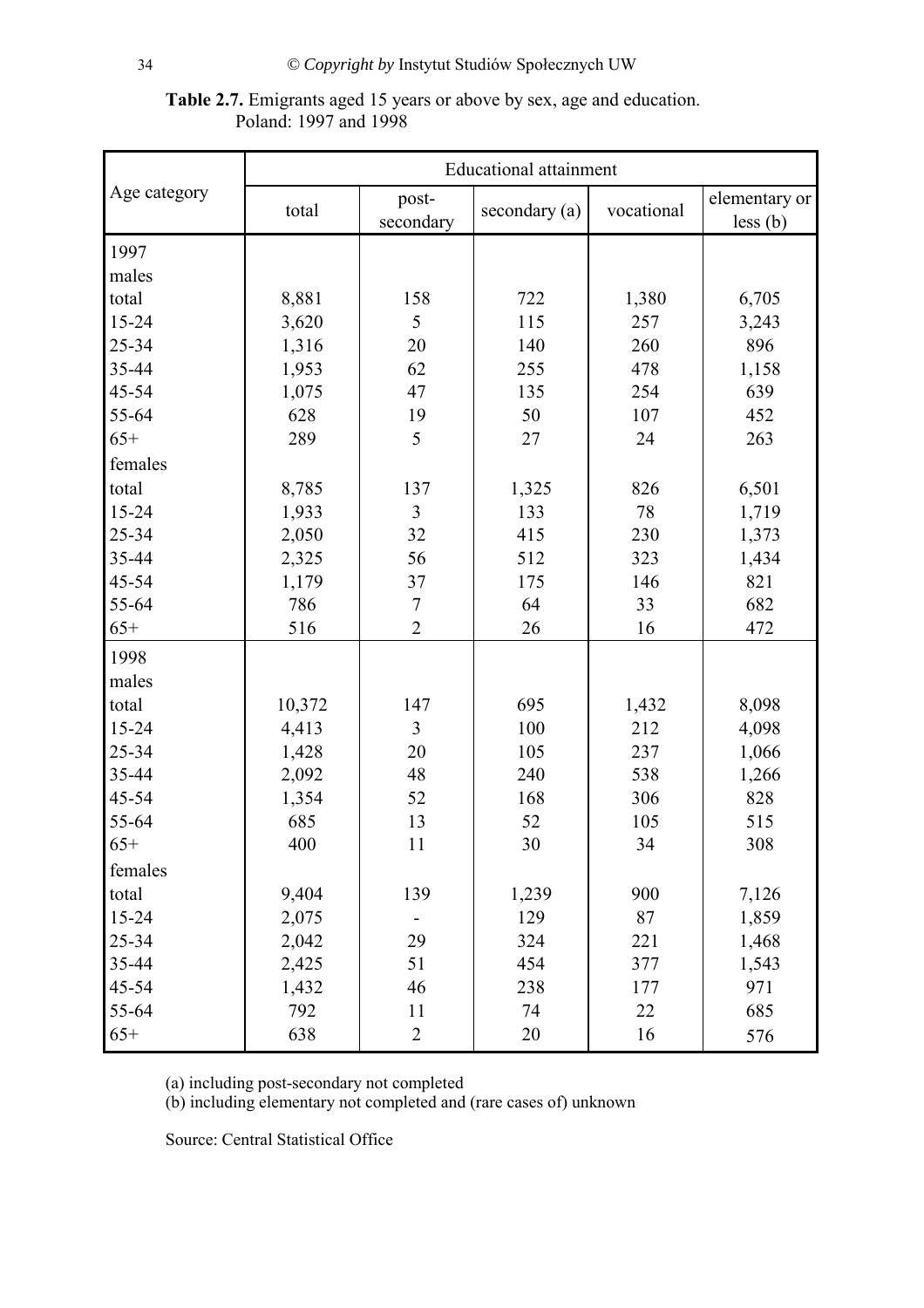| Origin of      | Actual numbers |       | Per cent of annual total |       |
|----------------|----------------|-------|--------------------------|-------|
| immigrants     | 1997           | 1998  | 1997                     | 1998  |
| Total          | 8,426          | 8,916 | 100.0                    | 100.0 |
|                |                |       |                          |       |
| Europe         | 5,334          | 5,593 | 63.3                     | 62.7  |
| Austria        | 193            | 229   | 2.3                      | 2.6   |
| <b>Belarus</b> | 243            | 198   | 2.5                      | 2.2   |
| France         | 315            | 399   | 3.7                      | 4.5   |
| Germany        | 2,098          | 2,341 | 24.9                     | 26.3  |
| Italy          | 212            | 198   | 2.5                      | 2.2   |
| Russia         | 304            | 304   | 3.6                      | 3.4   |
| Sweden         | 126            | 133   | 1.5                      | 1.5   |
| Ukraine        | 758            | 661   | 9.0                      | 7.4   |
| United Kingdom | 233            | 245   | 2.7                      | 2.7   |
| other          | 852            | 885   | 10.1                     | 9.9   |
| Africa         | 204            | 165   | 2.4                      | 1.9   |
| America        | 1,685          | 1,759 | 19.9                     | 19.7  |
| Canada         | 415            | 415   | 4.9                      | 4.7   |
| <b>USA</b>     | 1,197          | 1,274 | 14.2                     | 14.3  |
| other          | 73             | 70    | 0.8                      | 0.8   |
| Asia           | 1,033          | 1,206 | 12.2                     | 13.5  |
| Kazakhstan     | 324            | 385   | 3.8                      | 4.3   |
| Vietnam        | 238            | 434   | 2.8                      | 4.9   |
| other          | 471            | 282   | 5.6                      | 3.2   |
| Oceania        | 165            | 187   | 1.9                      | 2.1   |
| Unknown        | 5              | 6     | 0.1                      | 0.1   |

|  |  |  | <b>Table 2.8.</b> Immigrants by country or continent of origin. Poland: 1997 and 1998 |
|--|--|--|---------------------------------------------------------------------------------------|
|  |  |  |                                                                                       |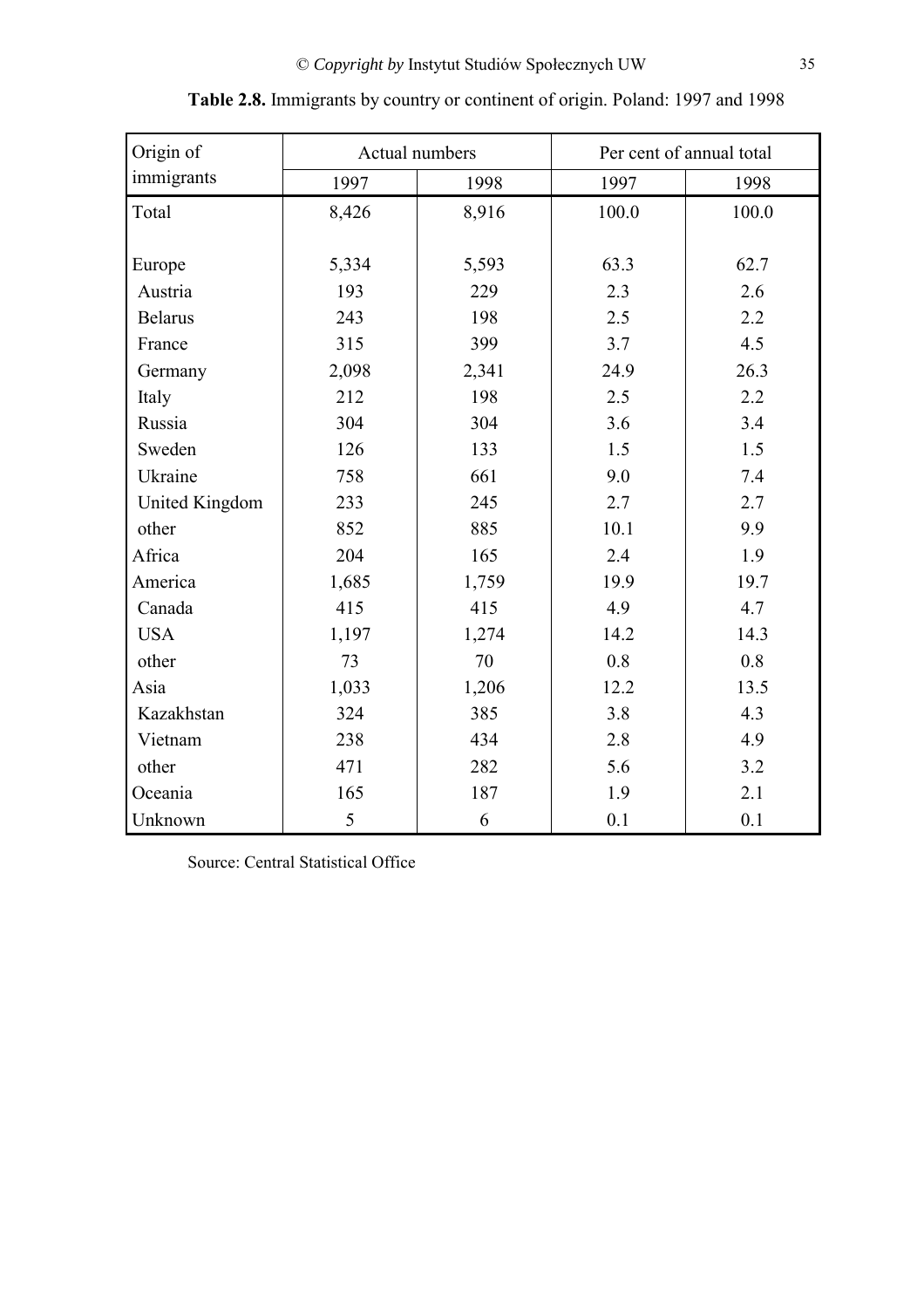|              |              | Actual numbers | Per cent |       |  |
|--------------|--------------|----------------|----------|-------|--|
| Age category | 1997<br>1998 |                | 1997     | 1998  |  |
| males        |              |                |          |       |  |
| total        | 4,279        | 4,400          | 100.0    | 100.0 |  |
| $0-19$       | 748          | 919            | 17.5     | 20.9  |  |
| 20-29        | 882          | 839            | 20.6     | 19.1  |  |
| 30-39        | 977          | 837            | 22.8     | 19.0  |  |
| 40-49        | 806          | 846            | 18.8     | 19.2  |  |
| 50-59        | 378          | 390            | 8.8      | 8.9   |  |
| 60-69        | 309          | 338            | 7.2      | 7.7   |  |
| $70+$        | 179          | 231            | 4.2      | 5.3   |  |
| females      |              |                |          |       |  |
| total        | 4,147        | 4,516          | 100.0    | 100.0 |  |
|              |              |                |          |       |  |
| $0 - 19$     | 788          | 962            | 19.0     | 21.3  |  |
| 20-29        | 792          | 777            | 19.1     | 17.2  |  |
| 30-39        | 826          | 883            | 19.9     | 19.6  |  |
| 40-49        | 763          | 809            | 18.4     | 17.9  |  |
| 50-59        | 365          | 437            | 8.8      | 9.7   |  |
| 60-69        | 365          | 418            | 8.8      | 9.3   |  |
| $70+$        | 248          | 230            | 6.0      | 5.1   |  |

**Table 2.9.** Immigrants by sex and age. Poland: 1997 and 1998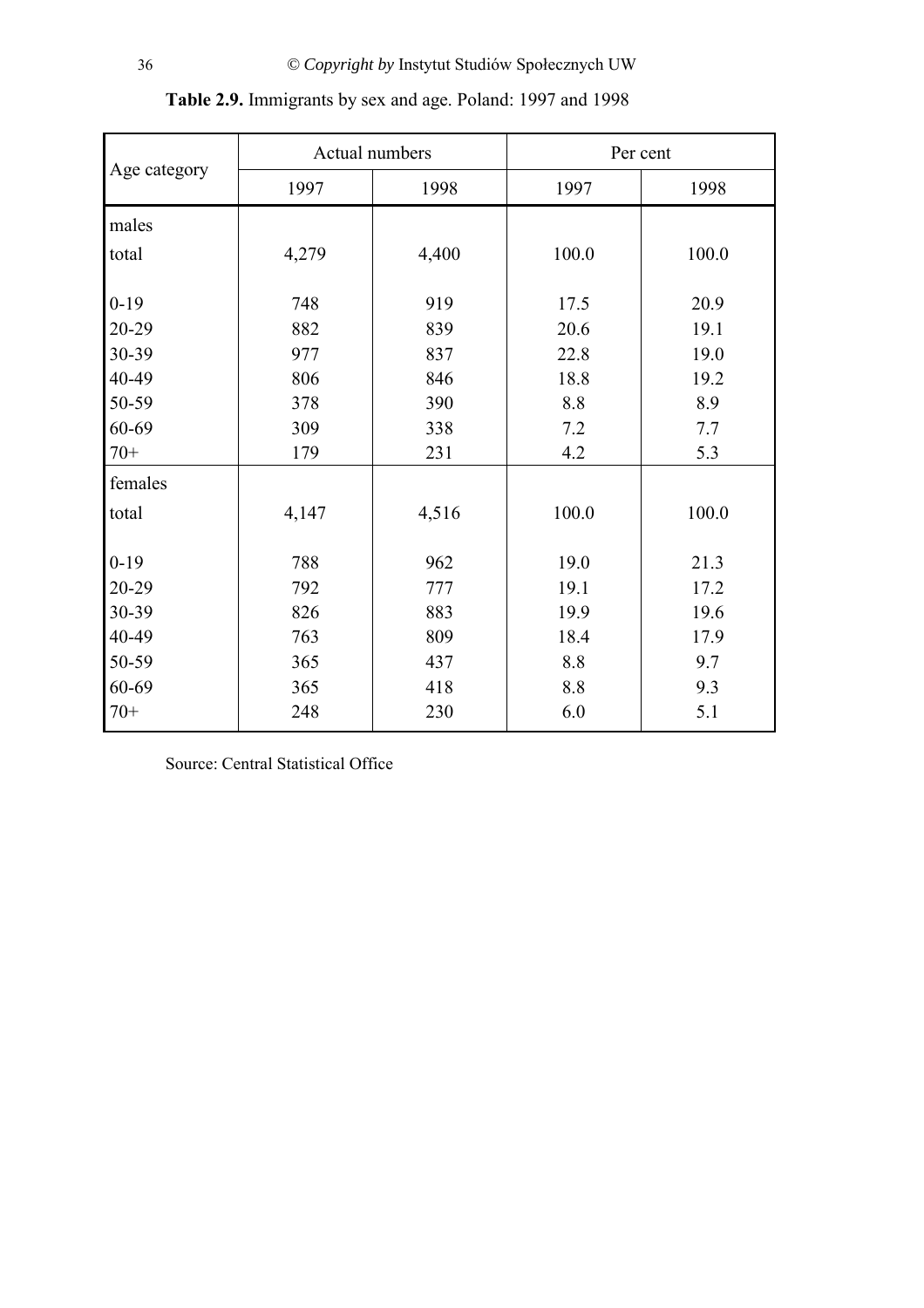|                        |       |                         | Marital status |                     |          |  |
|------------------------|-------|-------------------------|----------------|---------------------|----------|--|
| Year                   | total | bachelor or<br>spinster | married        | widower or<br>widow | divorced |  |
| males                  |       |                         |                |                     |          |  |
| 1981-85 $(a)$          | 610   | 195                     | 356            | 25                  | 34       |  |
| 1986-90 $(a)$          | 1,021 | 277                     | 630            | 22                  | 72       |  |
| 1991-95 $(a)$          | 3,424 | 1,164                   | 1,968          | 73                  | 208      |  |
|                        |       |                         |                |                     |          |  |
| 1992                   | 3,468 | 1,196                   | 1,959          | 93                  | 163      |  |
| 1993                   | 3,046 | 1,009                   | 1,771          | 59                  | 207      |  |
| 1994                   | 3,569 | 1,200                   | 2,070          | 68                  | 231      |  |
| 1995                   | 4,321 | 1,476                   | 2,504          | 80                  | 261      |  |
| 1996                   | 4,165 | 1,489                   | 2,390          | 76                  | 210      |  |
| 1997                   | 4,279 | 1,597                   | 2,400          | 75                  | 207      |  |
| 1998                   | 4,400 | 1,804                   | 2,291          | 84                  | 221      |  |
| of which: age          | 3,646 | 1,050                   | 2,291          | 84                  | 221      |  |
| $15+$                  |       |                         |                |                     |          |  |
| females                |       |                         |                |                     |          |  |
| 1981-85 $(a)$          | 719   | 171                     | 394            | 115                 | 39       |  |
| 1986-90 $(a)$          | 1,054 | 277                     | 545            | 167                 | 64       |  |
| 1991-95 $(a)$          | 3,077 | 795                     | 1,809          | 255                 | 212      |  |
|                        |       |                         |                |                     |          |  |
| 1992                   | 3,044 | 777                     | 1,808          | 247                 | 223      |  |
| 1993                   | 2,878 | 752                     | 1,686          | 207                 | 197      |  |
| 1994                   | 3,338 | 824                     | 1,989          | 312                 | 213      |  |
| 1995                   | 3,800 | 969                     | 2,272          | 301                 | 258      |  |
| 1996                   | 4,021 | 1,063                   | 2,364          | 350                 | 244      |  |
| 1997                   | 4,147 | 1,212                   | 2,386          | 331                 | 218      |  |
| 1998                   | 4,516 | 1,366                   | 2,574          | 329                 | 247      |  |
| of which: age<br>$15+$ | 3,717 | 567                     | 2,574          | 329                 | 247      |  |

**Table 2.10.** Immigrants by sex and marital status. Poland: 1981-1998

(a) annual average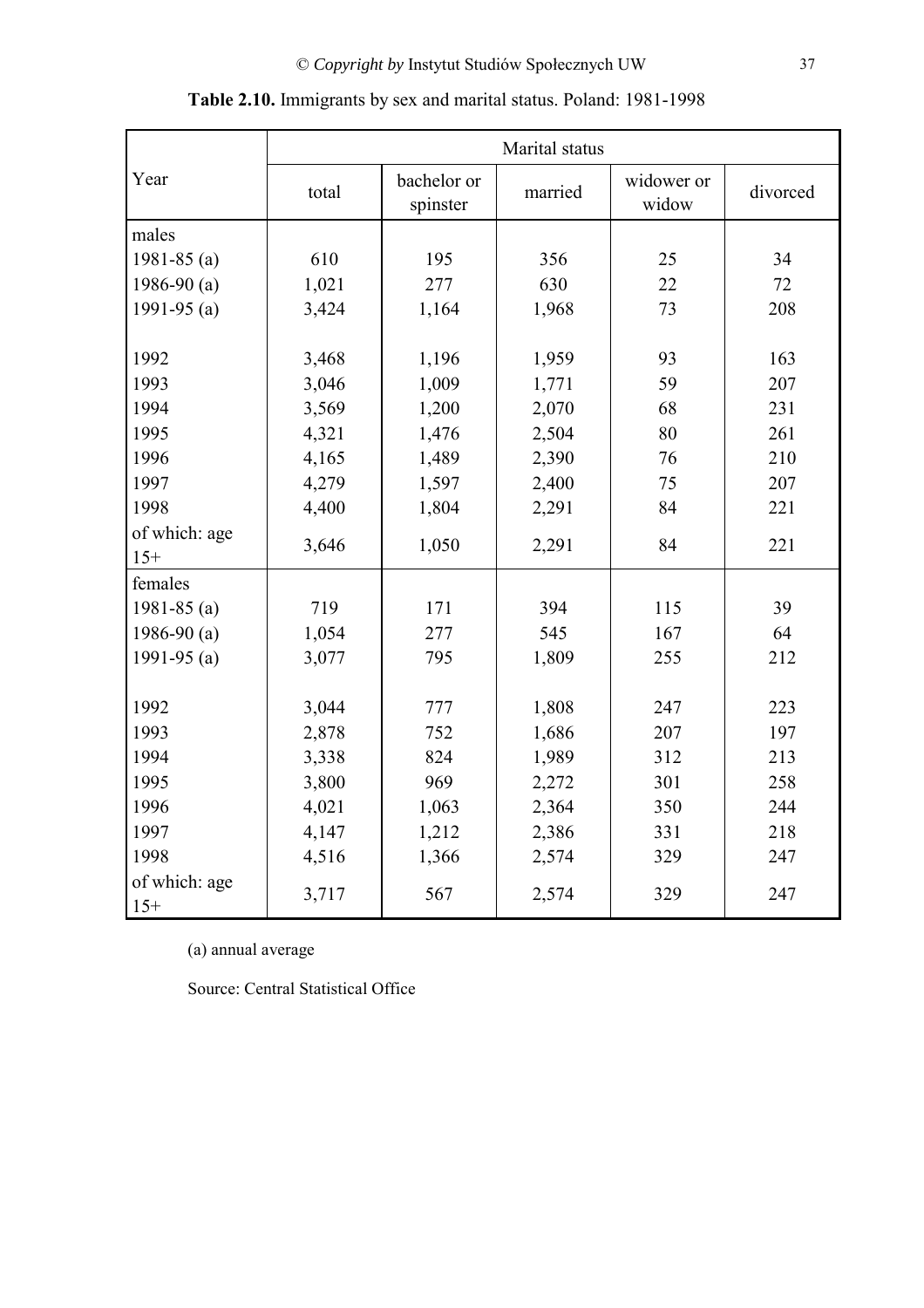# **Table 2.11.** Immigrants aged 15 years or above by sex, age and education. Poland: 1997 and 1998

|              | <b>Educational attainment</b> |                |               |            |                |  |  |  |  |
|--------------|-------------------------------|----------------|---------------|------------|----------------|--|--|--|--|
| Age category |                               |                |               |            | elementary or  |  |  |  |  |
|              | total                         | post-secondary | secondary (a) | vocational | $less$ (b)     |  |  |  |  |
| 1997         |                               |                |               |            |                |  |  |  |  |
| males        |                               |                |               |            |                |  |  |  |  |
| total        | 3,677                         | 1,094          | 1,292         | 791        | 500            |  |  |  |  |
| 15-24        | 496                           | 40             | 182           | 115        | 159            |  |  |  |  |
| 25-34        | 1,009                         | 348            | 387           | 212        | 62             |  |  |  |  |
| 35-44        | 968                           | 317            | 372           | 235        | 44             |  |  |  |  |
| 45-54        | 548                           | 201            | 189           | 116        | 42             |  |  |  |  |
| 55-64        | 315                           | 115            | 79            | 64         | 57             |  |  |  |  |
| $65+$        | 341                           | 73             | 83            | 49         | 136            |  |  |  |  |
| females      |                               |                |               |            |                |  |  |  |  |
| total        | 3,517                         | 893            | 1,605         | 354        | 665            |  |  |  |  |
| 15-24        | 495                           | 63             | 246           | 55         | 131            |  |  |  |  |
| 25-34        | 853                           | 287            | 422           | 94         | 50             |  |  |  |  |
| 35-44        | 868                           | 272            | 440           | 102        | 54             |  |  |  |  |
| 45-54        | 496                           | 164            | 228           | 56         | 48             |  |  |  |  |
| 55-64        | 390                           | 73             | 158           | 22         | 137            |  |  |  |  |
| $65+$        | 415                           | 34             | 111           | 25         | 245            |  |  |  |  |
| 1998         |                               |                |               |            |                |  |  |  |  |
| males        |                               |                |               |            |                |  |  |  |  |
| total        | 3,646                         | 992            | 1,315         | 787        | 101            |  |  |  |  |
| 15-24        | 508                           | 23             | 196           | 122        | 29             |  |  |  |  |
| 25-34        | 892                           | 275            | 339           | 209        | 22             |  |  |  |  |
| 35-44        | 883                           | 270            | 363           | 194        | 12             |  |  |  |  |
| 45-54        | 631                           | 244            | 222           | 131        | $8\,$          |  |  |  |  |
| 55-64        | 355                           | 112            | 96            | 69         | $\overline{7}$ |  |  |  |  |
| $65+$        | 377                           | 68             | 99            | 62         | 23             |  |  |  |  |
| females      |                               |                |               |            |                |  |  |  |  |
| total        | 3,717                         | 893            | 1,702         | 389        | 120            |  |  |  |  |
| 15-24        | 476                           | 55             | 222           | 45         | 30             |  |  |  |  |
| 25-34        | 888                           | 256            | 424           | 131        | 18             |  |  |  |  |
| 35-44        | 902                           | 271            | 475           | 90         | 11             |  |  |  |  |
| 45-54        | 599                           | 195            | 284           | 63         | 8              |  |  |  |  |
| 55-64        | 450                           | 80             | 183           | 40         | 13             |  |  |  |  |
| $65+$        | 402                           | 36             | 114           | 20         | 40             |  |  |  |  |

(a) including post-secondary not completed

(b) including elementary not completed and (rare cases of) unknown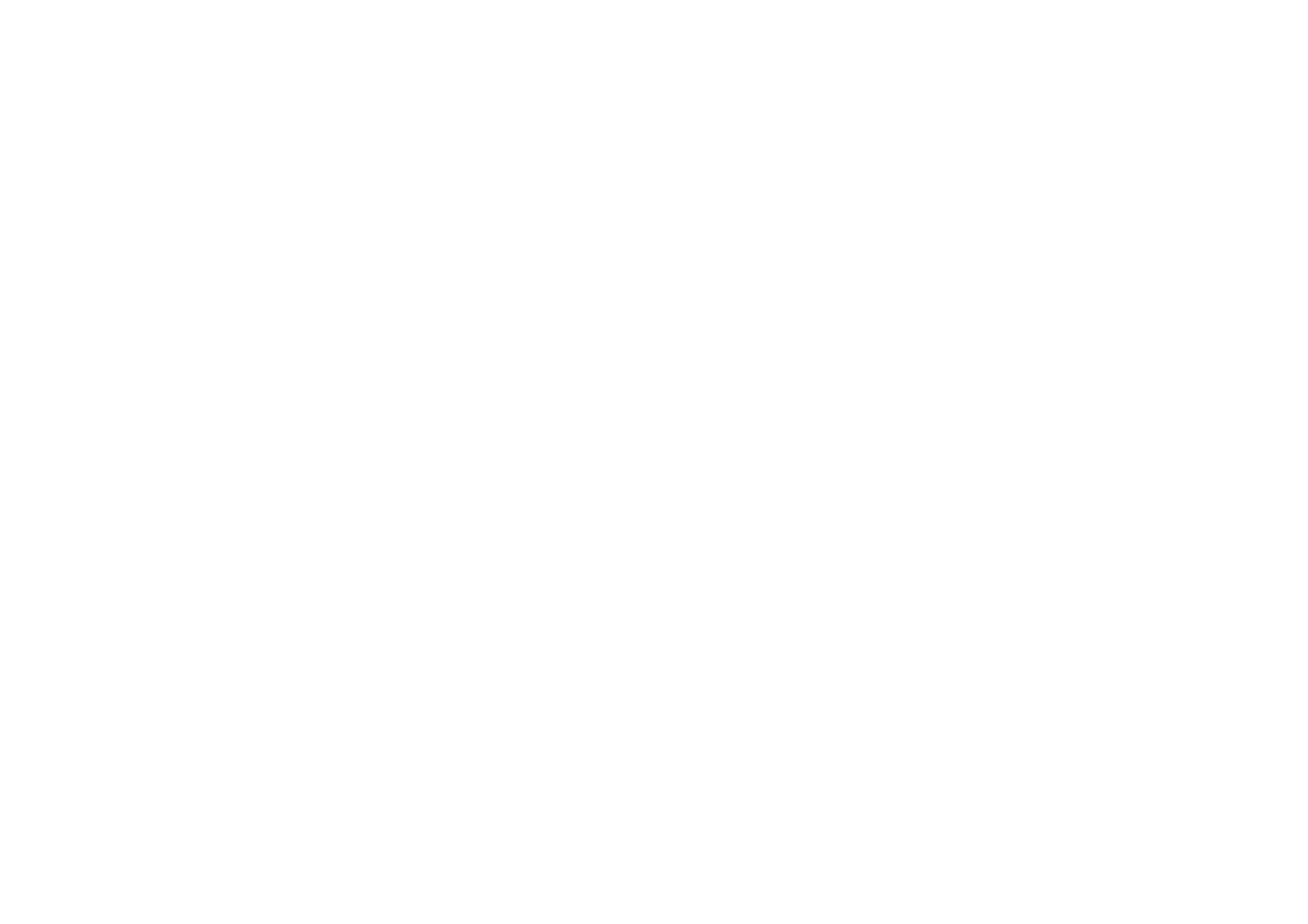|                 | 1995<br>1996<br>1997(b)<br>1998 $(c)$ |       |         |         |         |                | 1999 $(a)$ |                      |                |                |                      |                |
|-----------------|---------------------------------------|-------|---------|---------|---------|----------------|------------|----------------------|----------------|----------------|----------------------|----------------|
|                 |                                       |       |         |         |         | permission for |            | permission for       |                | permission for |                      | permission for |
| Citizenship     |                                       |       | appli-  | granted |         | settlement     |            | fixed-time residence |                | settlement     | fixed-time residence |                |
|                 |                                       |       | cations |         | appli-  | granted        | appli-     | granted              | appli-         | granted        | appli-               | granted        |
|                 |                                       |       |         |         | cations |                | cations    |                      | cations        |                | cations              |                |
| Total           | 3,060                                 | 2,844 | 5,329   | 4,056   | 756     | 290            | 9,032      | 4,849                | 182            | 256            | 7,421                | 8,880          |
|                 |                                       |       |         |         |         |                |            |                      |                |                |                      |                |
| Ukraine         | 585                                   | 646   | 1,382   | 955     | 120     | 54             | 1,405      | 894                  | 22             | 37             | 1,032                | 1,170          |
| Vietnam         | 200                                   | 256   | 592     | 333     | 74      | 23             | 1,439      | 720                  | 17             | 32             | 453                  | 826            |
| Armenia         | 81                                    | 69    | 217     | 100     | 29      | $\overline{7}$ | 676        | 430                  | 18             | 18             | 206                  | 294            |
| Russia          | 343                                   | 289   | 389     | 322     | 88      | 27             | 674        | 379                  | 30             | 48             | 398                  | 523            |
| <b>Belarus</b>  | 225                                   | 227   | 436     | 304     | 41      | 19             | 412        | 228                  | 5              | 12             | 259                  | 317            |
| Germany         | 199                                   | 143   | 209     | 169     | 21      | 9              | 294        | 175                  | 9              |                | 334                  | 293            |
| <b>USA</b>      | 49                                    | 39    | 51      | 52      | 22      | 14             | 305        | 166                  |                |                | 343                  | 376            |
| <b>Bulgaria</b> | 50                                    | 45    | 103     | 80      | 33      | 17             | 126        | 64                   | $\overline{4}$ | 4              | 110                  | 119            |
| Yugoslavia      | 47                                    | 36    | 50      | 31      | 29      | 18             | 101        | 56                   | 6              | 8              | 1,183                | 1,137          |
| United Kingdom  | 39                                    | 32    | 57      | 43      | 14      | $\overline{7}$ | 166        | 54                   | 5              | 8              | 196                  | 223            |
| Kazakhstan      | 237                                   | 249   | 531     | 592     | 6       |                | 139        | 51                   |                | 2              | 126                  | 166            |
| Lithuania       | 73                                    | 88    | 84      | 64      | 9       | $\overline{2}$ | 84         | 50                   | $\overline{2}$ | 4              | 72                   | 85             |
| Sweden          | 45                                    | 47    | 61      | 46      | 6       | $\overline{2}$ | 53         | 32                   | $\overline{2}$ | 4              | 54                   | 54             |
| Syria           | 42                                    | 25    | 52      | 41      | 13      | 5              | 74         | 32                   | 3              | 4              | 64                   | 82             |
| Algeria         | 56                                    | 29    | 41      | 27      | 18      | 6              | 47         | 29                   | 3              | 5              | 14                   | 23             |
| all others      | 789                                   | 624   | 1,074   | 897     | 233     | 80             | 3,037      | 1,489                | 56             | 62             | 2,577                | 3,192          |

**Table 2.12.** Permanent residence permits granted by citizenship (15 major citizenships). Poland: 1995-1999 (a)

(a) in 1999 - between 1 January and 30 June

(b) the number of permissions granted in a given year may exceed the number of applications submitted in that year because the former also pertain to applications submitted in preceding years

(c) since 1 January 1998, the former category "permanent residence permit" has been replaced by two categories: "permission for settlement" and "fixed-time residence permit"

Source: Department for Migration and Refugee Affairs, Ministry of the Interior and Administration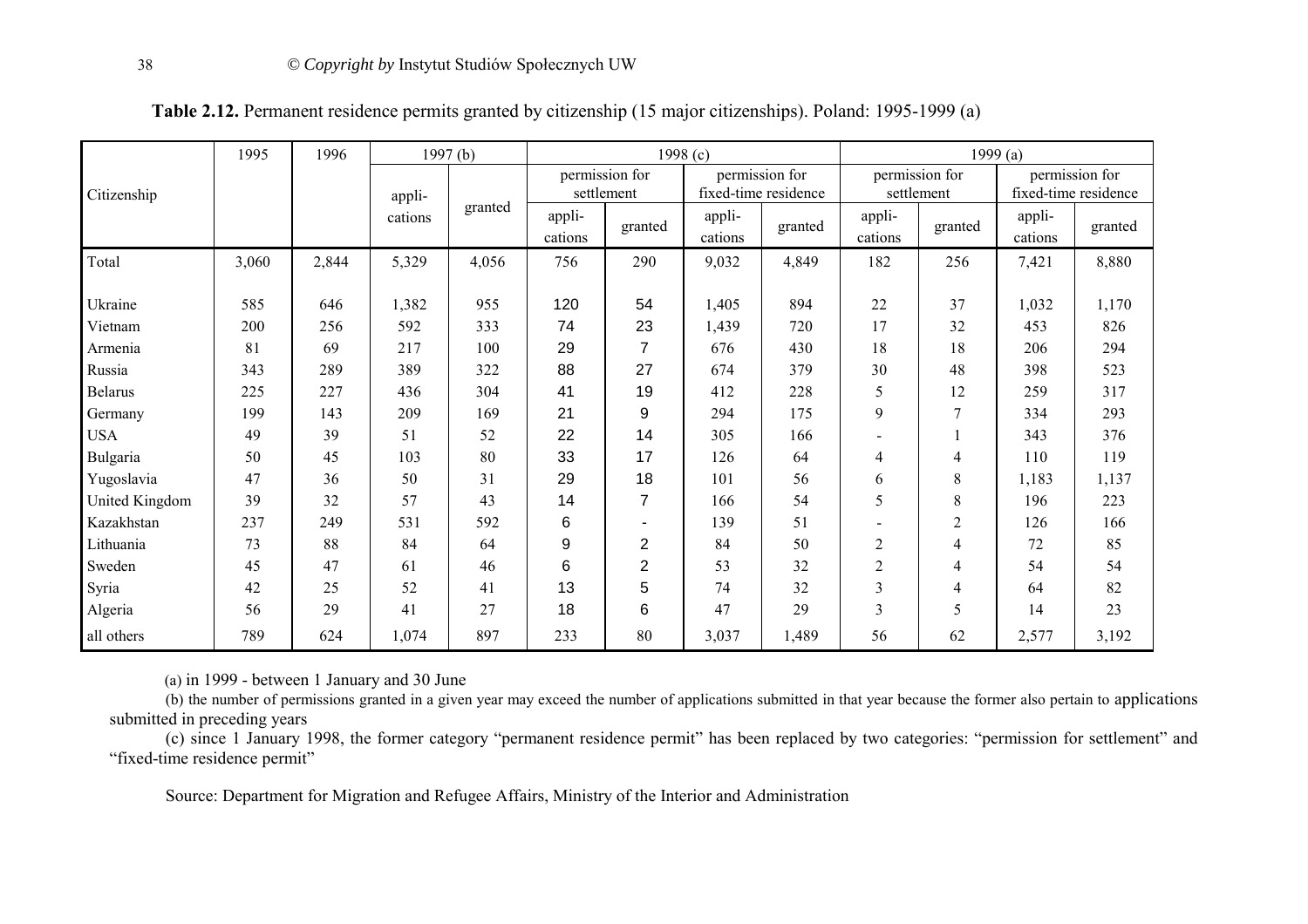| Country of<br>citizenship | Newly<br>Admitted<br>permanent<br>residents<br>$(1994 - 1998)$ | <b>Students</b><br>(excluding<br>trainees) | Work permit<br>holders<br>(excluding<br>permanent<br>residents) | Refugees<br>(applications<br>processed) | Foreigners<br>expelled       |
|---------------------------|----------------------------------------------------------------|--------------------------------------------|-----------------------------------------------------------------|-----------------------------------------|------------------------------|
| Total                     | 13,959                                                         | 5,541                                      | 20,759                                                          | 3,398                                   | 7,079                        |
|                           |                                                                |                                            |                                                                 |                                         |                              |
| Afghanistan               | 37                                                             | 11                                         | -                                                               | 334                                     | 160                          |
| Armenia                   | 389                                                            | 16                                         | 390                                                             | 992                                     | 481                          |
| Austria                   | 145                                                            | 27                                         | 305                                                             | $\blacksquare$                          | 3                            |
| Bangladesh                | 16                                                             | $\overline{4}$                             | 20                                                              | 136                                     | 300                          |
| <b>Belarus</b>            | 1016                                                           | 693                                        | 2761                                                            | 23                                      | 193                          |
| Bulgaria                  | 263                                                            | 117                                        | 369                                                             | 33                                      | 874                          |
| Canada                    | 38                                                             | 97                                         | 175                                                             |                                         |                              |
| China                     | 90                                                             | 32                                         | 737                                                             | $\mathbf{1}$                            | 16                           |
| Czech Republic            | 137                                                            | 251                                        | 283                                                             | -                                       | 286                          |
| Denmark                   | 31                                                             | 13                                         | 207                                                             | -                                       | -                            |
| France                    | 148                                                            | 33                                         | 960                                                             | $\qquad \qquad \blacksquare$            | $\qquad \qquad \blacksquare$ |
| Germany                   | 192                                                            | 138                                        | 1,274                                                           |                                         |                              |
| India                     | 75                                                             | 13                                         | 485                                                             | 94                                      | 90                           |
| Iraq                      | 58                                                             | 14                                         | 15                                                              | 130                                     | 42                           |
| Italy                     | 167                                                            | 16                                         | 424                                                             | -                                       | $\overline{2}$               |
| Kazakhstan                | 1,294                                                          | 321                                        | 46                                                              | 8                                       | 11                           |
| Lithuania                 | 334                                                            | 467                                        | 125                                                             | $\overline{\phantom{0}}$                | 95                           |
| Moldova                   | 64                                                             | $\qquad \qquad \blacksquare$               | 67                                                              | $\overline{4}$                          | 313                          |
| Mongolia                  | 62                                                             | 36                                         | 241                                                             | 12                                      | 45                           |
| Netherlands               | 135                                                            | 5                                          | 317                                                             | $\overline{\phantom{0}}$                | $\overline{4}$               |
| Pakistan                  | 19                                                             | $\overline{4}$                             | 31                                                              | 180                                     | 91                           |
| Russia                    | 1,353                                                          | 251                                        | 1,130                                                           | 47                                      | 179                          |
| Somalia                   | $\overline{\phantom{a}}$                                       |                                            | $\overline{\phantom{0}}$                                        | 49                                      | 14                           |
| Sri Lanka                 | $\mathbf{1}$                                                   | $\overline{2}$                             | 9                                                               | 642                                     | 180                          |
| Sweden                    | 223                                                            | 69                                         | 290                                                             | -                                       | -                            |
| Syria                     | 198                                                            | 87                                         | 66                                                              | $\overline{7}$                          | 5                            |
| Ukraine                   | 3,062                                                          | 868                                        | 2960                                                            | 29                                      | 1,027                        |
| United Kingdom            | 176                                                            | 22                                         | 1321                                                            | -                                       | 3                            |
| <b>USA</b>                | 192                                                            | 232                                        | 824                                                             |                                         |                              |
| Vietnam                   | 1,057                                                          | 187                                        | 1,779                                                           | 10                                      | 131                          |
| Yugoslavia                | 215                                                            | 32                                         | 177                                                             | 422                                     | 64                           |

**Table 2.13.** Stocks of foreigners (selected components) by major citizenships. Poland: 1998 (unless indicated otherwise)

Source: Central Statistical Office, Ministry of the Interior and Administration, Ministry of National Education, National Labour Office, Border Guard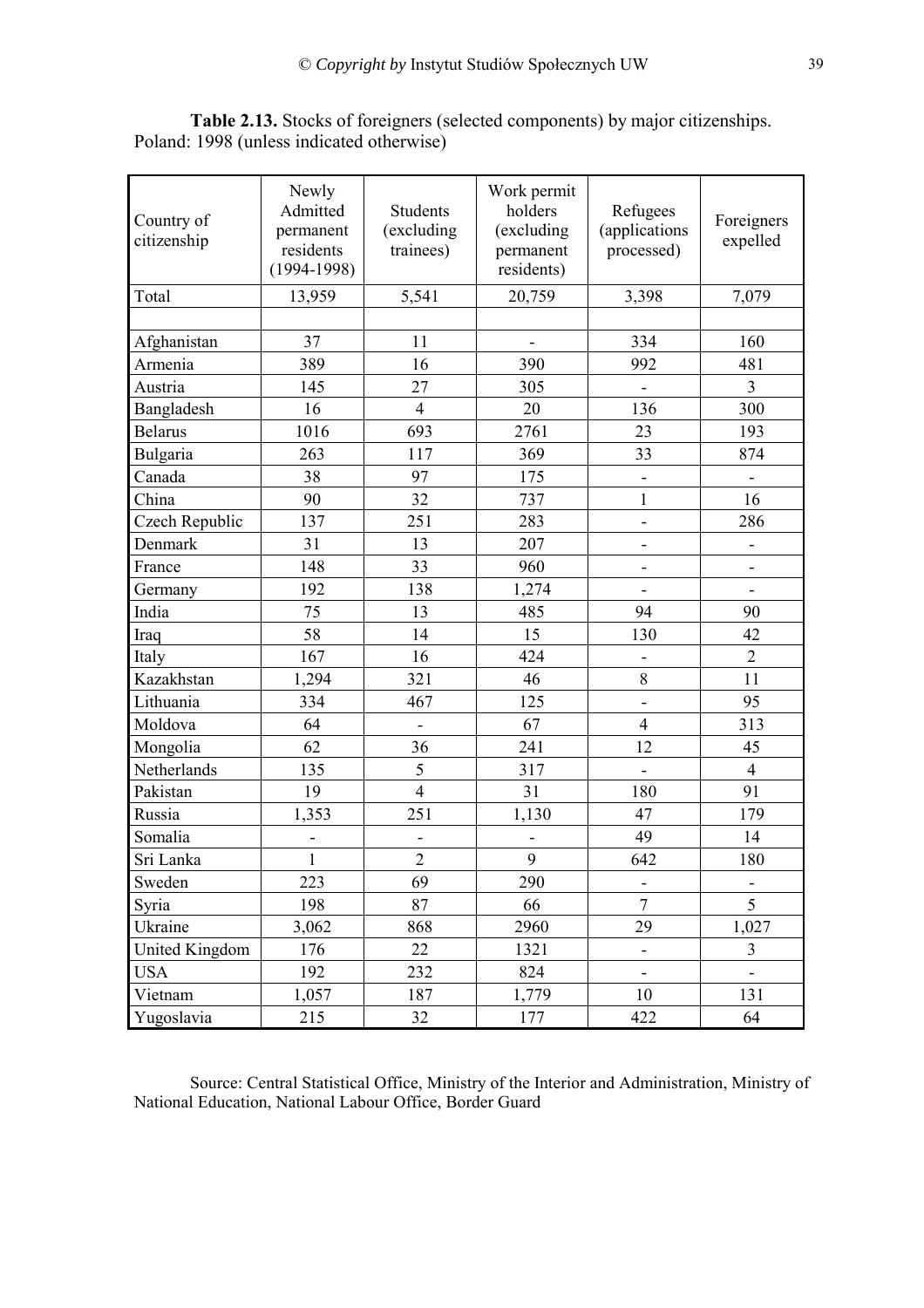Table 2.14. Total marriages contracted according to the spouses' nationality. Poland: 1990-1998

|      | Total                   | Both spouses | Both spouses     |                    | Mixed marriages |
|------|-------------------------|--------------|------------------|--------------------|-----------------|
| Year | marriages<br>contracted | national     | foreigners $(a)$ | foreign<br>husband | foreign<br>wife |
| 1990 | 255,369                 | 251,129      |                  | 3,329              | 911             |
| 1991 | 233,206                 | 229,277      |                  | 3,124              | 911             |
| 1992 | 217,240                 | 213,876      |                  | 2,588              | 776             |
| 1993 | 207,674                 | 204,597      |                  | 2,323              | 754             |
| 1994 | 207,689                 | 204,392      |                  | 2,366              | 931             |
| 1995 | 207,081                 | 203,775      |                  | 2,353              | 953             |
| 1996 | 203,641                 | 200,411      | 38               | 2,177              | 977             |
| 1997 | 204,850                 | 201,441      | 37               | 2,206              | 1,166           |
| 1998 | 209,378                 | 205,374      | 35               | 2,428              | 1,541           |

(a) except for 1996, 1997 and 1998 included in other categories (total number of cases is probably below 40 on annual scale)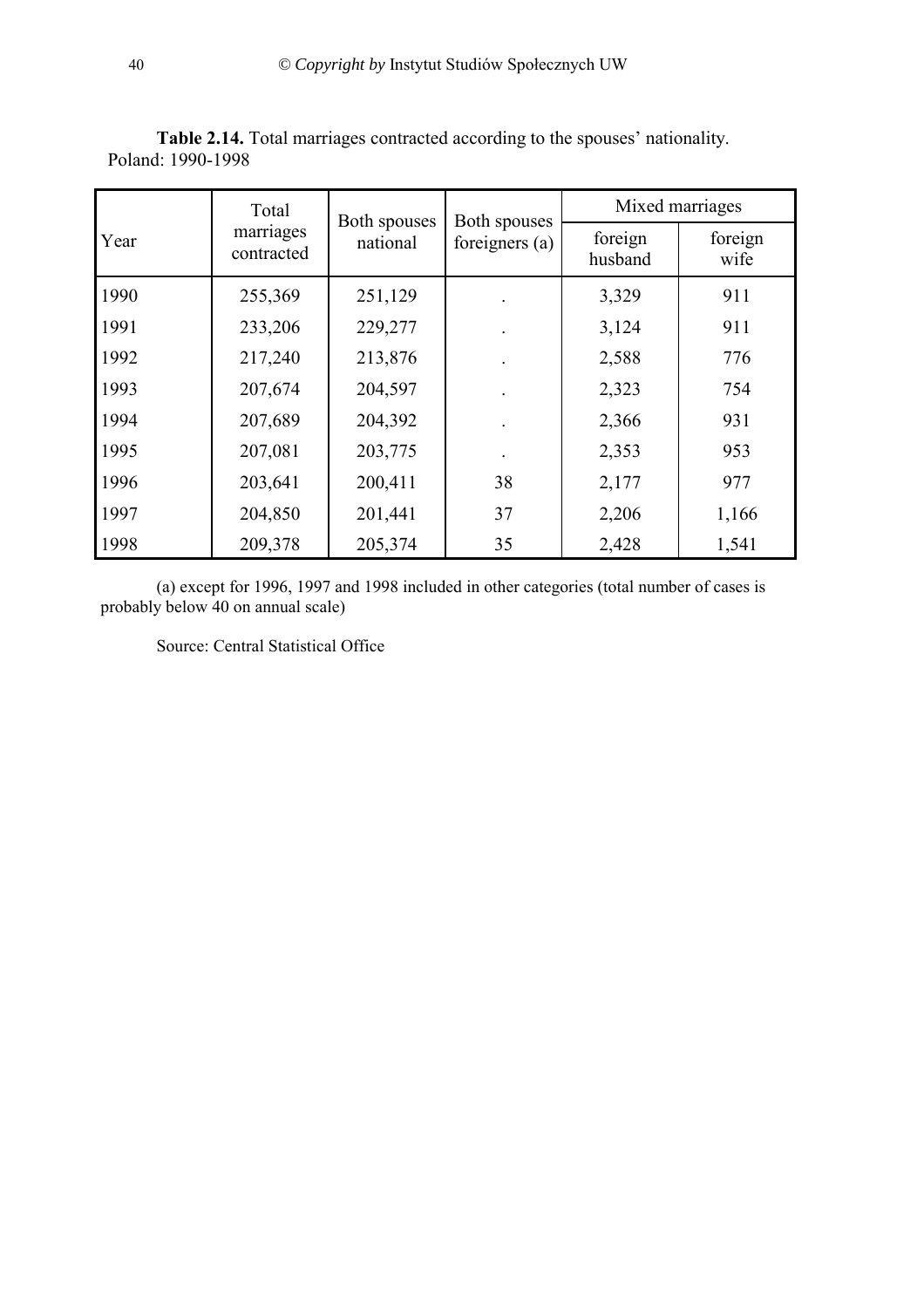| Nationality of | 1993           | 1995           | 1996           | 1997  |       | 1998           |
|----------------|----------------|----------------|----------------|-------|-------|----------------|
| foreign wife   |                |                |                |       | total | spinster       |
| Ukraine        | 189            | 331            | 340            | 456   | 537   | 235            |
| Vietnam        | 15             | 15             | 42             | 110   | 310   | 198            |
| Russia         | 139            | 119            | 151            | 127   | 142   | 67             |
| <b>Belarus</b> | 54             | 95             | 104            | 122   | 124   | 64             |
| Germany        | 85             | 61             | 63             | 53    | 74    | 41             |
| Armenia        | $\tau$         | 27             | 28             | 42    | 53    | 29             |
| Lithuania      | 23             | 41             | 40             | 33    | 41    | 30             |
| Kazakhstan     | $\overline{2}$ | 13             | 11             | 10    | 23    | 17             |
| <b>USA</b>     | 63             | 46             | 33             | 39    | 22    | 16             |
| Canada         | 20             | 17             | 15             | 7     | 15    | 12             |
| Czech Republic | 16             | 8              | 10             | 13    | 14    | 8              |
| China          | 6              |                | 3              | 3     | 12    | $\overline{4}$ |
| Latvia         | $\overline{2}$ | 6              | 10             | 9     | 10    | 5              |
| Rumania        | $\overline{4}$ | $\mathbf{1}$   | 8              | 6     | 10    | $\overline{7}$ |
| Bulgaria       | $\overline{4}$ | $\overline{7}$ | $\overline{7}$ | 8     | 10    | $\overline{7}$ |
|                |                |                |                |       |       |                |
| Total          | 754            | 920            | 977            | 1,166 | 1,541 | 840            |

**Table 2.15.** Mixed marriages; Polish husband, foreign wife – by nationality of wife. Poland: 1993-1998 (selected years)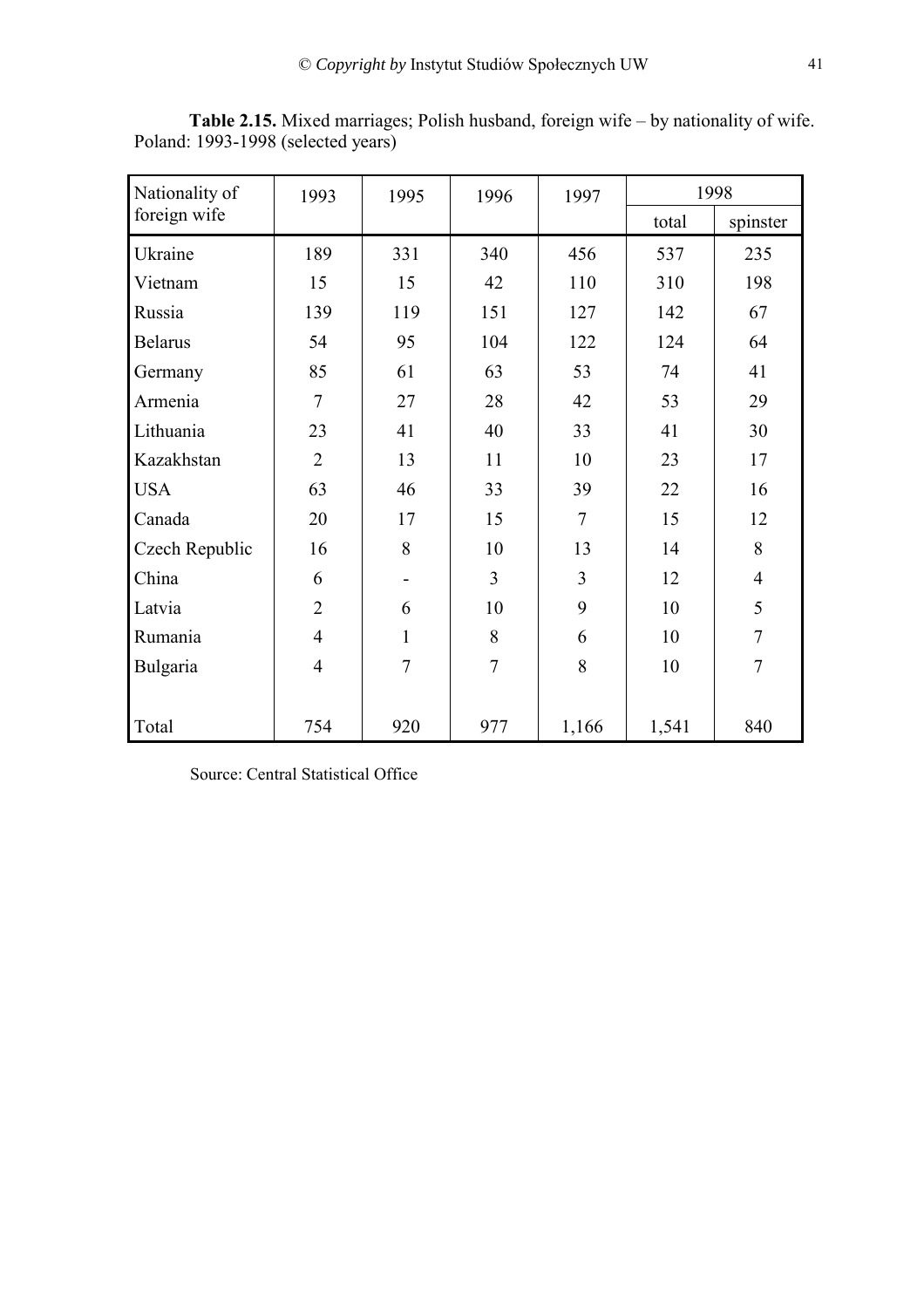| Nationality of  |       |       |       |       | 1998  |          |  |
|-----------------|-------|-------|-------|-------|-------|----------|--|
| foreign husband | 1993  | 1995  | 1996  | 1997  | total | bachelor |  |
| Germany         | 876   | 748   | 698   | 649   | 632   | 357      |  |
| Vietnam         | 60    | 45    | 79    | 152   | 251   | 206      |  |
| Armenia         | 17    | 44    | 64    | 75    | 140   | 128      |  |
| United Kingdom  | 74    | 100   | 92    | 98    | 124   | 90       |  |
| Ukraine         | 67    | 89    | 108   | 106   | 119   | 62       |  |
| Italy           | 85    | 102   | 86    | 104   | 108   | 85       |  |
| Netherlands     | 101   | 120   | 111   | 78    | 102   | 66       |  |
| <b>USA</b>      | 204   | 185   | 138   | 126   | 99    | 74       |  |
| France          | 62    | 63    | 76    | 61    | 71    | 60       |  |
| Canada          | 69    | 46    | 43    | 30    | 46    | 32       |  |
| Russia          | 48    | 51    | 38    | 38    | 46    | 20       |  |
| Australia       | 29    | 29    | 20    | 18    | 44    | 10       |  |
| <b>Belarus</b>  | 16    | 18    | 21    | 26    | 35    | 21       |  |
| Bulgaria        | 19    | 20    | 21    | 29    | 30    | 21       |  |
| Belgium         | 31    | 41    | 41    | 41    | 28    | 13       |  |
| Algeria         | 9     | 30    | 26    | 31    | 27    | 27       |  |
| Sweden          | 72    | 48    | 46    | 37    | 26    | 16       |  |
| Greece          | 49    | 39    | 22    | 31    | 24    | 19       |  |
| Norway          | 23    | 20    | 27    | 23    | 20    | 12       |  |
| Yugoslavia      | 5     | 27    | 12    | 9     | 18    | 12       |  |
| Syria           | 32    | 25    | 16    | 16    | 17    | 17       |  |
| Lithuania       | 13    | 8     | 15    | 15    | 15    | 12       |  |
| Jordania        | 10    | 12    | 9     | 11    | 15    | 15       |  |
|                 |       |       |       |       |       |          |  |
| Total           | 2,323 | 2,320 | 2,177 | 2,206 | 2,428 | 1,758    |  |

**Table 2.16.** Mixed marriages; Polish wife, foreign husband – by nationality of husband. Poland: 1993-1998 (selected years)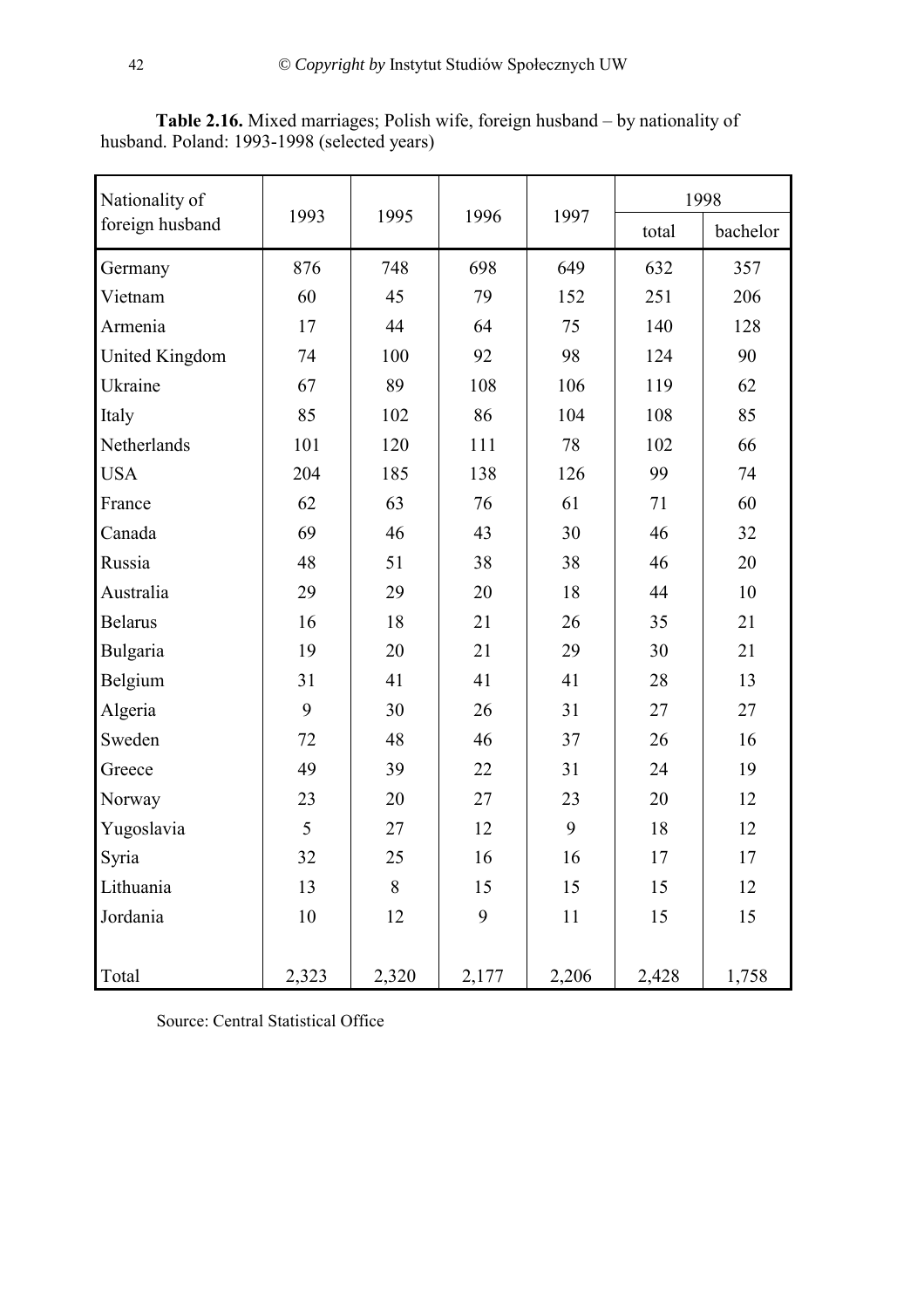| <b>Table 2.17.</b> Polish citizens staying abroad for longer than 2 months who at the time |
|--------------------------------------------------------------------------------------------|
| of each Labour Force Survey (LFS) were the members of households in Poland by sex,         |
| duration of stay abroad and main activity abroad (in thousands). Poland: 1993-1999 (a)     |

|                                               |                                   | All migrants                      |                              | Duration of stay abroad      | (in months)                      | Of which:<br>migrant workers |                              |
|-----------------------------------------------|-----------------------------------|-----------------------------------|------------------------------|------------------------------|----------------------------------|------------------------------|------------------------------|
| Date of LFS                                   | total                             | males                             | females                      | $2 - 11$                     | $12+$                            | actual<br>numbers            | per cent of<br>total         |
| 1993<br>May<br>August<br>November             | 186<br>199<br>174                 | 110<br>121<br>106                 | 76<br>78<br>68               | 72<br>88<br>73               | 114<br>111<br>101                | ۰<br>$\blacksquare$          |                              |
| 1994<br>February<br>May<br>August<br>November | (196)<br>167<br>207<br>209<br>200 | (117)<br>97<br>121<br>131<br>119  | (79)<br>70<br>86<br>78<br>81 | (83)<br>71<br>78<br>88<br>95 | (113)<br>96<br>129<br>121<br>105 | 144<br>150<br>139            | 69.5<br>71.7<br>69.5         |
| 1995<br>February<br>May<br>August<br>November | (183)<br>179<br>178<br>188<br>186 | (110)<br>103<br>104<br>116<br>116 | (73)<br>76<br>74<br>72<br>70 | (89)<br>91<br>83<br>91<br>90 | (94)<br>89<br>95<br>97<br>96     | 126<br>130<br>139<br>138     | 70.3<br>73.0<br>73.9<br>74.1 |
| 1996<br>February<br>May<br>August<br>November | (162)<br>155<br>168<br>165<br>160 | (92)<br>86<br>97<br>94<br>92      | (70)<br>69<br>71<br>71<br>68 | (72)<br>62<br>79<br>79<br>69 | (90)<br>93<br>89<br>86<br>91     | 109<br>119<br>112<br>108     | 70.3<br>70.8<br>67.8<br>67.5 |
| 1997<br>February<br>May<br>August<br>November | (144)<br>148<br>137<br>148<br>142 | (83)<br>85<br>78<br>85<br>82      | (61)<br>63<br>59<br>64<br>60 | (62)<br>62<br>55<br>67<br>66 | (82)<br>86<br>82<br>81<br>77     | 105<br>94<br>101<br>102      | 70.9<br>68.6<br>68.2<br>71.8 |
| 1998<br>February<br>May<br>August<br>November | (133)<br>130<br>137<br>141<br>125 | (76)<br>73<br>76<br>83<br>73      | (57)<br>57<br>61<br>58<br>52 | (60)<br>62<br>62<br>63<br>55 | (73)<br>68<br>75<br>79<br>70     | 96<br>100<br>104<br>93       | 73.8<br>72.9<br>73.7<br>74.4 |
| 1999<br>February (b)                          | 112                               | 63                                | 49                           | 50                           | 61                               | 89                           | 79.5                         |

(a) numbers in brackets denote annual averages based on four surveys

(b) LFS was discontinued after February 1999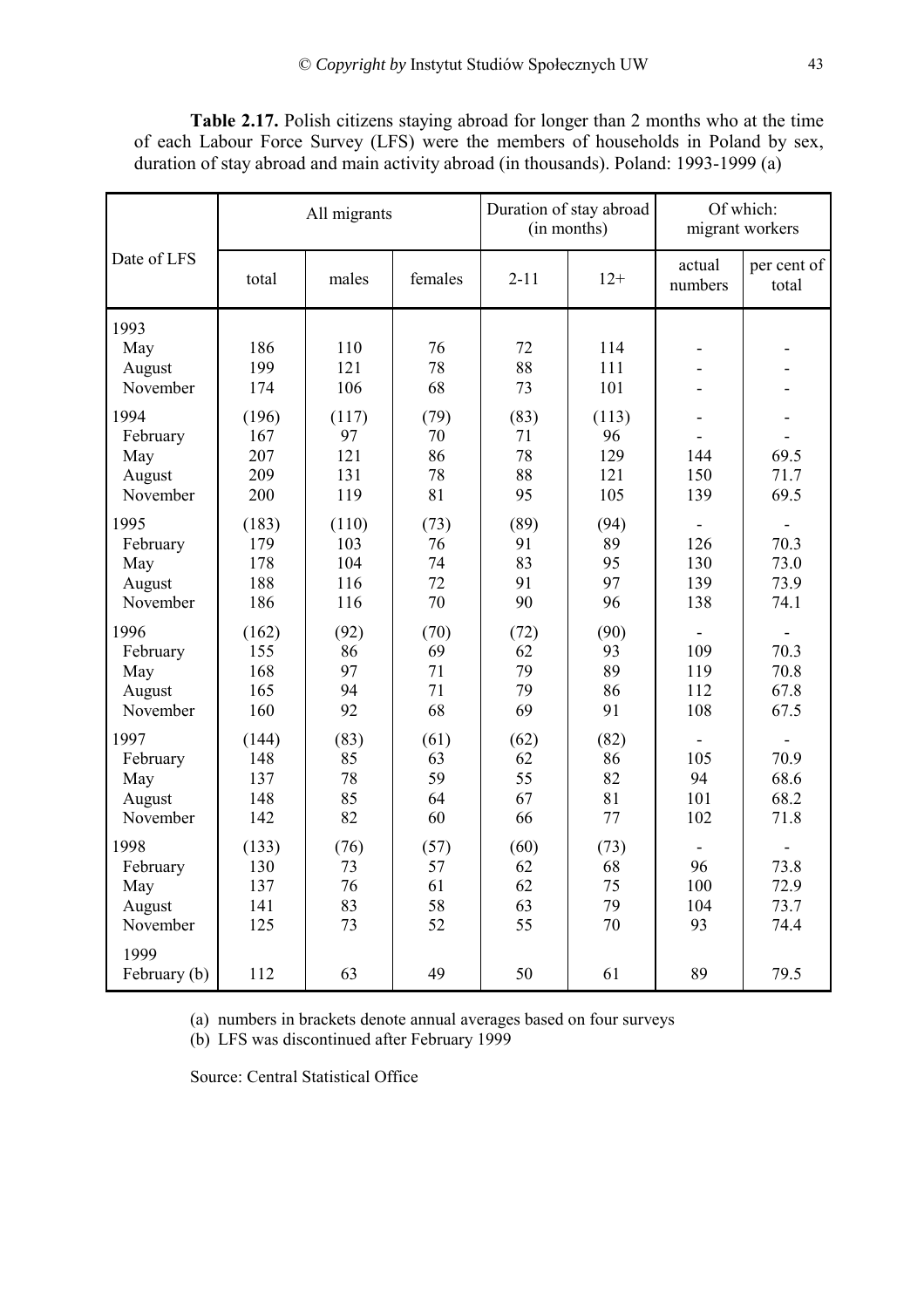**Table 2.18.** Polish citizens staying abroad for longer than two months who at the time of inquiry were the members of households in Poland by sex and age (in thousands; rounded). Poland: May 1996, May 1997 and May 1998

|          | Males                               |                                                      | Females                             |                                                      |  |  |
|----------|-------------------------------------|------------------------------------------------------|-------------------------------------|------------------------------------------------------|--|--|
| Age      | Duration of more<br>than two months | of which: duration<br>of stay more than<br>12 months | Duration of more<br>than two months | of which: duration<br>of stay more than<br>12 months |  |  |
| 1996     |                                     |                                                      |                                     |                                                      |  |  |
| total    | 97                                  | 49                                                   | 71                                  | 39                                                   |  |  |
| $0 - 17$ | $\overline{4}$                      | $\overline{\mathbf{3}}$                              | 5                                   | $\overline{4}$                                       |  |  |
| 18-24    | 15                                  | $\overline{7}$                                       | 22                                  | 10                                                   |  |  |
| 25-34    | 33                                  | 16                                                   | 21                                  | 12                                                   |  |  |
| 35-44    | 23                                  | 10                                                   | 12                                  | $\,8\,$                                              |  |  |
| 45-54    | 19                                  | 10                                                   | 9                                   | 5                                                    |  |  |
| 55-64    | $\overline{3}$                      | $\mathbf{1}$                                         | $\overline{2}$                      | $\mathbf{1}$                                         |  |  |
| $65+$    | $\overline{2}$                      | $\overline{2}$                                       | $\overline{2}$                      | $\mathbf{1}$                                         |  |  |
| 1997     |                                     |                                                      |                                     |                                                      |  |  |
| total    | 78                                  | 48                                                   | 59                                  | 34                                                   |  |  |
| $0 - 17$ | $\overline{4}$                      | $\overline{2}$                                       | $\overline{2}$                      | $\overline{2}$                                       |  |  |
| 18-24    | 11                                  | $\overline{7}$                                       | 16                                  | $\overline{7}$                                       |  |  |
| 25-34    | 24                                  | 17                                                   | 15                                  | 9                                                    |  |  |
| 35-44    | 18                                  | $8\,$                                                | $10\,$                              | $\tau$                                               |  |  |
| 45-54    | 14                                  | 9                                                    | $\tau$                              | $\overline{4}$                                       |  |  |
| 55-64    | $\overline{4}$                      | $\overline{3}$                                       | 5                                   | $\overline{3}$                                       |  |  |
| $65+$    | $\overline{2}$                      | $\overline{2}$                                       | $\overline{4}$                      | $\overline{2}$                                       |  |  |
| 1998     |                                     |                                                      |                                     |                                                      |  |  |
| total    | 76                                  | 44                                                   | 61                                  | 31                                                   |  |  |
| $0 - 17$ | $\overline{3}$                      | $\overline{\phantom{0}}$                             | $\overline{3}$                      | $\sqrt{2}$                                           |  |  |
| 18-24    | 14                                  | $\overline{7}$                                       | 21                                  | 5                                                    |  |  |
| 25-34    | 21                                  | 12                                                   | 16                                  | 8                                                    |  |  |
| 35-44    | 21                                  | 12                                                   | $8\,$                               | $\tau$                                               |  |  |
| 45-54    | 11                                  | $8\,$                                                | $\tau$                              | $\overline{4}$                                       |  |  |
| 55-64    | $\overline{4}$                      | $\overline{3}$                                       | $\overline{4}$                      | $\overline{3}$                                       |  |  |
| $65+$    | $\mathbf{1}$                        | $\mathbf{1}$                                         | $\overline{2}$                      | $\mathbf{1}$                                         |  |  |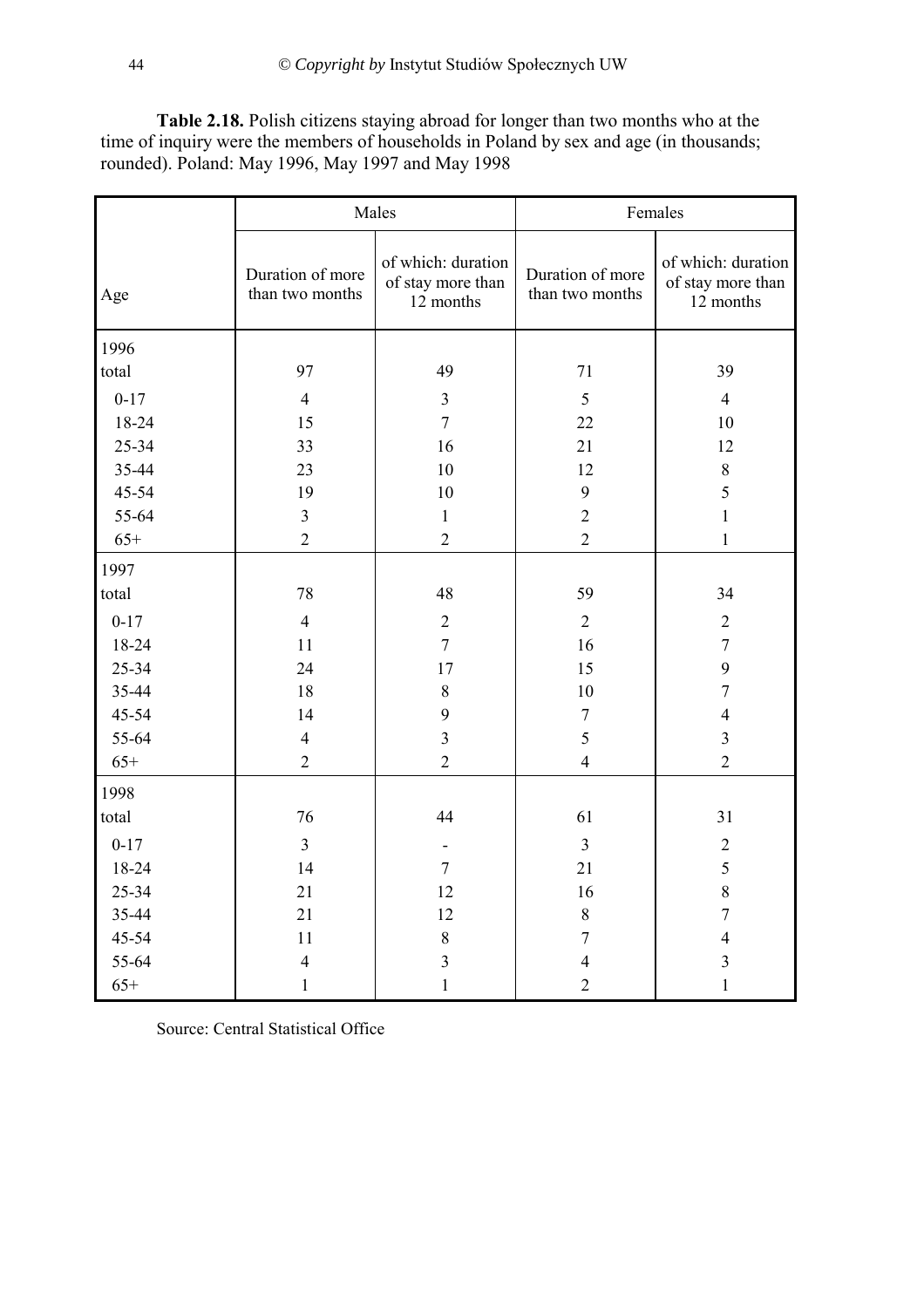**Table 2.19.** Members of households located in Poland who stayed abroad for more than two months at the time of inquiry (of which: migrant workers) by country of destination (in thousand). Poland: May 1998and February 1999

|                | Duration of stay abroad (in months) |             |                |                |                           |             |                |                |  |  |  |
|----------------|-------------------------------------|-------------|----------------|----------------|---------------------------|-------------|----------------|----------------|--|--|--|
|                | All migrants                        |             |                |                | Of which: migrant workers |             |                |                |  |  |  |
| Country        | $2 - 11$                            |             | $12+$          |                | $2 - 11$                  |             | $12+$          |                |  |  |  |
|                | May<br>1998                         | Feb<br>1999 | May<br>1998    | Feb<br>1999    | May<br>1998               | Feb<br>1999 | May<br>1998    | Feb<br>1999    |  |  |  |
| Total          | 62                                  | 50          | 75             | 61             | 48                        | 39          | 52             | 50             |  |  |  |
| <b>USA</b>     | 13                                  | 11          | 34             | 25             | 10                        | 8           | 22             | 20             |  |  |  |
| Germany        | 23                                  | 15          | 12             | 12             | 17                        | 11          | 8              | 9              |  |  |  |
| Italy          | 5                                   | 11          | 8              | 9              | 5                         | 10          | $\overline{7}$ | $\overline{7}$ |  |  |  |
| United Kingdom | 5                                   | 1           | $\overline{2}$ | 1              | 3                         | 1           |                | $\mathbf{1}$   |  |  |  |
| Canada         | 1                                   |             | $\overline{4}$ | 3              |                           |             | 3              | $\overline{2}$ |  |  |  |
| Austria        | $\overline{4}$                      | 1           | 1              |                | 4                         | 1           |                | 1              |  |  |  |
| France         | $\overline{2}$                      | 1           | $\overline{2}$ | $\overline{2}$ | 1                         |             | 1              | $\overline{2}$ |  |  |  |
| others         | 9                                   | 10          | 12             | 8              | 8                         | 8           | 9              | 8              |  |  |  |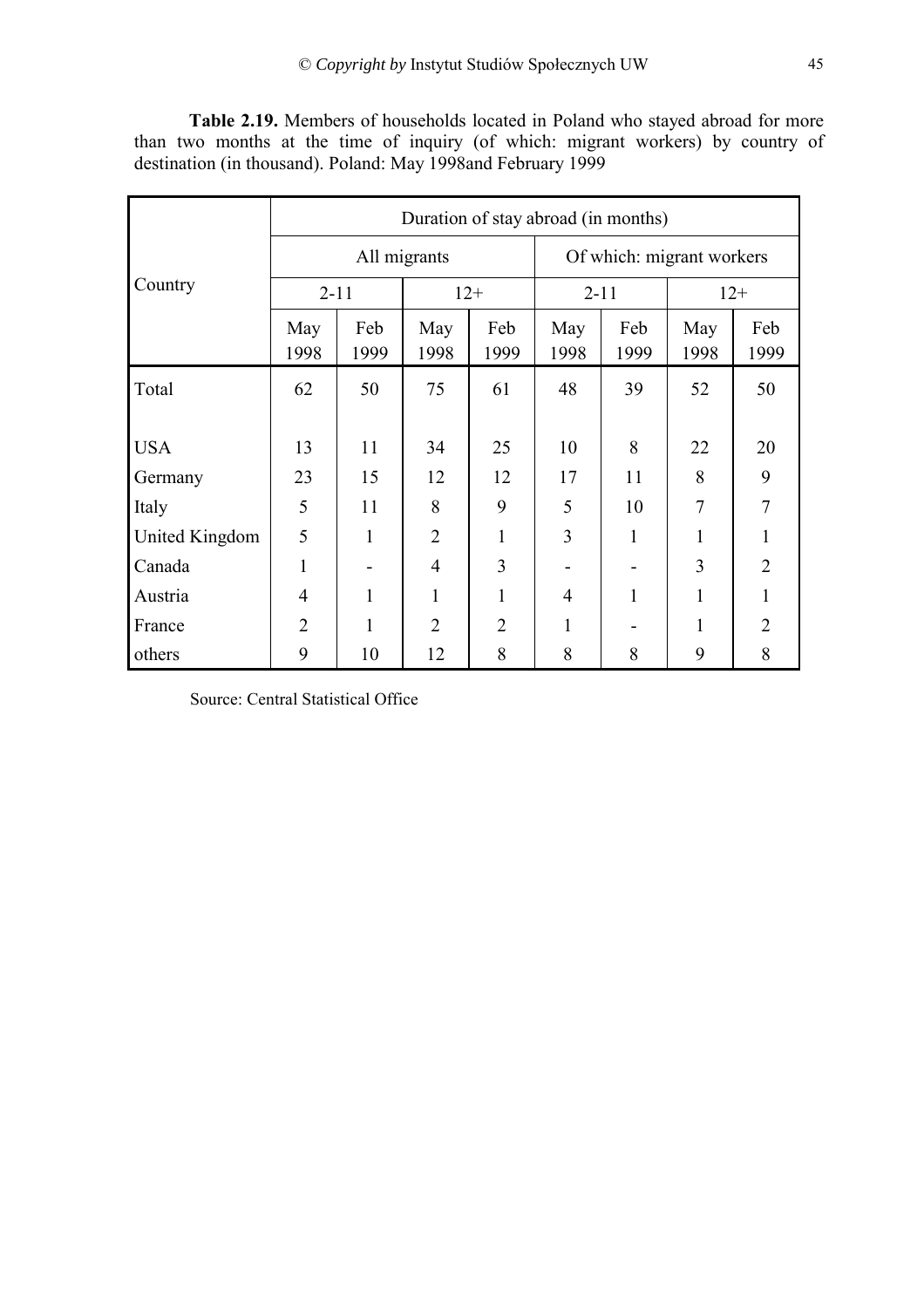| Country of destination  | 1993    | 1994           | 1995    | 1996    | 1997    | 1998    |
|-------------------------|---------|----------------|---------|---------|---------|---------|
| Total                   | 179,494 | 144,958        | 189,933 | 219,810 | 230,283 | 227,772 |
|                         |         |                |         |         |         |         |
| Belgium                 |         | $\overline{2}$ | 17      | 6       | 6       | 3       |
| Czech Republic          | 1,568   | 1,777          | 2,726   | 3,004   | 4,576   | 4,270   |
| France                  |         |                |         |         |         |         |
| seasonal                | 4,985   | 4,176          | 3,573   | 3,351   | 3,011   | 2,681   |
| trainees                | 28      | 22             | 23      | 50      | 280     | 78      |
| Germany                 |         |                |         |         |         |         |
| seasonal                | 139,824 | 124,860        | 158,979 | 185,430 | 198,424 | 201,681 |
| guest workers           | 898     | 995            | 1,003   | 667     | 649     | 575     |
| project-tied employment | 31,190  | 11,696         | 22,335  | 25,996  | 23,010  | 17,996  |
| students employment     | 500     | 500            | 500     | 500     | 831     | 513     |
| Libia                   | 400     | 400            | 400     | 400     | 400     | 400     |
| Slovakia                | 101     | 518            | 362     | 391     | 380     | 506     |
| Switzerland             |         | 12             | 15      | 15      | 11      | 19      |

**Table 2.20.** Polish migrants employed abroad on the basis of bilateral international agreements. Poland: 1993-1998

Source: Ministry of Labour and Social Policy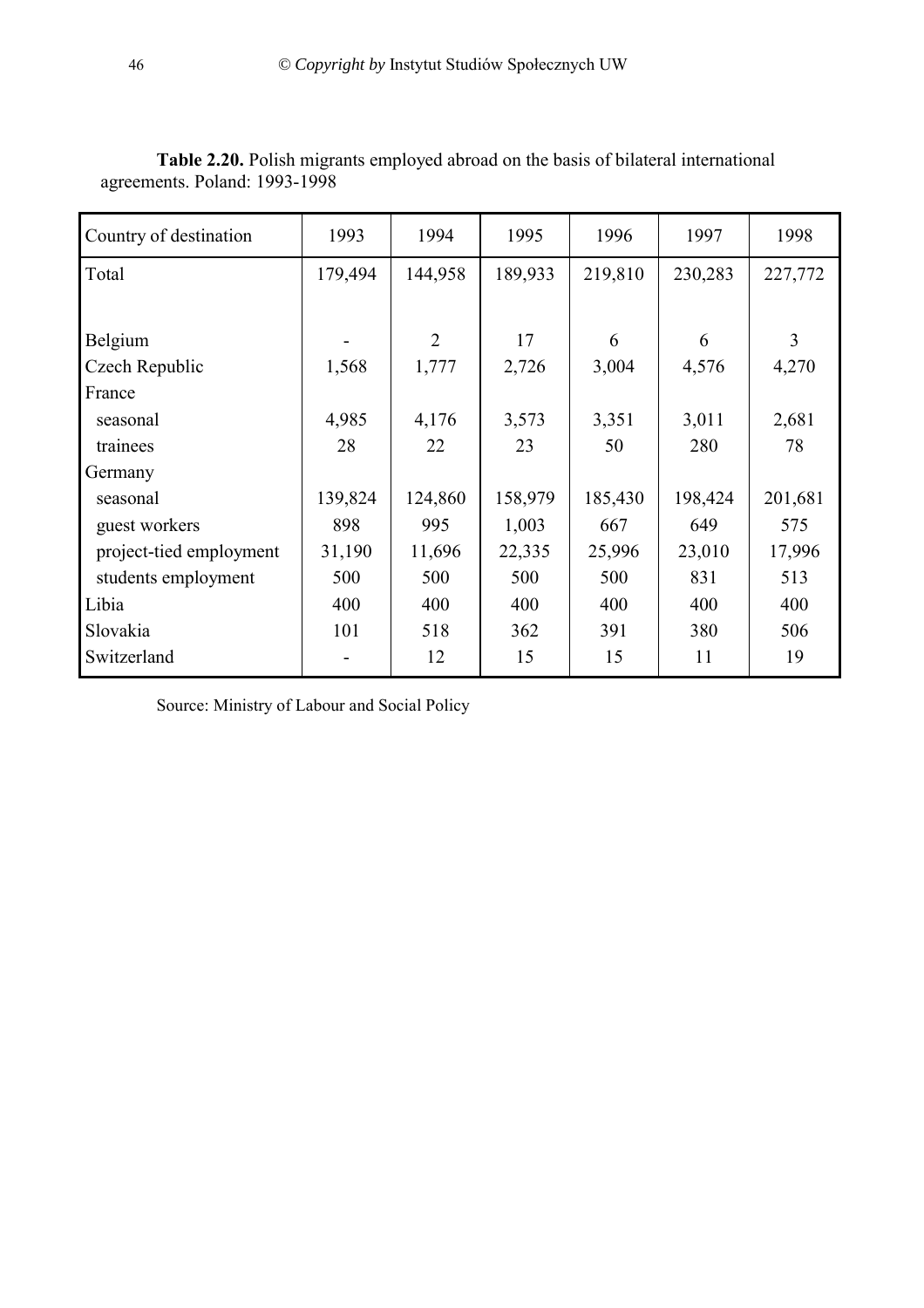| District     | Total   | Agriculture | Viticulture | Exhibitions | Hotel | Other |
|--------------|---------|-------------|-------------|-------------|-------|-------|
| 1998         |         |             |             |             |       |       |
| Total        | 201,681 | 173,378     | 15,723      | 4,408       | 2,632 | 5,540 |
|              |         |             |             |             |       |       |
| Kielce       | 12,334  | 10,786      | 1,010       | 148         | 71    | 319   |
| Wroclaw      | 11,402  | 10,247      | 757         | 126         | 87    | 185   |
| Konin        | 9,460   | 8,015       | 510         | 190         | 52    | 693   |
| Walbrzych    | 7,952   | 7,193       | 458         | 133         | 65    | 103   |
| Opole        | 7,463   | 6,608       | 645         | 41          | 51    | 118   |
| Jelenia Gora | 8,788   | 6,563       | 1,617       | 126         | 203   | 279   |
| Katowice     | 6,999   | 5,687       | 854         | 95          | 160   | 203   |
| Legnica      | 6,223   | 5,462       | 392         | 161         | 96    | 112   |
| Kalisz       | 6,343   | 5,426       | 566         | 84          | 75    | 192   |
| Suwalki      | 5,845   | 4,917       | 425         | 235         | 98    | 170   |
| others       | 118,872 | 102,474     | 8,489       | 3,069       | 1,674 | 3,166 |
| 1999(a)      |         |             |             |             |       |       |
| Total        | 163,597 | 152,979     | 2,029       | 3,917       | 2,626 | 2,046 |
|              |         |             |             |             |       |       |
| Kielce       | 10,750  | 10,255      | 160         | 125         | 85    | 125   |
| Wroclaw      | 8,589   | 8,077       | 102         | 127         | 64    | 219   |
| Konin        | 7,431   | 6,938       | 55          | 218         | 60    | 160   |
| Jelenia Gora | 6,677   | 6,084       | 194         | 147         | 176   | 76    |
| Walbrzych    | 6,,375  | 5,957       | 85          | 160         | 86    | 87    |
| Opole        | 6,226   | 5,968       | 74          | 60          | 69    | 55    |
| Katowice     | 5,503   | 5,109       | 73          | 93          | 152   | 76    |
| Olsztyn      | 5,334   | 4,943       | 34          | 173         | 137   | 47    |
| Legnica      | 5,307   | 5,013       | 41          | 108         | 110   | 35    |
| Kalisz       | 4,757   | 4,472       | 59          | 84          | 83    | 59    |
| others       | 96,648  | 90,163      | 1,152       | 2,622       | 1,604 | 1,107 |

**Table 2.21.** Contracts for seasonal work in Germany by industry of employment in Germany and district of origin. Poland: 1998 and 1999 (a)

(a) in 1999 - between 1 January and 30 June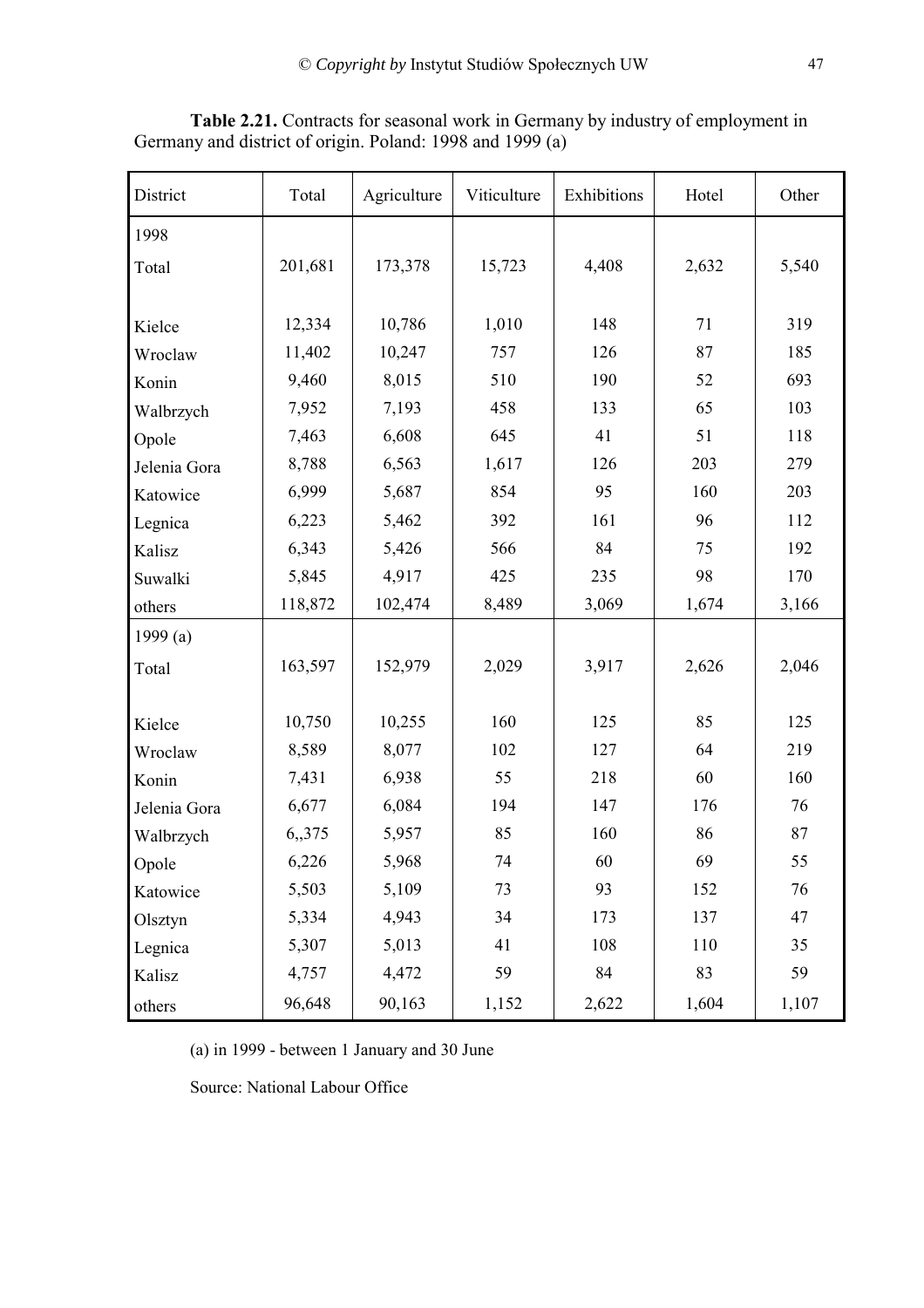|                 |            | Ownership of enterprise |                 |                  |                           |                        |  |  |
|-----------------|------------|-------------------------|-----------------|------------------|---------------------------|------------------------|--|--|
| Country         | Total      |                         | private; Polish | private; foreign |                           |                        |  |  |
|                 |            | state                   | capital         | capital          | private; mixed<br>capital | other                  |  |  |
| 01.07-31.12.97  |            |                         |                 |                  |                           |                        |  |  |
| Total           | 8,477      | 649                     | 1,821           | 4,492            | 1,204                     | 311                    |  |  |
| Vietnam         |            | 5                       | 130             | 1,025            | 20                        | $\overline{3}$         |  |  |
|                 | 1,183      |                         |                 |                  |                           |                        |  |  |
| Ukraine         | 1,129      | 214                     | 590             | 168              | 54                        | 103                    |  |  |
| UK              | 650        | 33                      | 208             | 264              | 105                       | 40                     |  |  |
| Germany         | 567        | 88                      | 30              | 285              | 145                       | 19                     |  |  |
| <b>USA</b>      | 500        | 48                      | 82              | 229              | 111                       | 30                     |  |  |
| China           | 418        | $\overline{2}$          | 23              | 368              | 22                        | $\overline{3}$         |  |  |
| Russia          | 382        | 56                      | 103             | 129              | 73                        | 21                     |  |  |
| <b>Belarus</b>  | 327        | 63                      | 155             | 55               | 22                        | 32                     |  |  |
| other           | 3,321      | 140                     | 500             | 1,969            | 652                       | 60                     |  |  |
| 01.01-30.06.98  |            |                         |                 |                  |                           |                        |  |  |
| Total           | 7,983      | 326                     | 1,796           | 4,296            | 1,223                     | 231                    |  |  |
| Ukraine         | 994        | 121                     | 555             | 202              | 46                        | 70                     |  |  |
| Vietnam         | 940        | $\overline{2}$          | 95              | 804              | 23                        | 16                     |  |  |
| Germany         | 545        | 17                      | 28              | 331              | 157                       | 12                     |  |  |
| <b>UK</b>       | 505        | 26                      | 105             | 224              | 103                       | 47                     |  |  |
| Russia          | 424        | 20                      | 179             | 146              | 70                        | $\boldsymbol{9}$       |  |  |
|                 |            |                         |                 |                  |                           | $\overline{2}$         |  |  |
| China           | 381        | $\mathbf{1}$            | 29              | 331              | 18                        |                        |  |  |
| France          | 374        | 14                      | 28              | 237              | 91                        | $\overline{4}$         |  |  |
| <b>Belarus</b>  | 334        | 45                      | 151             | 89               | 32                        | 17                     |  |  |
| other           | 3,486      | 80                      | 626             | 1,932            | 683                       | 54                     |  |  |
| 01-07-31.12.98  |            |                         |                 |                  |                           |                        |  |  |
| Total           | 8945       | 617                     | 2023            | 4706             | 1359                      | 351                    |  |  |
| Ukraine         | 1317       | 267                     | 591             | 275              | 110                       | 74                     |  |  |
| Vietnam         | 839        | $\mathbf{1}$            | 95              | 718              | 40                        | $\boldsymbol{0}$       |  |  |
| Germany         | 644        | 51                      | 47              | 362              | 170                       | 14                     |  |  |
| <b>UK</b>       | 630        | 36                      | 227             | 262              | 111                       | $\boldsymbol{0}$       |  |  |
| France          | 563        | 18                      | 53              | 368              | 116                       | $8\,$                  |  |  |
| Russia<br>China | 399<br>355 | 55<br>$\boldsymbol{0}$  | 105<br>32       | 144<br>317       | 58<br>9                   | 37<br>$\boldsymbol{0}$ |  |  |
| <b>Belarus</b>  | 354        | 50                      | 145             | 99               | 25                        | 35                     |  |  |
| other           | 3844       | 140                     | 728             | 2161             | 720                       | 206                    |  |  |
|                 |            |                         |                 |                  |                           |                        |  |  |
| 01.01-30.06.99  |            |                         |                 |                  |                           |                        |  |  |
| Total           | 8,212      | 291                     | 1,681           | 4,689            | 1,282                     | 269                    |  |  |
| Ukraine         | 1,011      | 99                      | 491             | 297              | 81                        | 43                     |  |  |
| Vietnam         | 768        | $\overline{2}$          | 85              | 653              | 28                        |                        |  |  |
| Germany         | 625        | 9                       | 38              | 405              | 168                       | 5                      |  |  |
| UK              | 537        | 18                      | 130             | 255              | 115                       | 19                     |  |  |
| France          | 512        | 16                      | 37              | 366              | 85                        | $8\,$                  |  |  |
| Russia          | 438        | 22                      | 183             | 137              | 80                        | 16                     |  |  |
| <b>USA</b>      | 361        | 13                      | 52              | 204              | 65                        | $27\,$                 |  |  |
| <b>Belarus</b>  | 350        | 39                      | 144             | 117              | 28                        | 22                     |  |  |
| other           | 3,610      | 73                      | 521             | 2,255            | 632                       | 129                    |  |  |

**Table 2.22.** Work permits granted individually by ownership of enterprise (eight top countries of origin). Poland: between 1 July 1997 and 31 July 1999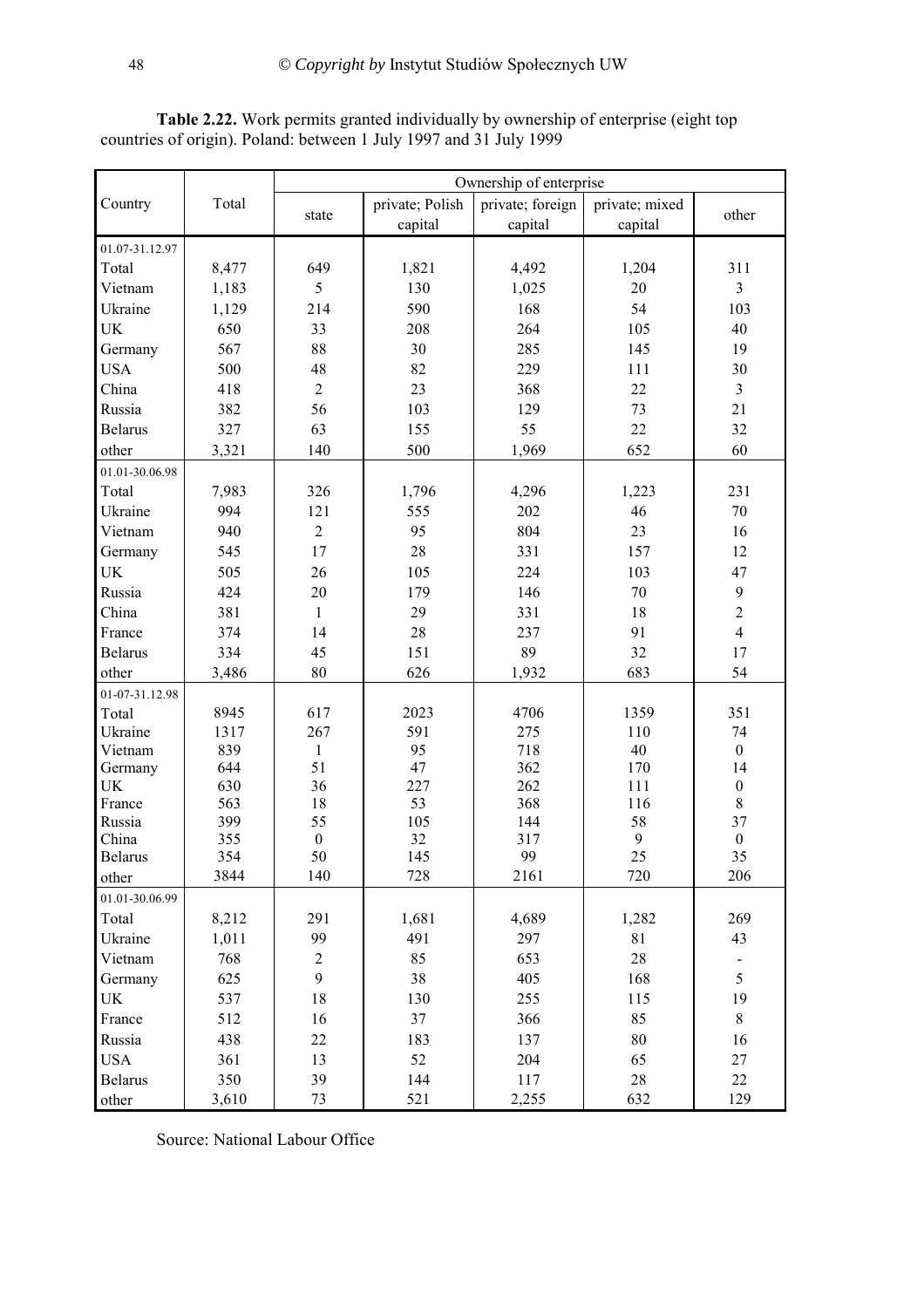|                |            | found of origin). I olding: between I stary<br>$1777$ and $51$ $0$ ary $1777$<br>Branch of economic activity |                                |                         |                   |                          |                 |  |  |
|----------------|------------|--------------------------------------------------------------------------------------------------------------|--------------------------------|-------------------------|-------------------|--------------------------|-----------------|--|--|
| Country        | Total      | industry<br>transporta-<br>tion                                                                              | constru-<br>ction              | agriculture<br>forestry | trade<br>catering | education                | other           |  |  |
| 01.07-31.12.97 |            |                                                                                                              |                                |                         |                   |                          |                 |  |  |
| Total          | 8,477      | 1,496                                                                                                        | 224                            | 322                     | 3,532             | 1,190                    | 1,713           |  |  |
| Ukraine        | 1,129      | 159                                                                                                          | 25                             | 277                     | 164               | 272                      | 232             |  |  |
| Vietnam        | 1,183      | 27                                                                                                           | $\overline{\phantom{a}}$       | 1                       | 1,118             | $\blacksquare$           | 37              |  |  |
|                | 567        | 176                                                                                                          | $27\,$                         | $\sqrt{ }$              | 135               | 102                      | 120             |  |  |
| Germany<br>UK  | 650        | 79                                                                                                           | 5                              | $\mathbf{1}$            | 55                | 345                      | 165             |  |  |
| Russia         | 382        | 59                                                                                                           | 22                             |                         | 142               | 50                       | 109             |  |  |
|                | 418        | 18                                                                                                           |                                | $\overline{2}$          |                   |                          | 14              |  |  |
| China          |            |                                                                                                              | 14                             |                         | 370               |                          |                 |  |  |
| <b>USA</b>     | 500        | 107                                                                                                          | $\overline{4}$                 |                         | 47                | 165                      | 177             |  |  |
| <b>Belarus</b> | 327        | 111                                                                                                          | 23                             | 15                      | 47                | 55                       | 76              |  |  |
| other          | 3,321      | 760                                                                                                          | 104                            | 19                      | 1,454             | 201                      | 782             |  |  |
| 01.01-30.06.98 |            |                                                                                                              |                                |                         |                   |                          |                 |  |  |
| Total          | 7,983      | 1,785                                                                                                        | 295                            | 249                     | 3,283             | 500                      | 1,871           |  |  |
| Ukraine        | 994        | 184                                                                                                          | 35                             | 190                     | 195               | 93                       | 297             |  |  |
| Vietnam        | 940        | 22                                                                                                           |                                |                         | 885               | $\mathbf{1}$             | 32              |  |  |
| Germany        | 545        | 209                                                                                                          | 33                             | 9                       | 152               | 19                       | 123             |  |  |
| <b>UK</b>      | 505        | 114                                                                                                          | 10                             | 7                       | $7\overline{ }$   | 193                      | 174             |  |  |
| Russia         | 424        | 57                                                                                                           | 29                             | 9                       | 143               | 21                       | 165             |  |  |
| China          | 381        | 14                                                                                                           | 16                             | $\mathbf{1}$            | 345               |                          | $5\overline{)}$ |  |  |
| France         | 374        | 123                                                                                                          | 26                             |                         | 127               | 11                       | 87              |  |  |
| <b>Belarus</b> | 334        | 98                                                                                                           | 31                             | $\overline{3}$          | 82                | 19                       | 101             |  |  |
| other          | 3,504      | 964                                                                                                          | 115                            | 30                      | 1,347             | 143                      | 887             |  |  |
| 01.07-31.12.98 |            |                                                                                                              |                                |                         |                   |                          |                 |  |  |
| Total          | 8,945      | 1,798                                                                                                        | 498                            | 189                     | 3,430             | 1,045                    | 1,985           |  |  |
| Ukraine        | 1,317      | 259                                                                                                          | 97                             | 145                     | 239               | 281                      | 296             |  |  |
| Vietnam        | 839        | 23                                                                                                           | $\blacksquare$                 |                         | 786               | $\mathbf{1}$             | 29              |  |  |
| Germany        | 644        | 236                                                                                                          | 72                             | 9                       | 138               | 57                       | 132             |  |  |
| <b>UK</b>      | 630        | 44                                                                                                           | 10                             |                         | 110               | 277                      | 192             |  |  |
| France         | 563        | 147                                                                                                          | 48                             |                         | 246               | 27                       | 95              |  |  |
| Russia         | 399        | 57                                                                                                           | 17                             | 6                       | 128               | 54                       | 137             |  |  |
| China          | 355        | 13                                                                                                           | 19                             | $\mathfrak{Z}$          | 313               | $\overline{\phantom{a}}$ | $\tau$          |  |  |
| <b>Belarus</b> | 354        | 92                                                                                                           | 42                             | $\overline{2}$          | 69                | 61                       | 88              |  |  |
| other          | 3,844      | 927                                                                                                          | 193                            | 27                      | 1,401             | 287                      | 1,009           |  |  |
| 01.01-30.06.99 |            |                                                                                                              |                                |                         |                   |                          |                 |  |  |
| Total          | 8,212      | 1,882                                                                                                        | 409                            | 80                      | 3,345             | 507                      | 1,989           |  |  |
| Ukraina        | 1,011      | 191                                                                                                          | 40                             | 41                      | 347               | 101                      | 291             |  |  |
|                |            |                                                                                                              |                                |                         |                   |                          | 23              |  |  |
| Vietnam        | 768<br>625 | 20<br>268                                                                                                    | $\overline{\phantom{a}}$<br>42 | $8\,$                   | 708               | 17                       | 135             |  |  |
| Germany        |            |                                                                                                              |                                |                         | 156               | 16                       |                 |  |  |
| UK             | 537        | 92                                                                                                           | $\,8\,$                        | $\mathbf{1}$            | 50                | 178                      | 208             |  |  |
| France         | 512        | 135                                                                                                          | 74                             | $\mathbf{1}$            | 207               | 13                       | 82              |  |  |
| Russia         | 438        | 74                                                                                                           | 24                             | $\overline{4}$          | 139               | 23                       | 174             |  |  |
| <b>USA</b>     | 361        | 91                                                                                                           | 9                              |                         | 49                | 63                       | 149             |  |  |
| <b>Belarus</b> | 350        | 72                                                                                                           | 42                             | $\overline{2}$          | 81                | 24                       | 129             |  |  |
| other          | 3,610      | 939                                                                                                          | 170                            | 23                      | 1,608             | 72                       | 798             |  |  |

**Table 2.23.** Work permits granted individually by branch of economic activity (eight top countries of origin). Poland: between 1 July 1997 and 31 July 1999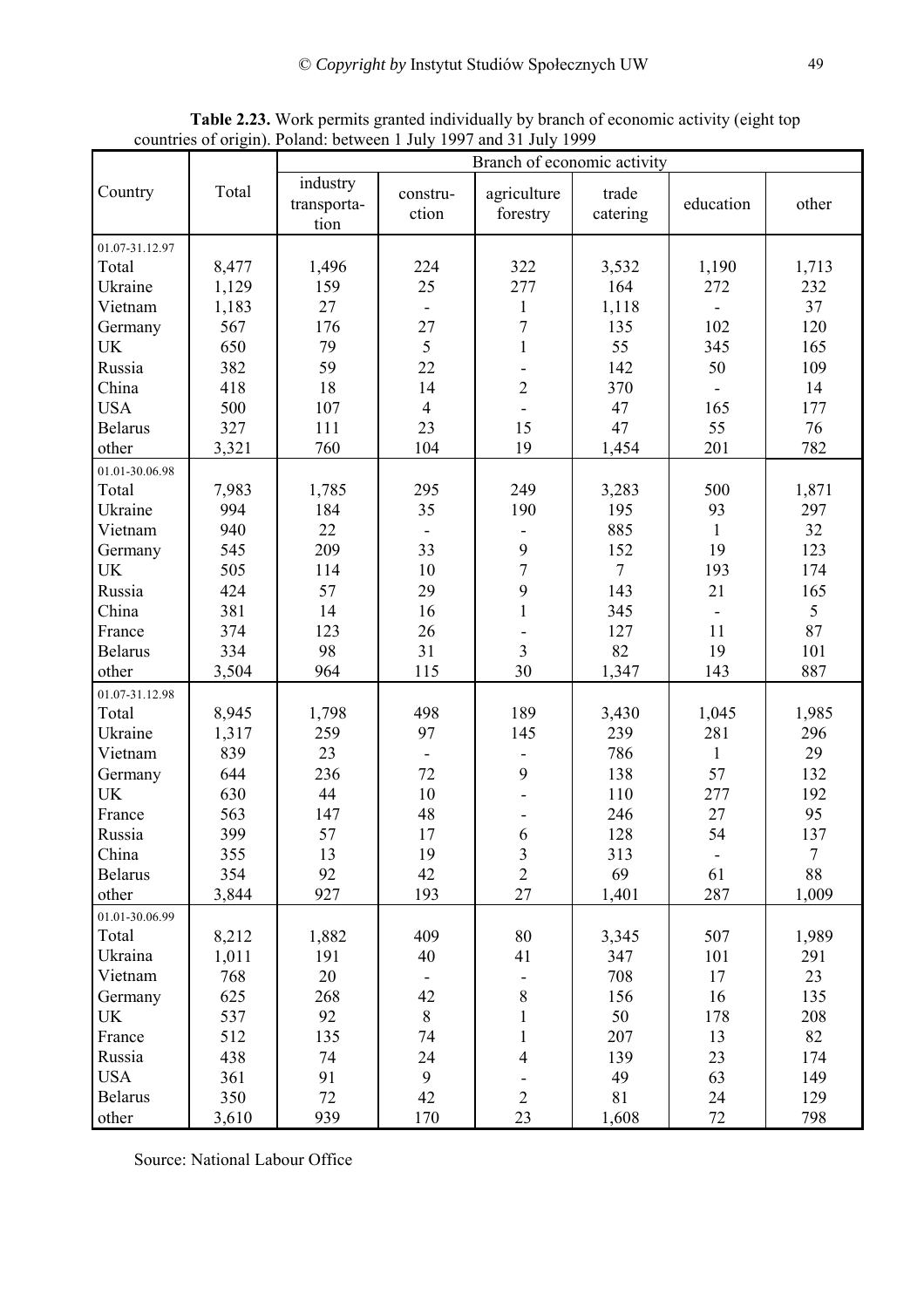|                       | <b>Table 2.24.</b> Work permits granted individually by occupation (top countries of origin). |  |  |  |  |
|-----------------------|-----------------------------------------------------------------------------------------------|--|--|--|--|
| Poland: 1997 and 1998 |                                                                                               |  |  |  |  |

|                 |        | Occupation |       |                       |                |                   |                          |       |
|-----------------|--------|------------|-------|-----------------------|----------------|-------------------|--------------------------|-------|
| Country         | Total  | manager    | owner | expert,<br>consultant | teacher        | skilled<br>worker | unskilled<br>worker      | other |
| 1997            |        |            |       |                       |                |                   |                          |       |
| Total           | 15,307 | 3,761      | 3,340 | 1,926                 | 1,790          | 1,586             | 829                      | 2,075 |
| Ukraine         | 2,233  | 67         | 166   | 171                   | 376            | 345               | 718                      | 390   |
| Vietnam         | 2,041  | 338        | 1,063 | 91                    | $\overline{3}$ | 428               | $\mathbf{2}$             | 116   |
| <b>UK</b>       | 1,106  | 352        | 62    | 67                    | 486            | $\mathbf{1}$      |                          | 138   |
| Germany         | 1,025  | 421        | 181   | 167                   | 149            | 21                |                          | 86    |
| <b>USA</b>      | 816    | 272        | 89    | 73                    | 268            |                   | $\overline{3}$           | 111   |
|                 | 741    | 88         | 185   | 146                   | 90             | 55                | 13                       | 164   |
| Russia          |        |            |       |                       | $\overline{7}$ |                   | $\overline{4}$           | 56    |
| China           | 741    | 132        | 334   | 65                    |                | 143               |                          |       |
| <b>Belarus</b>  | 611    | 27         | 52    | 67                    | 88             | 236               | 19                       | 122   |
| France          | 602    | 290        | 69    | 129                   | 31             | $\tau$            | $\overline{2}$           | 74    |
| India           | 412    | 139        | 110   | 55                    | 7              | 34                | $\overline{3}$           | 64    |
| Turkey          | 375    | 108        | 145   | 73                    | $\mathbf{1}$   | 25                | 8                        | 15    |
| Italy           | 365    | 153        | 61    | 109                   | 5              | 12                |                          | 25    |
| Armenia         | 341    | 43         | 163   | 40                    | $\overline{7}$ | 54                | $\overline{4}$           | 30    |
| Korea South     | 302    | 160        | 19    | 84                    | $\overline{7}$ | $8\,$             |                          | 24    |
| Netherlands     | 277    | 138        | 41    | 76                    | $\overline{4}$ | $\overline{2}$    | 1                        | 15    |
| Mongolia        | 276    | $\tau$     | 75    | 88                    | 9              | 20                | 6                        | 71    |
| other           | 3,043  | 1,026      | 525   | 425                   | 252            | 195               | 46                       | 574   |
| 1998            |        |            |       |                       |                |                   |                          |       |
| Total           | 16,928 | 3,496      | 4,633 | 2,368                 | 1,637          | 1,758             | 461                      | 2,575 |
| Ukraine         | 2,311  | 55         | 213   | 262                   | 392            | 511               | 376                      | 502   |
| Vietnam         | 1,779  | 99         | 1160  | 96                    | $\overline{3}$ | 331               | $\,8\,$                  | 82    |
| Germany         | 1,189  | 445        | 254   | 253                   | 77             | 35                |                          | 125   |
| <b>UK</b>       | 1,135  | 320        | 150   | 91                    | 452            | $\overline{2}$    | ÷,                       | 120   |
| France          | 937    | 440        | 116   | 194                   | 63             | 12                | 1                        | 111   |
| Russia          | 823    | 92         | 205   | 169                   | 89             | 37                | 11                       | 220   |
| <b>USA</b>      | 806    | 257        | 143   | 85                    | 196            | $\mathbf{1}$      | $\mathbf{1}$             | 123   |
| China           | 736    | 65         | 399   | 57                    | $\overline{4}$ | 162               | $\overline{\phantom{0}}$ | 49    |
| <b>Belarus</b>  | 688    | 34         | 97    | 99                    | 85             | 192               | 18                       | 163   |
| Turkey          | 505    | 73         | 277   | 95                    | $\mathbf{1}$   | 28                | $\overline{2}$           | 29    |
| India           | 485    | 147        | 167   | 63                    | 7              | 23                | $\overline{2}$           | 76    |
| Korea South     | 420    | 171        | 49    | 102                   | $\overline{2}$ | 6                 |                          | 90    |
| Italy           | 419    | 186        | 100   | 73                    | $\overline{4}$ | $\tau$            |                          | 49    |
| Armenia         | 390    | 13         | 225   | 68                    | 10             | 37                | 6                        | 31    |
| <b>Bulgaria</b> | 353    | 28         | 213   | 30                    | $\overline{3}$ | 47                | 1                        | 31    |
| Netherlands     | 302    | 126        | 68    | 76                    | $\overline{4}$ | $\overline{4}$    | 1                        | 23    |
| other           | 3,650  | 945        | 797   | 555                   | 245            | 323               | 34                       | 751   |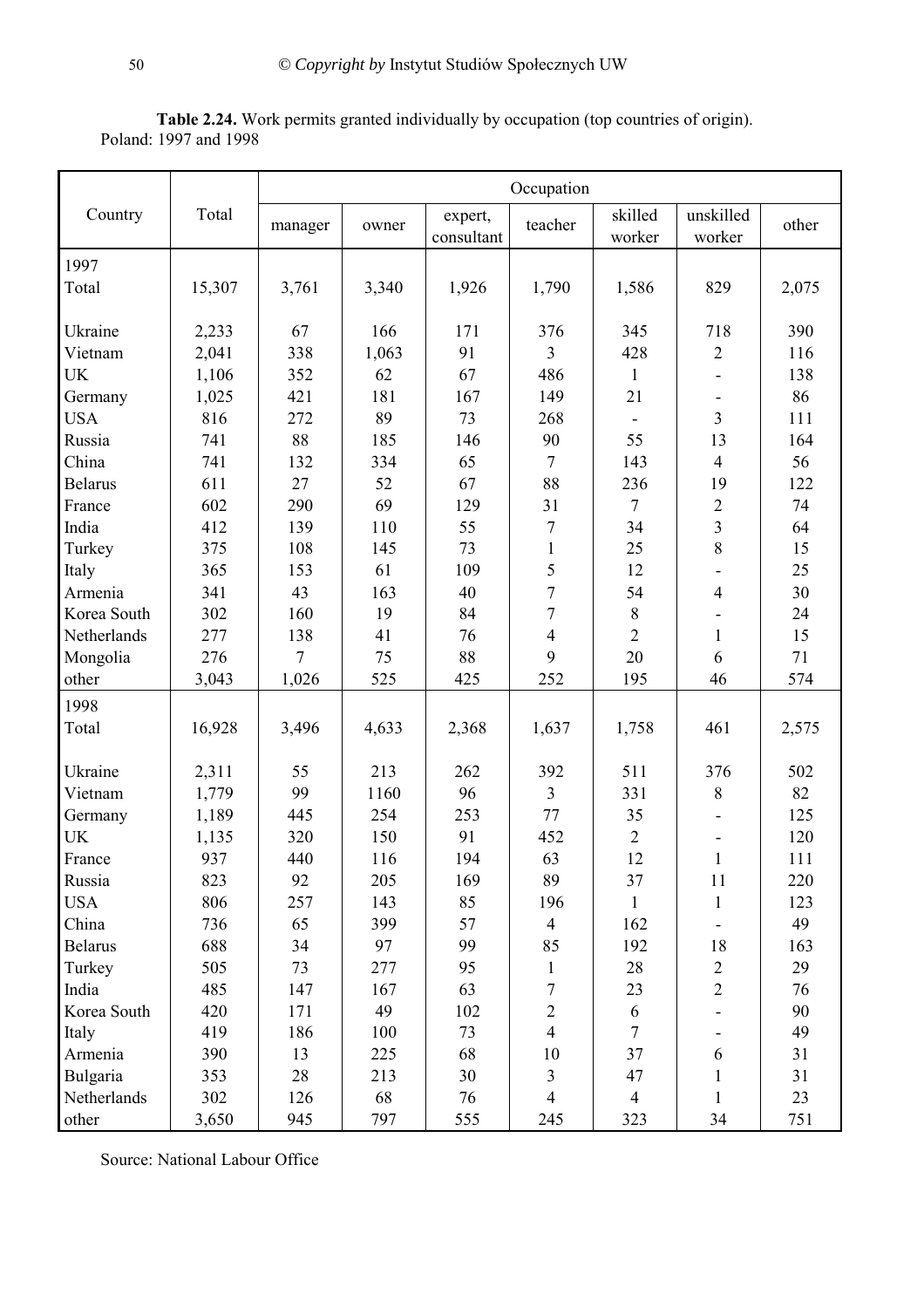| Country of<br>origin | 1995 | 1996  | 1997  | 1998  | 1999(b) | 1995-1999 $(c)$ |
|----------------------|------|-------|-------|-------|---------|-----------------|
| Total                | 843  | 3,212 | 3,544 | 3,398 | 1,385   | 12,382          |
| Afghanistan          | 73   | 489   | 636   | 334   | 167     | 1,699           |
| Algeria              | 35   | 31    | 41    | 21    | 13      | 141             |
| Armenia              | 151  | 354   | 469   | 992   | 550     | 2,516           |
| Bangladesh           | 6    | 203   | 229   | 136   | $\tau$  | 581             |
| <b>Belarus</b>       | 5    | 33    | 31    | 23    | 19      | 111             |
| Georgia              | 23   | 25    | 25    | 20    | 8       | 101             |
| India                | 110  | 230   | 160   | 94    | 8       | 602             |
| Iraq                 | 57   | 359   | 198   | 130   | 18      | 762             |
| Pakistan             | 34   | 173   | 349   | 180   | 12      | 748             |
| Russia               | 83   | 63    | 50    | 47    | 26      | 269             |
| Somalia              | 73   | 188   | 69    | 49    | 8       | 387             |
| Sri Lanka            | 60   | 630   | 864   | 642   | 70      | 2,266           |
| Ukraine              | 11   | 20    | 29    | 29    | 11      | 100             |
| Yugoslavia           | 9    | 20    | 27    | 422   | 123     | 601             |
| $CIS$ $(d)$          | 12   | 59    | 67    | 48    | 23      | 209             |
| all other            | 101  | 335   | 300   | 231   | 322     | 1,289           |

**Table 2.25.** Asylum seekers (a) by country of origin. Poland 1995-1999

(a) refugee applications submitted (including accompanying family members)

(b)  $1$  January  $-30$  June 1999

(c) 1 January 1995 – 30 June 1999

(d) except nationals of Armenia, Belarus, Georgia, Russia and Ukraine

Source: Department for Migration and Refugee Affairs, Ministry of the Interior and Administration